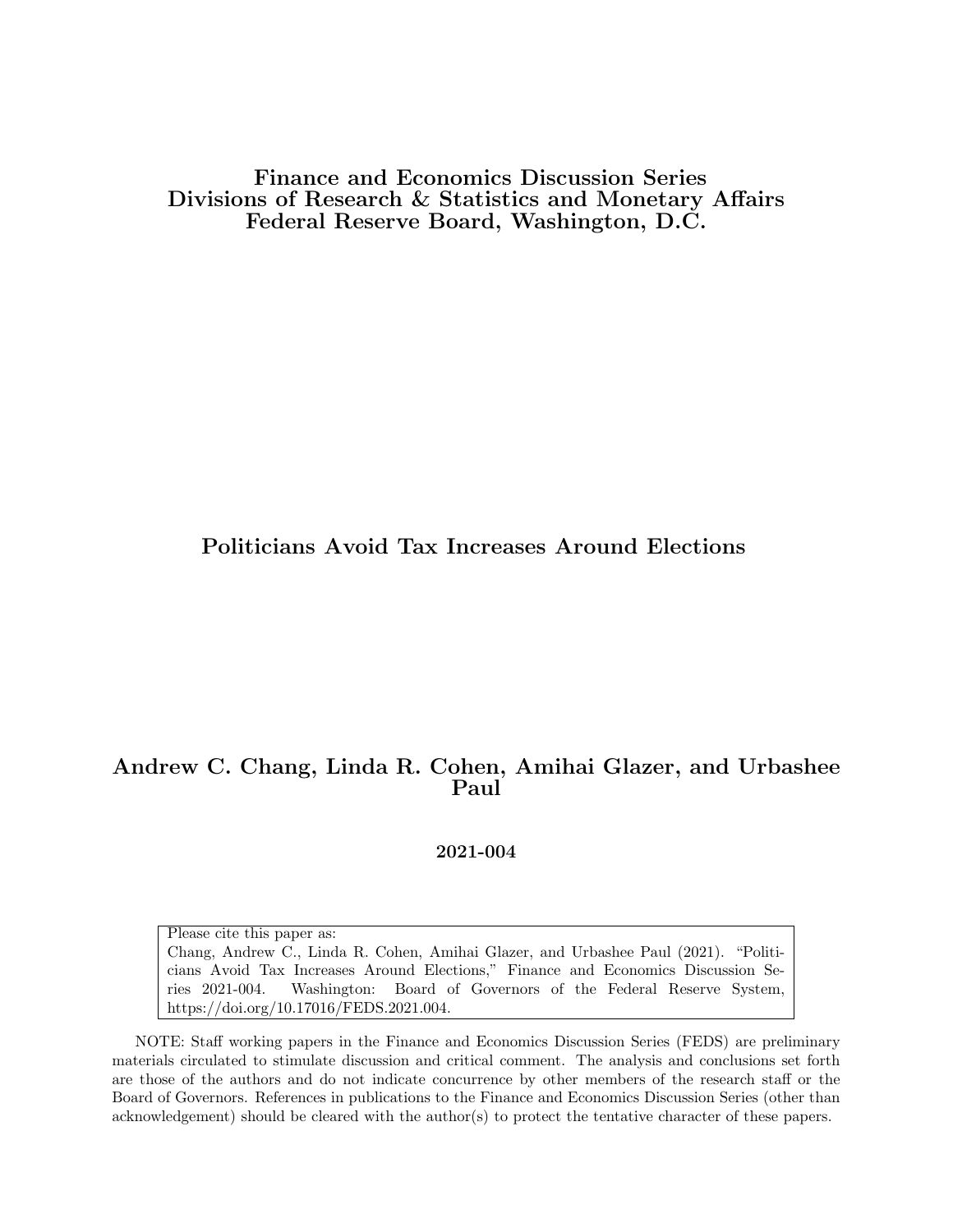## Politicians Avoid Tax Increases Around Elections

Andrew C. Chang<sup>\*</sup>, Linda R. Cohen<sup>†</sup>, Amihai Glazer<sup>‡</sup> and Urbashee Paul<sup>§</sup>

October 5, 2020

#### Abstract

We use new annual data on gasoline taxes and corporate income taxes from U.S. states to analyze whether politicians avoid tax increases in election years. These data contain 3 useful attributes: (1) when state politicians enact tax laws, (2) when state politicians implement tax laws on consumers and firms, and (3) the size of tax changes. Using a pre-analysis research plan that includes regressions of tax rate changes and tax enactment years on time-to-gubernatorial election year indicators, we find that elections decrease the probability of politicians enacting increases in taxes and reduce the size of implemented tax changes relative to non-election years. We find some evidence that politicians are most likely to enact tax increases right after an election. These election effects are stronger for gasoline taxes than for corporate income taxes and depend on no other political, demographic, or macroeconomic conditions. Supplemental analysis supports political salience over legislative effort in generating this difference in electoral effects.

Keywords: Corporate Income Taxes; Electoral Cycle; Gasoline Taxes; Pre-analysis Plan; Tax Salience

JEL Codes: D72; D78; H24; H71; K34; P16

<sup>∗</sup>Principal Economist, Division of Research and Statistics, Board of Governors of the Federal Reserve System, 20th St. and Constitution Ave., NW, Washington, DC 20551 USA. +1 (657) 464-3286. a.christopher.chang@gmail.com. [https://sites.google.com/site/andrewchristopherchang.](https://sites.google.com/site/andrewchristopherchang/) ORCID: 0000- 0002-9769-789X.

<sup>†</sup>Department of Economics and School of Law, University of California–Irvine.

<sup>‡</sup>Department of Economics, University of California–Irvine.

<sup>§</sup>Department of Economics, Northeastern University.

<sup>¶</sup>We are grateful to Zahra Aghababa and Jiwon Son for superb research assistance. We thank Ellen Augustiniak for aid in interpreting tax laws. We thank Sarena Goodman, Christopher Karlsten, and Dalton Ruh for helpful comments. The views and opinions expressed here are ours and are not necessarily those of the Board of Governors of the Federal Reserve System. Any errors are our responsibility.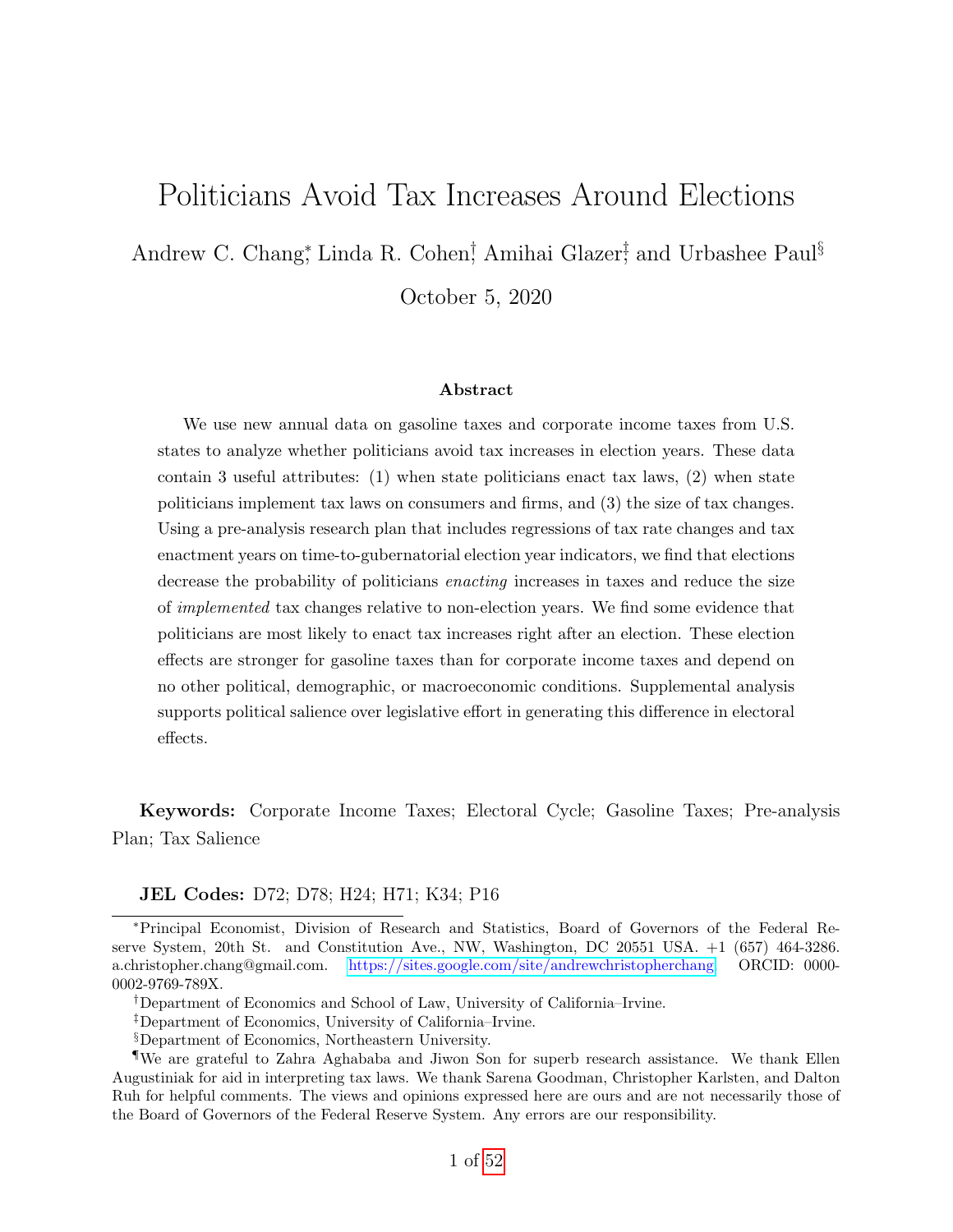## 1 Introduction

Some taxes are more salient to voters than others. Consider the gasoline tax. In 2011, the Bolivian government announced that it would end subsidies on many fuels, which would lead to a 73 percent increase in the price of gasoline. Five days later, after bus operators went on strike and many took to the streets in outrage, the government withdrew the measure. In 2012, about 12,000 demonstrators clashed with police in front of the Indonesian parliament building in opposition to a 33 percent proposed gasoline and diesel price hike. In the same year, India, Israel, and Pakistan saw mass protests over gas outages and price increases. In 2018, a proposed increase of  $\epsilon 0.029$  per liter in the fuel tax sparked violent protests across France, pushing President Emmanuel Macron to suspend the proposal. And in 2019, a government-imposed increase in the price of gasoline in Iran led to widespread riots, with more than 100 protesters killed.

The United States has seen calls to raise the federal gas tax to pay for deteriorating infrastructure. In 2019 testimony, U.S. Chamber of Commerce President and Chief Executive Officer Tom Donohue urged the Congress to raise the federal gas tax by 25 cents per gallon, stating

The federal gas tax, which funds highway and transit programs, is a flat 18.4 cents. The same as it was in 1993. How many people in this room can live off the same paycheck you earned in 1993? No one? Our nation's roads, bridges, and transit systems can't either.<sup>[1](#page-2-0)</sup>

Of course, U.S. politicians are aware that increases in the gas tax are politically unpopular. For example, during the 2008 U.S. presidential campaign

Both John McCain and Hillary Clinton . . . called for a "gas tax holiday" . . . to offer commuters and vacationers some release from spiraling gas prices. They have urged Congress to suspend the 18.4 cent federal gas tax and 24.4 cent diesel

<span id="page-2-0"></span> $<sup>1</sup>$  [Donohue](#page-19-0) [\(2019\)](#page-19-0).</sup>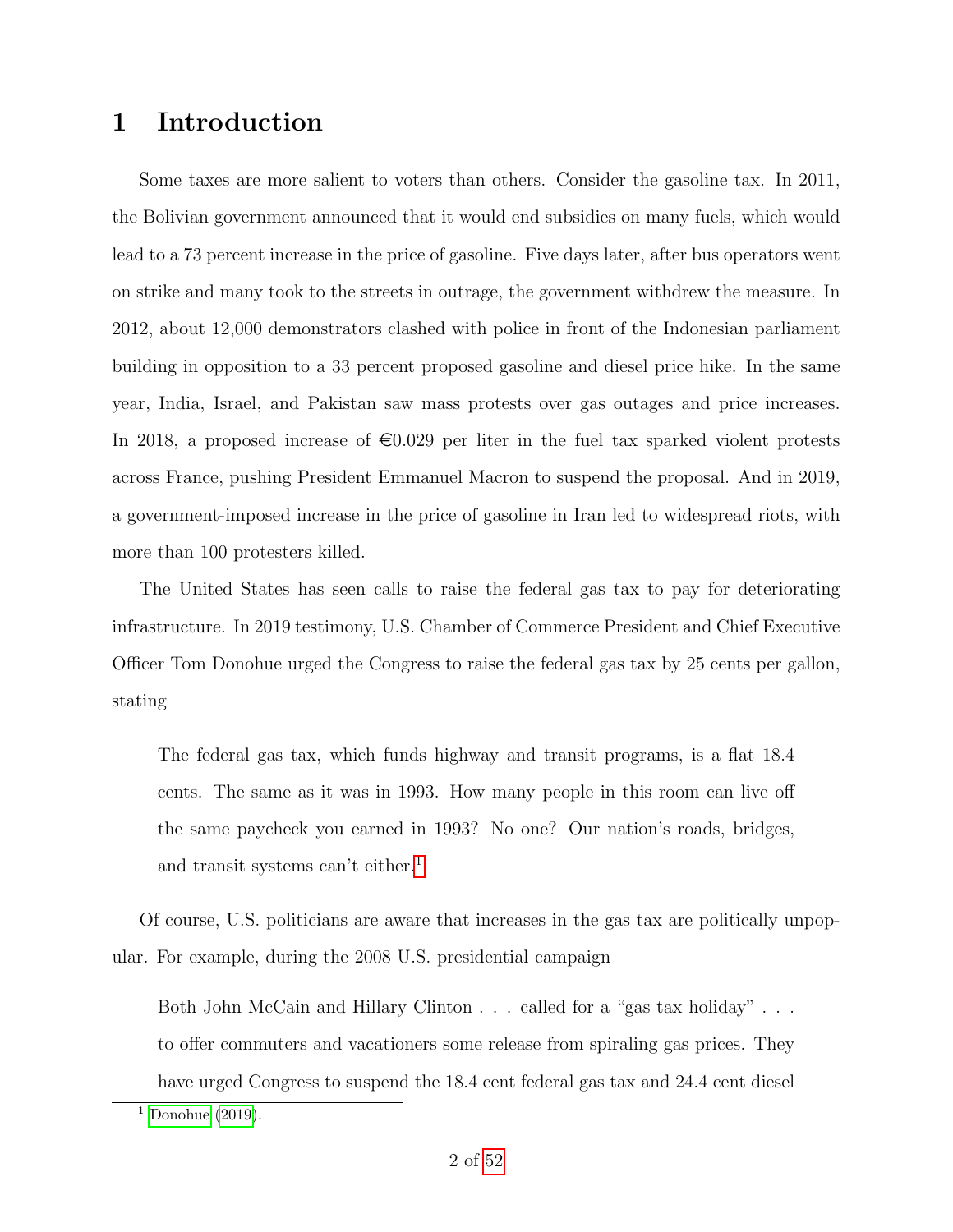tax between Memorial Day and Labor Day, a step that could cost the government about \$10 billion in revenues.[2](#page-3-0)

Fearing voter opposition, politicians may try to reduce the salience of taxes. For example, they may avoid certain nominal tax levels, such as double-digit taxes, that may be more salient. [Brunell and Glazer](#page-18-0) [\(2001\)](#page-18-0) examine data on U.S. state gasoline taxes, finding that taxes of exactly 10 cents per gallon are disproportionately rare. Politicians may also try to avoid responsibility for effective tax increases by legislating automatic tax rate adjustments or legislating the the more obscure portions of the tax code rather than the statutory rates [\(Bowman and Mikesell, 1983;](#page-17-0) [Ash, 2016\)](#page-17-1).

Politicians may also game the timing of tax increases to avoid salient, politically unpopular increases close to an election. [Berry and Berry](#page-17-2) [\(1992\)](#page-17-2); [Berry and Berry](#page-17-3) [\(1994\)](#page-17-3) find that politicians are most likely to adopt new taxes just after an election, which is presumably when the electoral risks of adoption are smallest. In another example of politicians gaming the timing of taxes, Castanheira, Nicodème and Profeta [\(2012\)](#page-18-1) find that European Union governments tend to implement labor taxation reforms at the beginning of their mandates.

We use new data on U.S. states and a pre-analysis plan to examine whether elections cause politicians to avoid politically unpopular tax increases in election years and, if this avoidance is the case, why they may do so. Our pre-analysis plan ensures our analysis is devoid of "cherry picking" significant results.[3](#page-3-1)

First, we investigate whether the gas tax is so salient to voters that state politicians avoid *implementing* an increase in the gas tax in an election year.<sup>[4](#page-3-2),[5](#page-3-3)</sup> We then ask whether

<span id="page-3-1"></span><span id="page-3-0"></span><sup>2</sup> [Dobbs](#page-18-2) [\(2008\)](#page-18-2).

<sup>3</sup> Most pre-analysis plans are used for randomized control trials. We are not aware of any other study in the political economy literature that takes advantage of the analytic rigor of a pre-analysis plan. See [Janzen](#page-20-0) [and Michler](#page-20-0) [\(2020\)](#page-20-0) for a review of pre-analysis plans for observational studies. See [Casey, Glennerster and](#page-18-3) [Miguel](#page-18-3) [\(2012\)](#page-18-3) or [Banerjee, Duflo, Finkelstein, Katz, Olken and Sautmann](#page-17-4) [\(2020\)](#page-17-4) for a further discussion on pre-analysis plans for randomized control trials.

<span id="page-3-2"></span><sup>4</sup> [Coibion and Gorodnichenko](#page-18-4) [\(2015\)](#page-18-4) provide evidence on the high saliency of gasoline taxes to individuals from the University of Michigan's Surveys of Consumers.

<span id="page-3-3"></span><sup>&</sup>lt;sup>5</sup> [Li, Linn and Muehlegger](#page-21-0) [\(2014\)](#page-21-0) find that rising gas taxes are associated with much larger reductions in gasoline consumption than comparable increases in gas prices. [Tiezzi and Verde](#page-21-1) [\(2016\)](#page-21-1) calculate that a 13.2 cent per gallon tax increase causes, in the long run, a reduction in gasoline demand that is about seven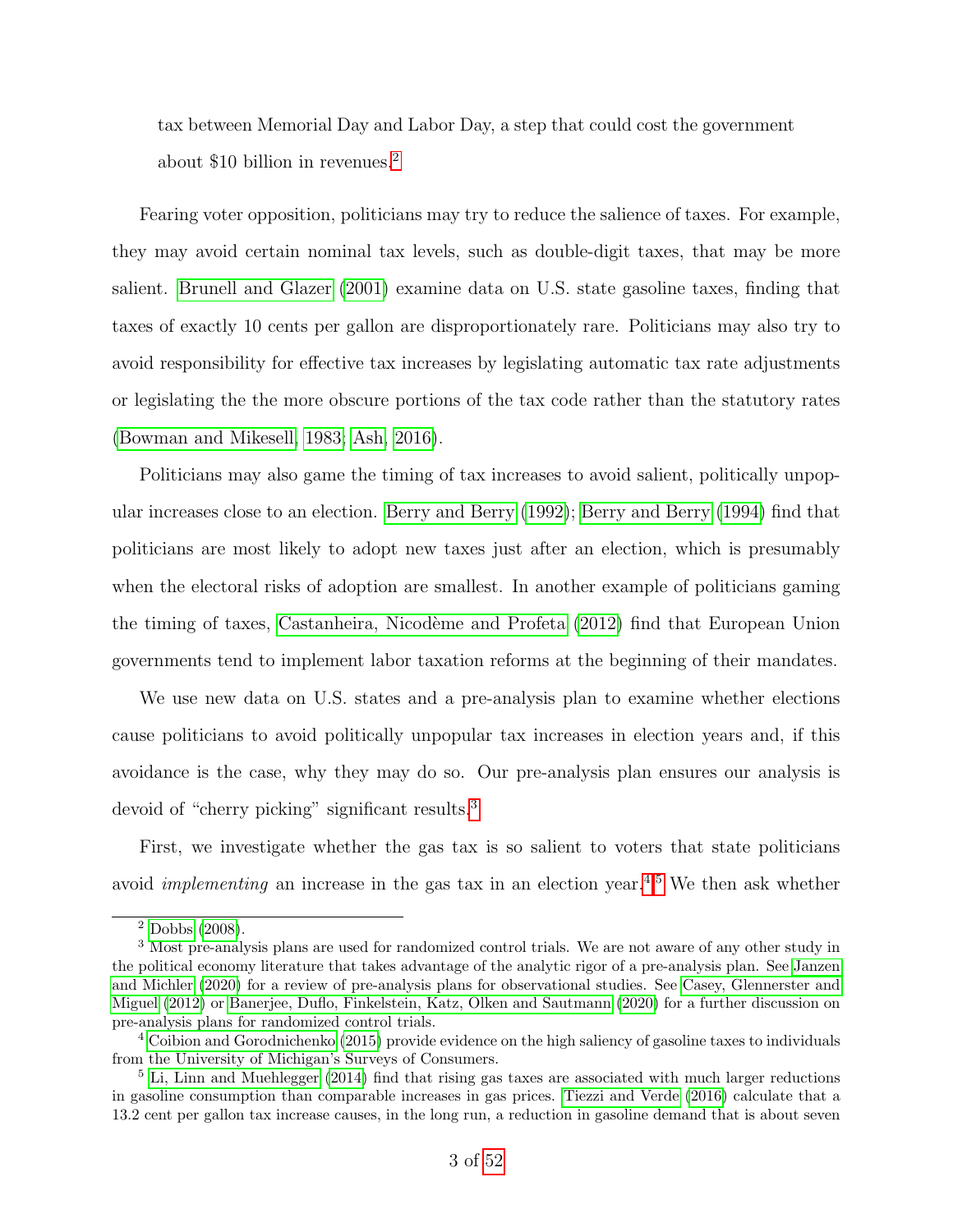implementation of the corporate income tax (CIT), which is less politically salient, is also affected by elections.<sup>[6](#page-4-0)</sup> We find that implemented changes in the gasoline tax are smallest in election years. We do not find such election-year dependency for implemented changes in the CIT.

Second, we investigate whether *enactment* of tax increases varies with the electoral cycle. This investigation is possible due to our new data —earlier research largely looks at only tax implementation. Differences between implementation and enactment dates can arise because politicians may enact taxes that will be implemented in the future, possibly to take advantage of budget rules,<sup>[7](#page-4-1)</sup> or to "kick the can" down the road on politically salient tax increases. The literature neglects the difference in political factors, possibly due to data limitations, that can cause differences in the dates on which tax changes are legislated and the dates on which they come into force. We find that both gasoline and corporate tax increases are least likely to be enacted in an election year and the election-year effect is, again, stronger for gasoline taxes.

Third, we investigate whether the causal effect of elections on tax implementation or enactment depends on political, demographic, or macroeconomic conditions. For example, during an economic downturn that coincides with an election or during an election in a more conservative state, politicians may be particularly reluctant to enact or implement taxes. That said, we find little evidence that such dependencies exist.

Lastly, we ask whether fewer taxes are enacted in an election year because politicians are producing less legislation overall (not just tax legislation) in election years, when it is possible that they focus on campaigning rather than legislating. Using a proxy for legislative output

times as big as that induced by an equal market-induced price increase. These authors conjecture that the stronger demand elasticity associated with taxes over market prices is due, in part, to the high salience of gasoline taxes.

<span id="page-4-0"></span><sup>6</sup> [Alt, Preston and Sibieta](#page-17-5) [\(2010\)](#page-17-5) write "Unlike the personal income tax, corporate taxation is not typically electorally salient. . . . Perhaps corporate tax usually involves technical or complex aspects that elude public understanding." (pg. 32). Laboratory evidence on the lack of salience of business taxes is given by [McCaffery and Baron](#page-21-2) [\(2006\)](#page-21-2).

<span id="page-4-1"></span><sup>7</sup> For example, the prevalence of statutorily temporary federal taxes could be a response to Congressional Budget Office scoring, which is an analysis of the budgetary effects of legislation that accounts only for budgetary effects over a 10-year window and assumes current law rather than current policy.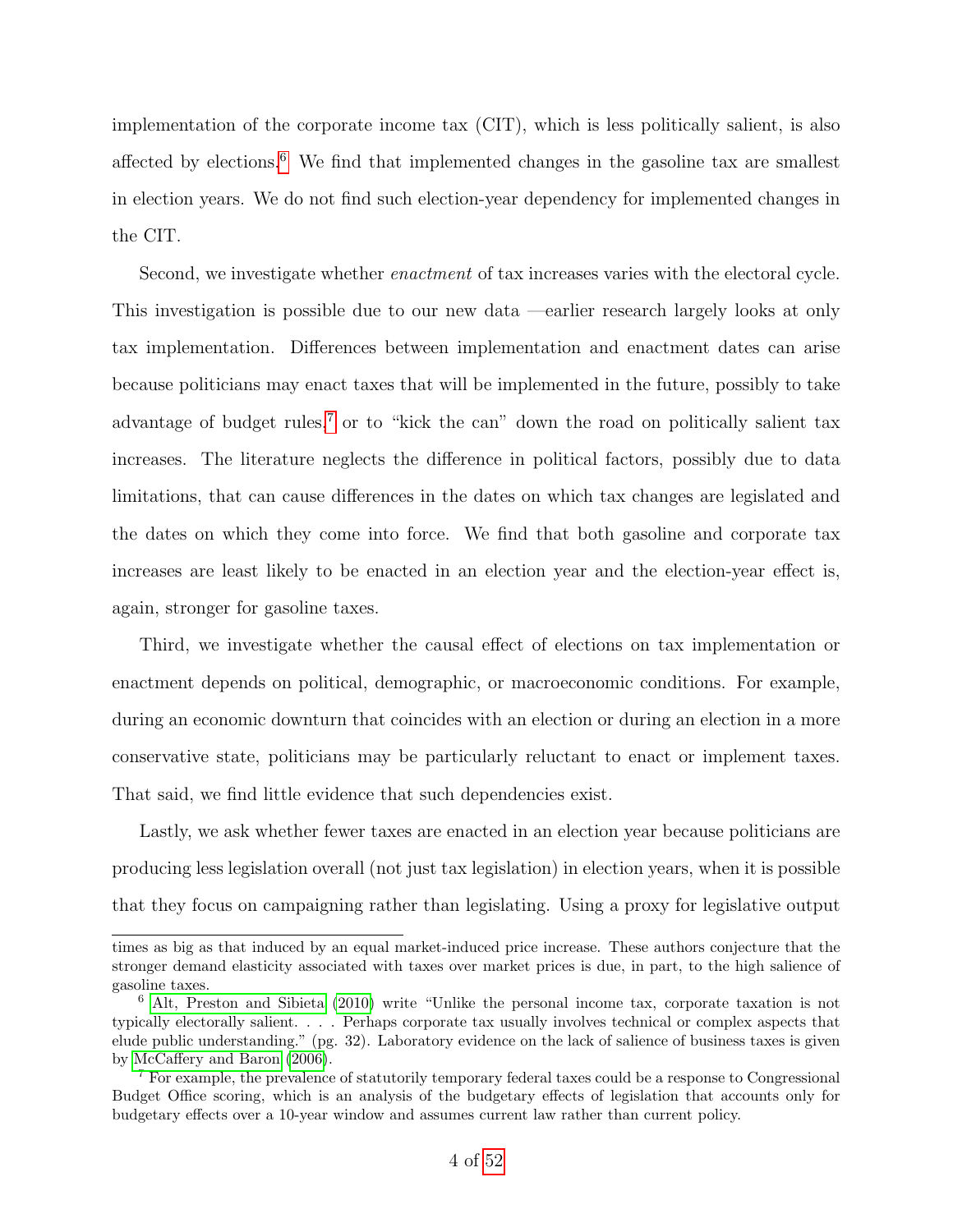—the number of pages of new enacted laws —we find that legislative output is similar in election and non-election years. Therefore, lower overall legislative output does not explain why politicians enact fewer taxes in election years.

Our evidence suggests that smaller and fewer tax changes are implemented and enacted in election years, and these effects are not due to legislative inattention. Furthermore, because we find larger election effects for gasoline taxes than for CITs, we conjecture that the cause of politicians' hesitancy to push for tax increases in election years is due, at least in part, to the relative saliency of taxes to voters.

# 2 Data on when state politicians enact and implement taxes

We examine new annual state-level tax data from the continental 48 states between 1960 and 2016 for our outcomes of interest. In what follows, I is the indicator function,  $\Delta$  is the first difference operator, subscript  $i$  represents a state, and subscript  $t$  is the calendar year.

We have four dependent variables: (1) the implemented change in the gas tax (in cents per gallon),  $\Delta GasTax_{it}$ ; (2) the implemented change in the top statutory CIT rate (in percent),  $\Delta CIT_{it}$ ; (3) an indicator for whether state politicians enact, in calendar year t, an increase in the gas tax for either the current or a future year, denoted by  $I[GasTaxBill Increase_{it} > 0];$  $(4)$  an indicator for whether state politicians enact, during calendar year t, an increase in the CIT for either the current or a future year, denoted by  $I[CTBillIncrease_{it} > 0]$ . If state politicians enacted multiple bills that affected these taxes within a particular calendar year, then we coded the indicators as the net effect from all bills.

The primary data source for  $GasTax_{it}$  and  $I[GasTaxBill Increase_{it} > 0]$  is state session laws. From the session laws, we used all bills that affected flat rate taxes for gasoline used for motor vehicles. These taxes included: environmental fees, petroleum inspection fees, statutorily temporary surcharges, taxes that diverted funds to an apportioned fund, and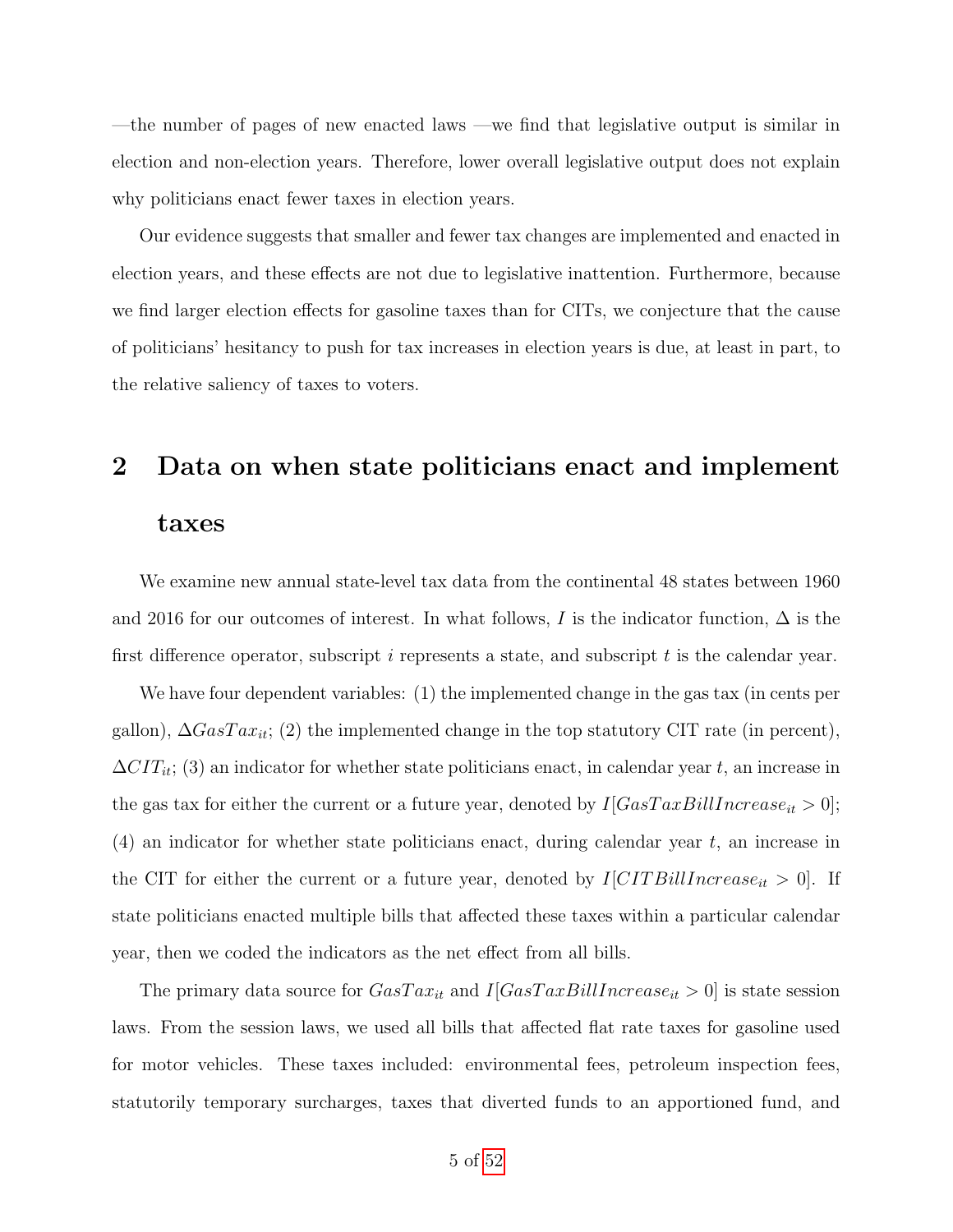proposed taxes subject to a general election.

The session laws allowed us to perfectly construct  $I[GasTaxBill Increase_{it} > 0]$ . But in some cases we could not determine  $GasTax_{it}$  from the session laws alone (for example, when the gasoline tax was a function of gasoline price or a tax was subject to state revenue targets). In these cases we relied on: the Department of Transportation's *Highway Statistics*,<sup>[8](#page-6-0)</sup> the fuel tax tables from the Tax Policy Center, $9$  the fuel tax tables from the Federation of Tax Administrators,[10](#page-6-2) and state departments of transportation and revenue as secondary sources for  $GasT$  $ax_{it}$ .<sup>[11](#page-6-3)</sup>

We used session laws to create  $CIT_{it}$  and  $I[CTBillIncrease_{it} > 0]$ . We included any statutorily temporary surcharges in both  $CIT_{it}$  and  $I[CTBillIncrease_{it} > 0]$ . When state politicians enacted a CIT rate change that was implemented in the middle of a calendar year, we coded  $CIT_{it}$  as the rate in effect as of December 31 of that calendar year, unless the change was accompanied by a proration clause. In that case we prorated the rate for the partial calendar year accordingly, following [Chang](#page-18-5) [\(2018](#page-18-5)b).

The novelty of our data is that session laws let us see enactment dates and, hence, create  $I[GasTaxBillIncrease_{it} > 0]$  and  $I[CITBillIncrease_{it} > 0]$ . Earlier research largely considers, and has data on, only implementation dates.[12](#page-6-4) But enactment and implementation dates can differ —taxes may be passed but have a delayed implementation, $^{13}$  $^{13}$  $^{13}$  taxes may be indexed to inflation,<sup>[14](#page-6-6)</sup> or tax implementation may be phased in over several years.<sup>[15](#page-6-7)</sup>

<span id="page-6-0"></span><sup>8</sup> See [U.S. Department of Transporation, Office of Highway Policy Information](#page-22-0) [\(2018\)](#page-22-0).

<span id="page-6-1"></span><sup>9</sup>See [Tax Policy Center](#page-21-3) [\(2018\)](#page-21-3).

<span id="page-6-2"></span><sup>10</sup>See [Federation of Tax Administrators](#page-19-1) [\(2018\)](#page-19-1).

<span id="page-6-4"></span><span id="page-6-3"></span><sup>11</sup> Citations vary by state.

 $12$  Hammar, Löfgren and Sterner [\(2004\)](#page-20-1) attempt to explain implemented fuel taxes using cross-country data, [Li, Linn and Muehlegger](#page-21-0) [\(2014\)](#page-21-0) use data from *Highway Statistics* (which are implemented gasoline tax rates), [Rivers and Schaufele](#page-21-4) [\(2015\)](#page-21-4) study an implemented carbon tax in British Columbia where a validity assumption of their instrumental variables estimation is a sufficiently long lag between enactment and implementation of gas taxes, and [Tiezzi and Verde](#page-21-1) [\(2016\)](#page-21-1) simulate the effect of implemented taxes.

<span id="page-6-5"></span><sup>13</sup> For example, Arizona session laws 1995, chapter 132, section 3, page 811, adds motor vehicle fuel tax rate at 18 cents per gallon of gasoline. This bill was approved (enacted) on April 17, 1995, but was not effective (implemented) until December 31, 1996.

<span id="page-6-6"></span><sup>14</sup> For example, Massachusetts' session laws 2013, section 44 of chapter 46 adds inflation indexing to the gas tax, effective (implemented) January 1, 2015, but this bill was approved (enacted) on July 24, 2013.

<span id="page-6-7"></span><sup>&</sup>lt;sup>15</sup> See Tennessee Code Annotated § 67-3-201 (2018): "The rate of the tax imposed by this section shall be: (1) On or after July 1, 2017, through June 30, 2018, twenty-four cents (24 cent(s)) per gallon; (2) On or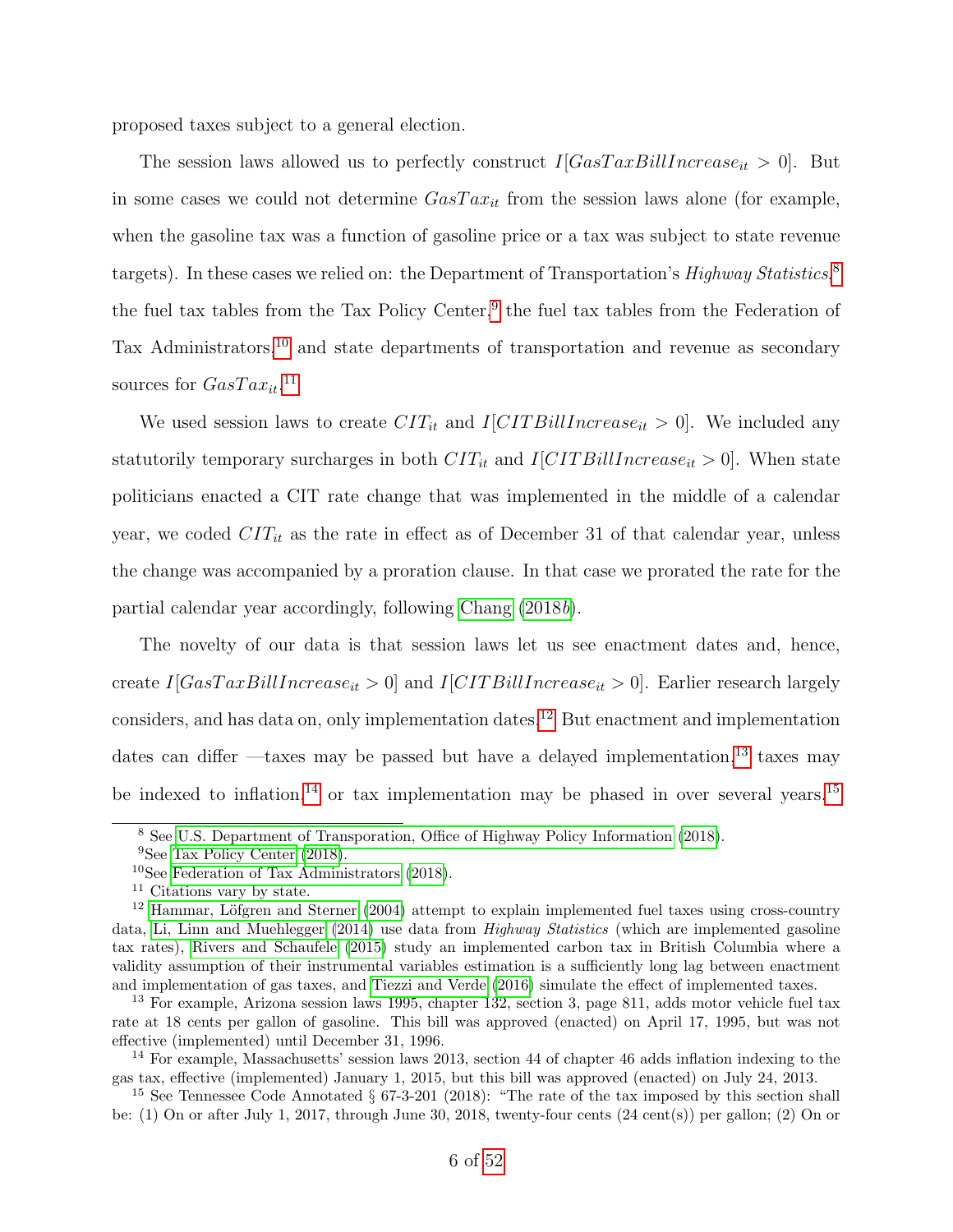Furthermore, the political factors that affect enactment or implementation may differ, so it is useful to study both.

Our main independent variables are indicators for the electoral cycle.  $GubElec_{it}$  represents years in which there is a gubernatorial election in a state;  $NoGubElec_{it}$  represents years that are more than one year after a gubernatorial election (the omitted category is the year after the election).<sup>[16](#page-7-0)</sup> Gubernatorial election data come from [Klarner](#page-20-2) [\(2013](#page-20-2)*a*) through 2015; we separately collected data for 2016.

Our models control for state-level social, economic, and political variables that may affect the enactment and implementation of taxes. Appendix [A](#page-23-0) lists the source data for, and detailed description of, the controls. Table [1](#page-47-0) displays summary statistics.

### 3 Method and pre-analysis plan

Our research follows a pre-analysis research  $plan<sup>17</sup>$  $plan<sup>17</sup>$  $plan<sup>17</sup>$  that we composed after collecting our data and using a different and smaller, though related, dataset as a pilot.<sup>[18](#page-7-2)</sup> Our plan attempted to ensure that our analysis is devoid of "cherry-picking" significant results.

We are interested in the causal effect of elections on gasoline and CIT implementation and enactment. We employed several models to estimate this causal effect, but our core identification strategy relies on the fact that state gubernatorial elections occur in different years in roughly fixed cycles that should be exogenous to unobserved factors that are correlated with tax implementation or enactment.[19](#page-7-3)

Because we used several models, we are concerned about appropriately accounting for multiple hypothesis testing. Therefore, we report two sets of  $p$ -values: (1) conventional after July 1, 2018, through June 30, 2019, twenty-five cents (25cent(s)) per gallon; and (3) On or after July 1, 2019, twenty-six cents  $(26cent(s))$  per gallon."

<span id="page-7-0"></span><sup>&</sup>lt;sup>16</sup> This coding of the election variables followed [Berry and Berry](#page-17-3) [\(1992\)](#page-17-2); Berry and Berry [\(1994\)](#page-17-3).

<span id="page-7-2"></span><span id="page-7-1"></span><sup>17</sup> We registered our preanalysis plan on the Open Science Framework at [https://osf.io/f2nr9/.](https://osf.io/f2nr9/)

<sup>18</sup> The pilot dataset had 20 states instead of 48, data from 1963-2010 instead of 1960-2016, and gasoline taxes that excluded environmental fees, petroleum inspection fees, statutorily temporary surcharges, taxes that diverted funds to an apportioned fund, and proposed taxes subject to a general election, instead of including these bills.

<span id="page-7-3"></span><sup>&</sup>lt;sup>19</sup> This identification strategy has been used before, e.g. [Julio and Yook](#page-20-3) [\(2012\)](#page-20-3); [Jens](#page-20-4) [\(2017\)](#page-20-4).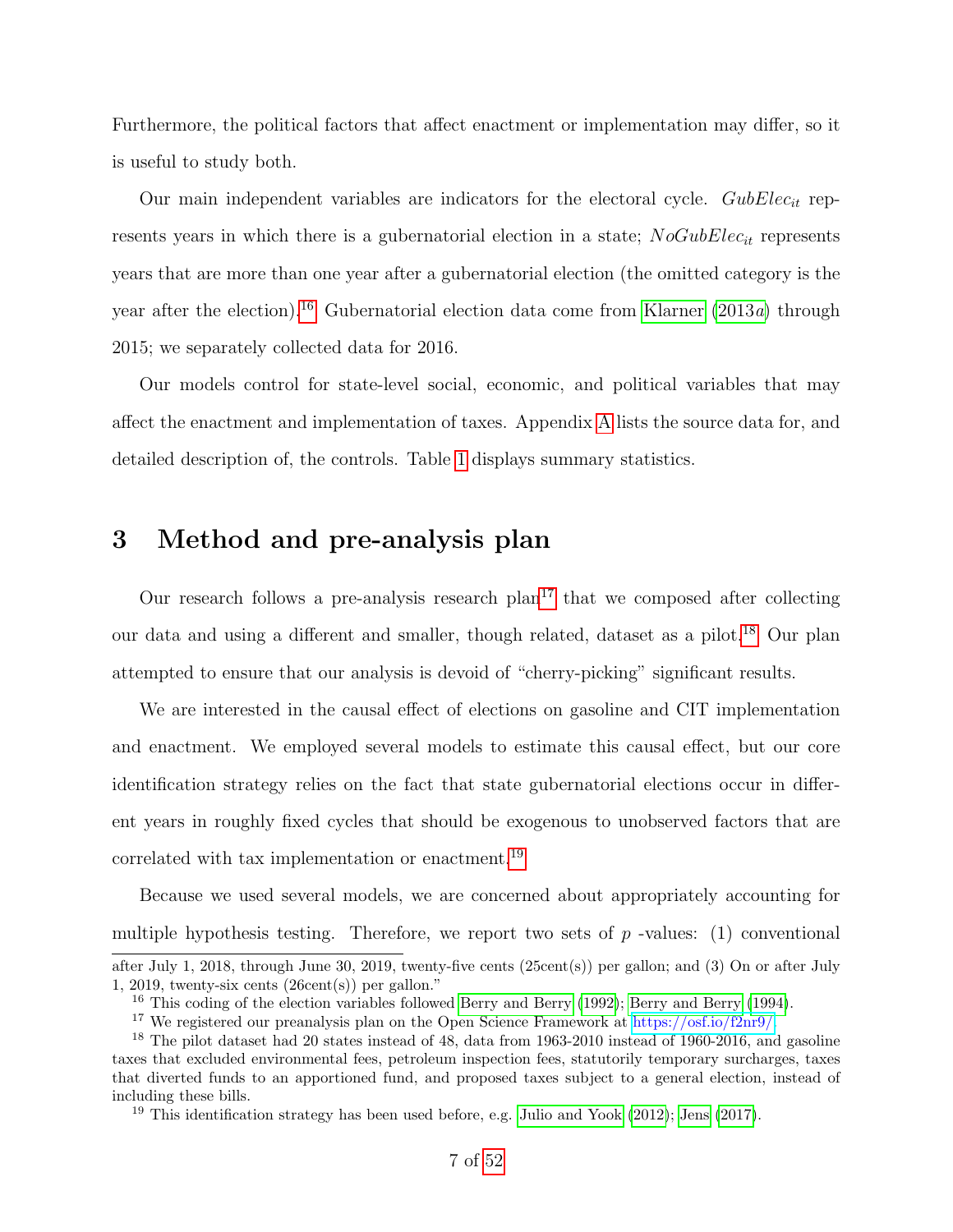$p$ -values and (2)  $p$ -values that adjusted for multiple hypothesis testing by controlling for family-wise error rates (FWER) using the free step-down procedure of [Westfall and Young](#page-22-1) [\(1993\)](#page-22-1) implemented by [Jones, Molitor and Reif](#page-20-5) [\(2018\)](#page-20-5)—with 10,000 bootstrap replications per resample.[20](#page-8-0) We denote the families of models for FWER adjustment by model number.

In the model descriptions that follow,  $\Phi$  is the cumulative distribution function for the normal distribution,  $I/J$  is the indicator function,  $\Delta$  represents the first difference operator, % $\Delta$  is the percent change, subscript i represents the state, and subscript t is the calendar year.

We estimated linear models with ordinary least squares, probit models with maximum likelihood, and clustered standard errors by state.

We are aware of the limitations of our study. One is that we focus on the effect of elections on only two types of taxes. We chose gasoline taxes as an important example of a highly salient tax, and the CIT as one example of a less salient tax. Inferences about the effect of elections on other types of taxes or legislation may lead to different conclusions.

A second limitation is that we modeled the effects of elections as separable linear models. These models abstract from nonlinear effects or covariances in the legislative process between types of taxes. It is possible that gasoline tax bills may have been logrolled together (though not necessarily enacted) with CIT bills.

A third limitation is that we pre-specified that statutorily temporary surcharges, and extensions to those surcharges, were tax increases (and vice versa for tax decreases). Evidence from [Chang](#page-18-6) [\(2018](#page-18-6)a) suggests that the dynamics for enacting extensions of statutorily temporary taxes may be different than those for enacting statutorily permanent taxes.

<span id="page-8-0"></span><sup>&</sup>lt;sup>20</sup> In some cases the [Westfall and Young](#page-22-1) [\(1993\)](#page-22-1) bootstrap did not converge, which we did not expect in our preanalysis plan. In these instances we report the more conservative (relative to Westfall-Young) Sidak-Holm p-values [\(Guo and Romano, 2007\)](#page-20-6) to account for multiple hypothesis testing.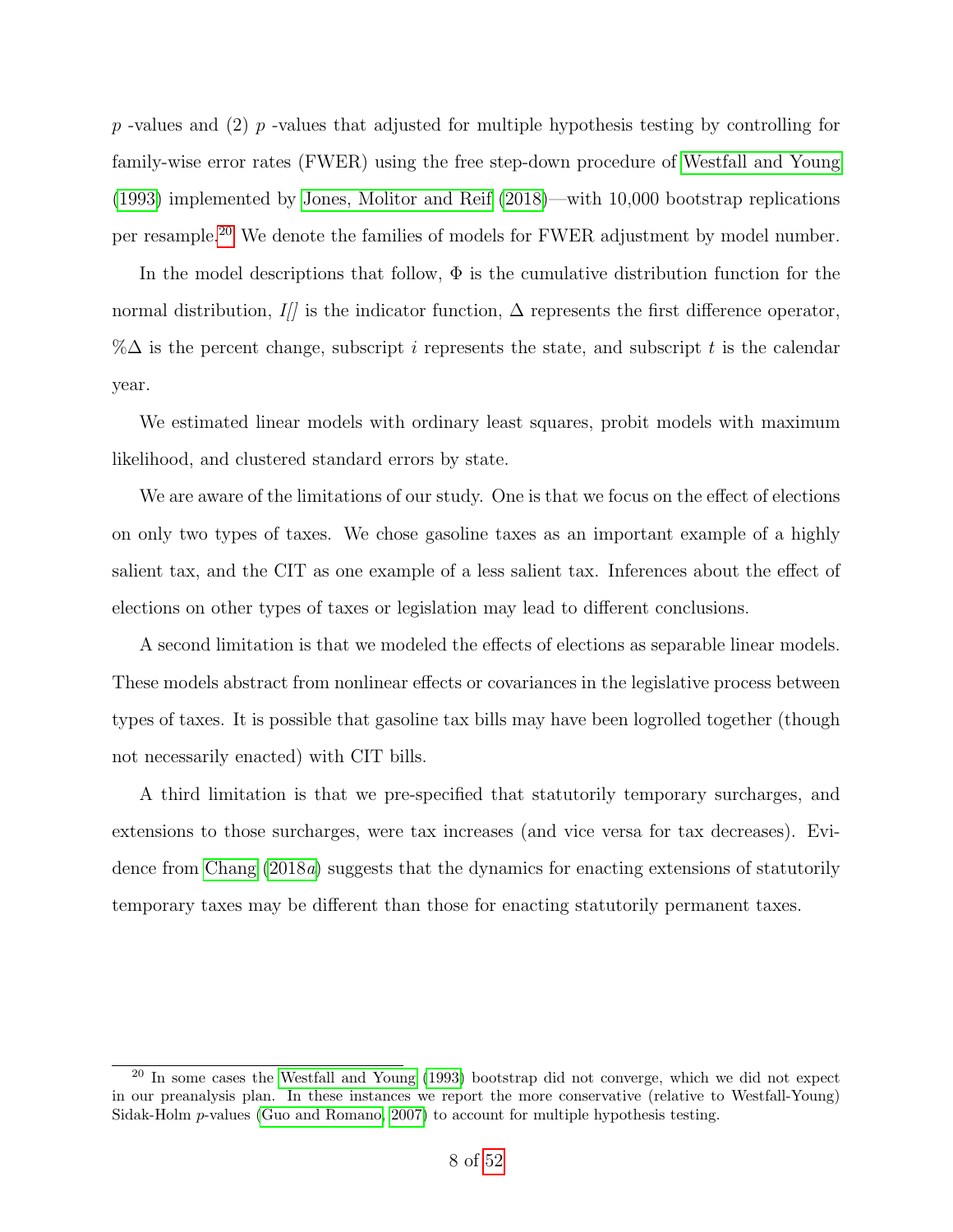### <span id="page-9-6"></span>4 Results

# 4.1 Main specifications—Is there an effect of elections on tax implementation or enactment? Yes.

Our first set of models, [1a](#page-9-0) through [1d,](#page-9-1) is our main specification set for testing whether elections affect tax implementation or enactment:<sup>[21](#page-9-2)</sup>

<span id="page-9-0"></span>
$$
\Delta Gas Tax_{it} = \alpha_i + \lambda_t + \beta_1 GubElec_{it} + \beta_2 NoGubElec_{it} + \varepsilon_{it}
$$
\n(1a)

<span id="page-9-3"></span>
$$
\Delta CIT_{it} = \alpha_i + \lambda_t + \beta_1 GubElec_{it} + \beta_2 NoGubElec_{it} + \varepsilon_{it}
$$
\n(1b)

<span id="page-9-4"></span>
$$
I[GasTaxBill Increase_{it} > 0] = \Phi[\alpha_i + \lambda_t + \beta_1 GubElec_{it} + \beta_2 NoGubElec_{it} + \varepsilon_{it}] \tag{1c}
$$

<span id="page-9-1"></span>
$$
I[CTBillIncrease_{it} > 0] = \Phi[\alpha_i + \lambda_t + \beta_1 GubElec_{it} + \beta_2 NoGubElec_{it} + \varepsilon_{it}] \tag{1d}
$$

As before,  $GubElec_{it} = 1$  in a gubernatorial election year and is 0 otherwise. The indicator variable  $NoGubElec_{it} = 1$  in years 2 and 3 following a gubernatorial election. Therefore, the omitted category is the year after the election. Because elections roughly occur in fixed cycles, our models should identify the parameters on these election variables.

Models [1a](#page-9-0) and [1b](#page-9-3) investigate the effect of elections on tax implementation. The interpretation of the election coefficients ( $\beta_1$  and  $\beta_2$ ) is how much larger, or smaller, changes in the gasoline tax (in cents per gallon) or the CIT rate are at different points in the electoral cycle.

Models [1c](#page-9-4) and [1d](#page-9-1) look at how election years affect tax enactment. As these models are probits, we are interested in (and report) average marginal effects.[22](#page-9-5) The interpretation of the

<span id="page-9-2"></span> $21$  We followed the recommendation of [Casey, Glennerster and Miguel](#page-18-3) [\(2012\)](#page-18-3) and designated the relative importance of our specifications in our pre-analysis plan.

<span id="page-9-5"></span><sup>&</sup>lt;sup>22</sup> We calculated average marginal effects using the delta method. This method is the standard method for Stata's "margins" command as of Stata 13.0. For state i's and time j's regressor,  $x_{i,j}$ , the average marginal effect is  $\frac{1}{N} \sum_{i=1}^{N} \frac{dy_i}{dx_{i,j}}$ , where N is the total number of states.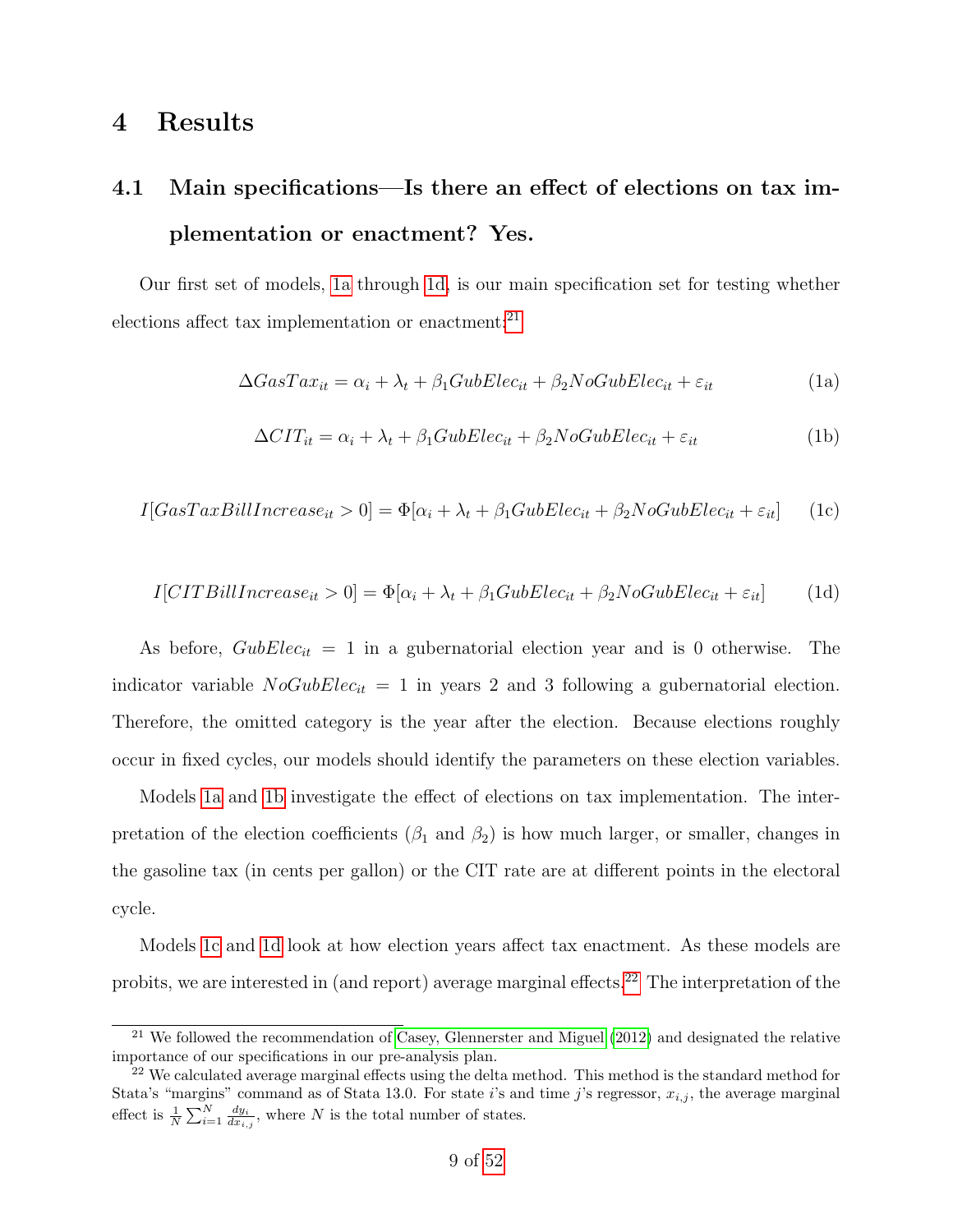electoral variables in the probit models is whether the electoral cycle affects the probability of enacted legislation increasing the gasoline tax or the CIT.

Models [1a](#page-9-0) through [1d](#page-9-1) all have state  $(\alpha_i)$  and time  $(\lambda_t)$  fixed effects to absorb residual variation that is either cross-sectionally or time-invariant that could confound our estimates.

## 4.1.1 Elections affect both tax implementation and enactment—but especially for gas taxes.

Figure [1](#page-35-0) shows the average marginal effects of the electoral variables from models [1a](#page-9-0) through [1d.](#page-9-1) Whiskers are 95 percent conventional confidence intervals. The numbers below each model estimate represent FWER adjusted  $p$ -values for the two-sided hypothesis tests that the indicated marginal effect is equal to zero versus the alternative that it is not equal to zero.

Implemented gas tax changes are, on average, 0.21 of a cent per gallon lower in gubernatorial election years ( $p = 0.05$ ).<sup>[23](#page-10-0)</sup> We find no similar election effect for implemented changes in the CIT rate.

We do find an electoral effect on the enactment of both gasoline and CITs. State politicians are about 9 percentage points less likely to enact an increase in the gasoline tax in an election year, relative to the year just after an election  $(p < 0.01)$ . The same effect for the CIT is about 7 percentage points  $(p = 0.01)$ .

Furthermore, as the estimated effects of  $NoGubElec_{it}$  on tax enactment are also negative, as shown in the right two columns of the bottom panel of figure [1,](#page-35-0) state politicians are most likely to increase the taxes in the year after an election.

Because we find an effect of elections on implementation for the gas tax but not for the CIT, yet we also find an effect of elections on enactment for both taxes, the results suggest that politicians try to game the timing of both taxes but that perhaps the targets of corporate taxes are more sophisticated and react to enactment as opposed to implementation, whereas

<span id="page-10-0"></span> $^{23}$ Unless otherwise indicated, p-values referenced in the text refer to the FWER-adjusted p-values.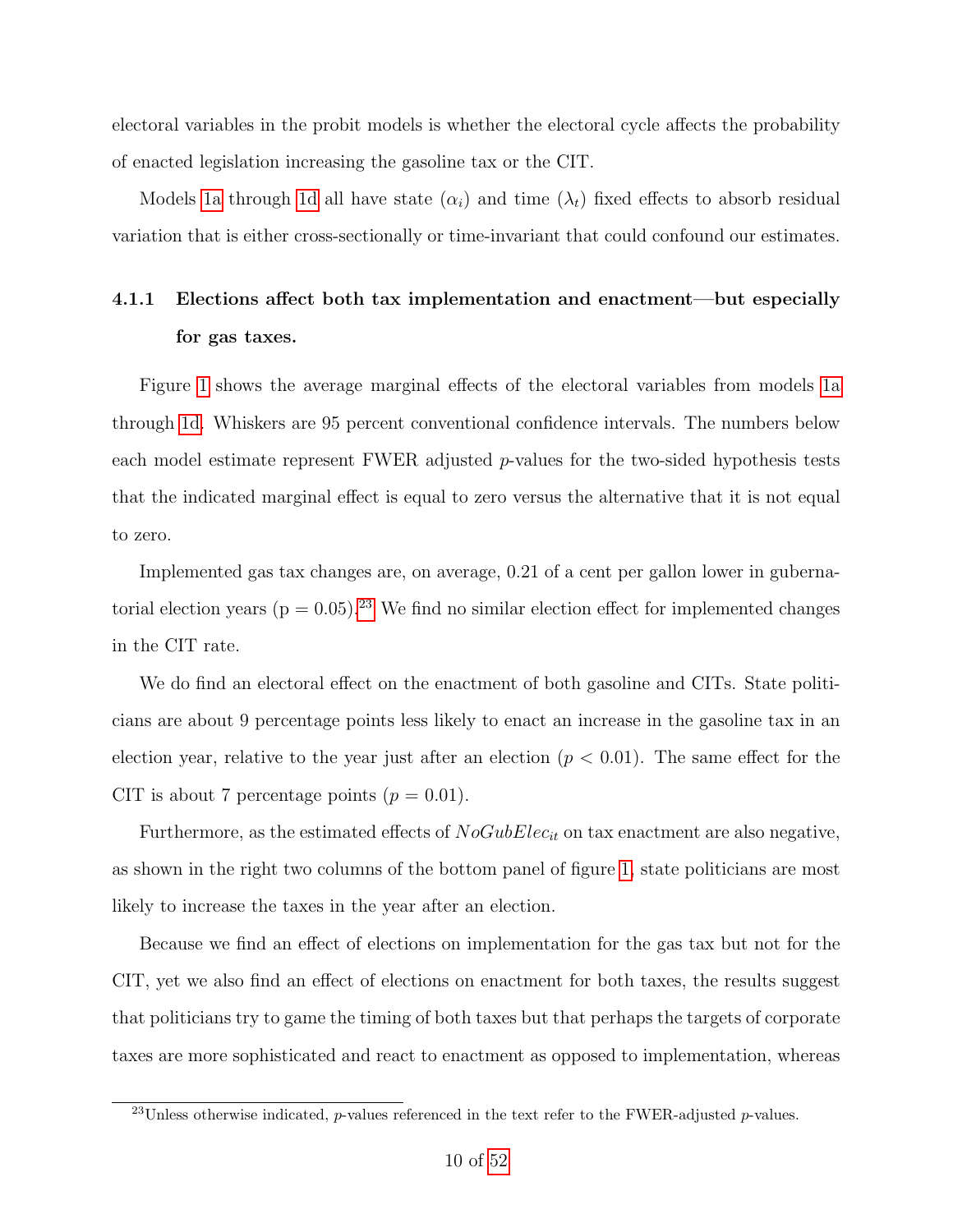drivers are sensitive to gasoline prices and the actions of politicians.<sup>[24](#page-11-0)</sup>

## <span id="page-11-5"></span>4.2 Secondary specifications—Election effects persist after adding other controls, especially for gas taxes.

Our second most important set of specifications, [2a](#page-11-1) through [2d,](#page-11-2) use additional controls.

<span id="page-11-1"></span>
$$
\Delta Gas Tax_{it} = \alpha_i + \lambda_t + \gamma X_{it} + \beta_1 GubElec_{it} + \beta_2 NoGubElec_{it} + \varepsilon_{it}
$$
 (2a)

$$
\Delta CIT_{it} = \alpha_i + \lambda_t + \gamma X_{it} + \beta_1 GubElec_{it} + \beta_2 NoGubElec_{it} + \varepsilon_{it}
$$
\n(2b)

 $I[Gas TaxBill Increase_{it} > 0] = \Phi[\alpha_i + \lambda_t + \gamma X_{it} + \beta_1 GubElec_{it} + \beta_2 NoGubElec_{it} + \varepsilon_{it}]$  (2c)

<span id="page-11-2"></span>
$$
I[CTBillIncrease_{it} > 0] = \Phi[\alpha_i + \lambda_t + \gamma X_{it} + \beta_1 GubElec_{it} + \beta_2 NoGubElec_{it} + \varepsilon_{it}] \tag{2d}
$$

The term  $X_{it}$  in [2a](#page-11-1) through [2d](#page-11-2) captures pre-specified controls that vary in both the cross section and time series: state unemployment rate, mean adjusted Americans for Democratic Action (ADA)<sup>[25](#page-11-3)</sup> score, percent change in gross state product (GSP), resident population, number of licensed drivers, highway gasoline usage (gallons), and per capita income.<sup>[26](#page-11-4)</sup> Because the controls that we add in models [2a](#page-11-1) through [2d](#page-11-2) vary in both the cross section and time series, the models can still support state and time fixed effects.

The election effects from these models, shown in figure [2,](#page-36-0) indicate an electoral pattern that is broadly similar to that observed in our models without additional controls. Implemented gas taxes are smaller in an election year, but there is no such election year effect for

<span id="page-11-0"></span> $^{24}$ The financial effects of corporate taxes are also complex and implementation has differential effects on firms.

<span id="page-11-3"></span><sup>&</sup>lt;sup>25</sup>Original ADA scores are scaled such that a senator who votes with the liberal position on every vote receives a score of 100, while a senator who always opposes the liberal position receives a 0. After adjusting scores to remove errors in the original ADA score, following [Groseclose, Levitt and Snyder](#page-19-2) [\(1999\)](#page-19-2), we found that adjusted scores range from negative 1.51 to 103.11.

<span id="page-11-4"></span> $26$  See section 2 of our pre-analysis plan or appendix [A.3](#page-25-0) for a complete list of controls and their descriptions.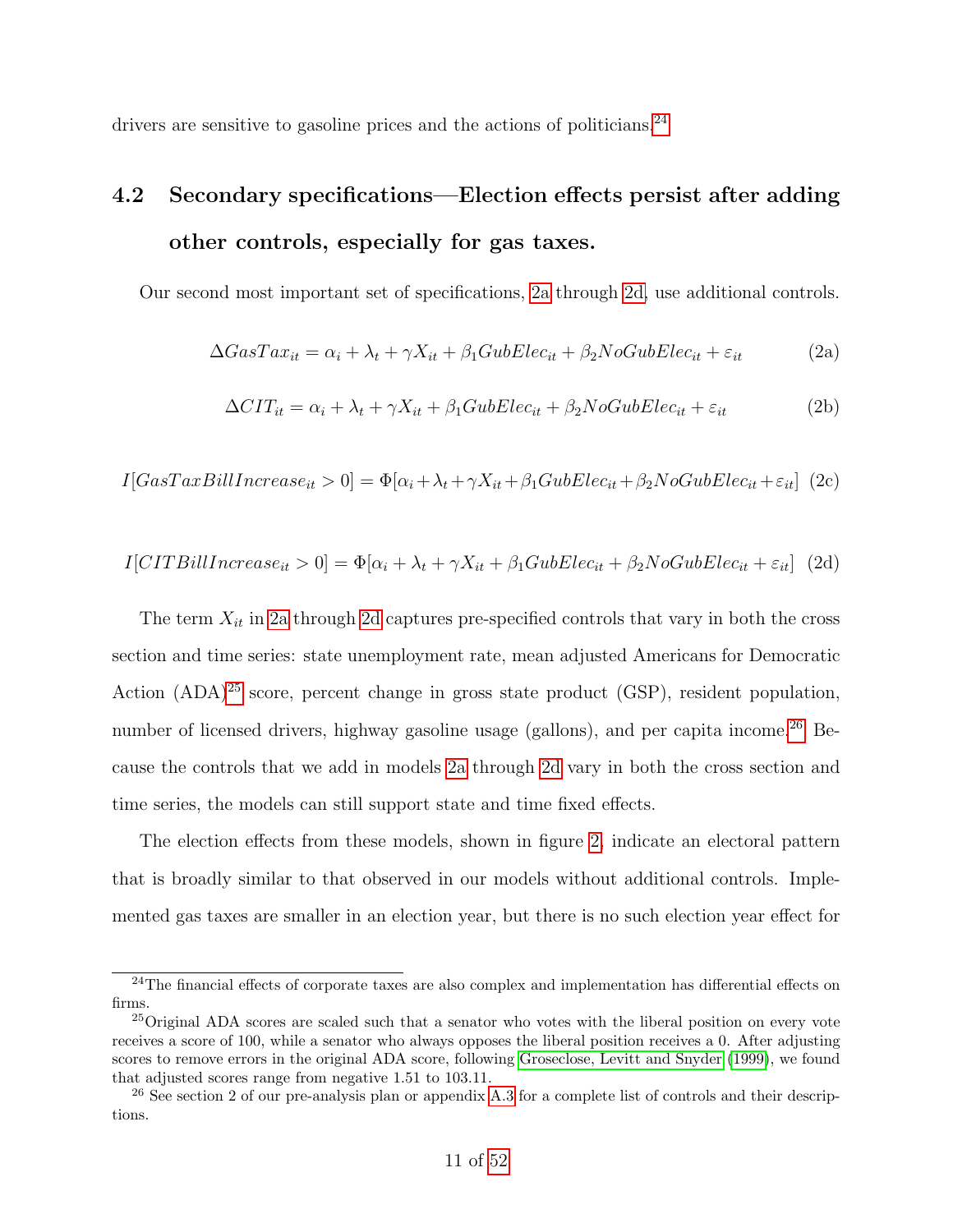implementation of the CIT. Both gas taxes and the CIT are least likely to be enacted in an election year and are most likely to be enacted in the year after an election.

## 4.3 Tertiary specifications—Election effects persist for gasoline taxes only, after removing fixed effects.

Our main and secondary specifications use both time and state fixed effects, which absorb variation that is either cross-sectionally or time invariant, increasing the validity of the model estimates. That said, fixed effects remove both "good" and "bad" variation. Removing "good" variation can potentially lead to attenuated estimates [\(Angrist and Pischke, 2008\)](#page-17-6).

Therefore, we pre-specified models [3a](#page-12-0) through [3d](#page-12-1) without fixed effects, though we place a lower (pre-specified) emphasis on these models because of their lower internal validity. Instead of fixed effects, the models control for certain variables with low (or no) crosssectional variation,  $X_t$  and other variables with low (or no) time variation,  $X_i$ :

<span id="page-12-0"></span>
$$
\Delta GasTax_{it} = \alpha X_i + \lambda X_t + \gamma X_{it} + \beta_1 GubElec_{it} + \beta_2 NoGubElec_{it} + \varepsilon_{it}
$$
 (3a)

$$
\Delta CIT_{it} = \alpha X_i + \lambda X_t + \gamma X_{it} + \beta_1 GubElec_{it} + \beta_2 NoGubElec_{it} + \varepsilon_{it}
$$
 (3b)

$$
I[Gas TaxBillIncrease_{it} > 0] = \Phi[\alpha X_i + \lambda X_t + \gamma X_{it} + \beta_1 GubElec_{it} + \beta_2 NoGubElec_{it} + \varepsilon_{it}]
$$
\n(3c)

<span id="page-12-1"></span>
$$
I[\Delta CITBillIncrease_{it} > 0] = \Phi[\alpha X_i + \lambda X_t + \gamma X_{it} + \beta_1 GubElec_{it} + \beta_2 NoGubElec_{it} + \varepsilon_{it}] \tag{3d}
$$

Variables in  $X_i$  consist of the average share (2003-17) of the population with at least a four-year college degree, the 2010 daily newspaper circulation rate, and the number of legislative terms that can be served by a governor.

Variables in  $X_t$  consist of the percent change in the nominal crude oil price, the percent change in nominal non-financial corporate profits before taxes, and transportation usage as measured by the percent change in U.S. vehicle total miles traveled.  $X_{it}$  is the same as in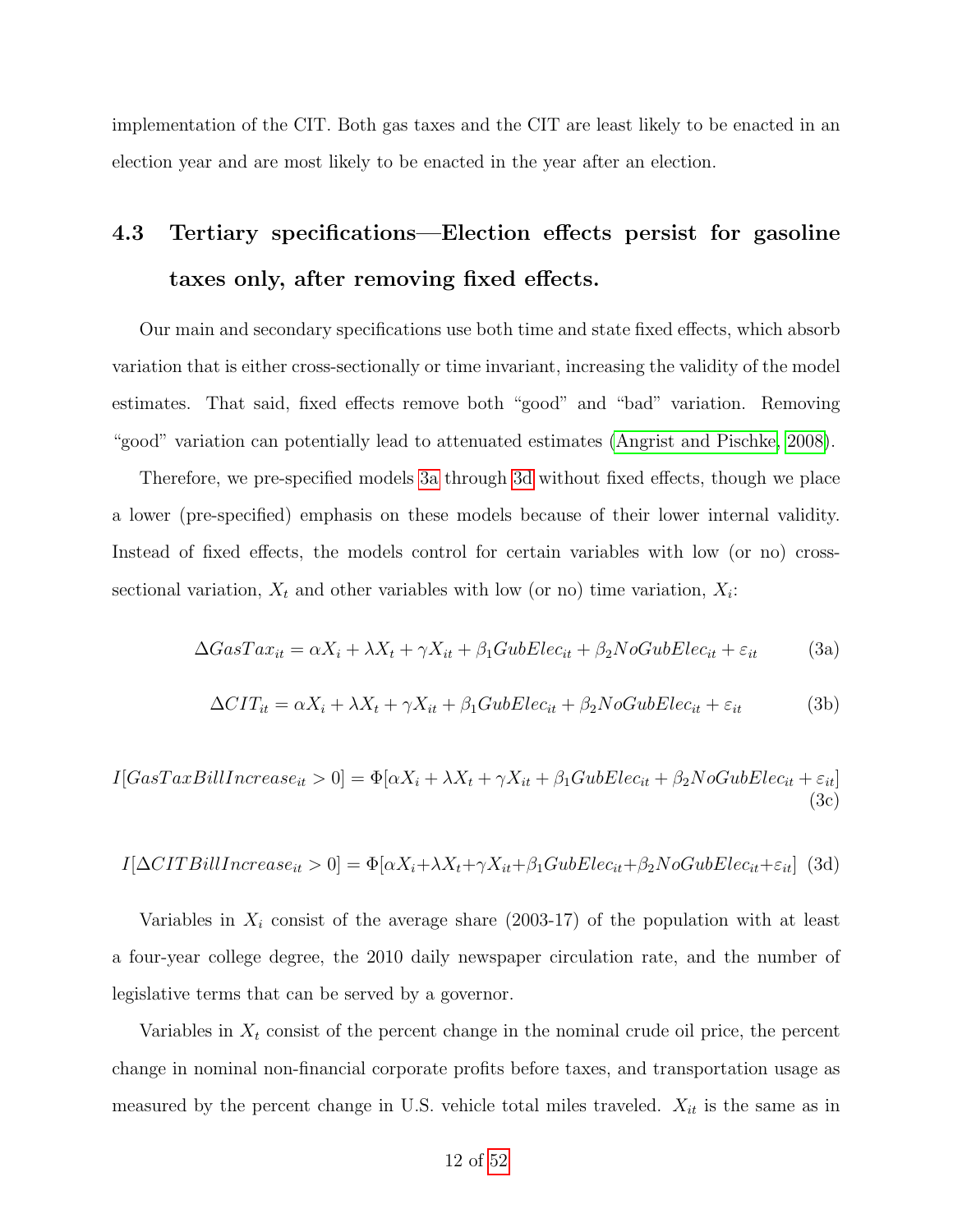subsection  $4.2^{27}$  $4.2^{27}$  $4.2^{27}$ 

Once we strip the model of fixed effects, but add in their place  $X_i$  and  $X_t$ , we continue to find an electoral effect on tax implementation and enactment for gasoline taxes, but a much smaller (or no) effect for the CIT.

The estimated average change in the implemented gas tax is 0.39 cents per gallon lower in a gubernatorial election year  $(p = 0.07)$  compared with the year just after an election (figure [3\)](#page-37-0). The probability of gas tax enactment is 14 percentage points lower during an election year  $(p < 0.01)$ . The election effects for CITs are more muted compared such effects in our main and secondary specifications.

The marginal effects of  $NoGubElec_{it}$  are basically zero in figure [3,](#page-37-0) meaning that tax implementation and enactment are similar in the year after an election compared with at least two years after an election. Only the election year is different.

# 4.4 Tertiary specifications (continued)-Do tax changes depend on political, demographic, or macroeconomic conditions? No.

For our final set of pre-specified results, we investigated whether the election effects on tax implementation and enactment vary with political, demographic, or macroeconomic conditions.

To do so, we used our models [1a](#page-9-0) through [1d](#page-9-1) and added our electoral indicators,  $GubElec_{it}$ and  $NoGubElec_{it}$ , interacted with the following variables that we originally used as controls, removing the relevant fixed effects when necessary: two proxies for voter attentiveness (average percentage of college-educated individuals and daily newspaper circulation), two measures of U.S. macroeconomic conditions (oil prices and corporate profits), and three measures of state-level economic and political conditions (GSP, unemployment rate, and ADA score).

We found that the electoral effect on tax implementation or enactment varied with none of these variables, as the coefficients on the interaction terms were generally 0. Full results

<span id="page-13-0"></span><sup>27</sup> Appendix [A](#page-23-0) contains a detailed description of each of the controls.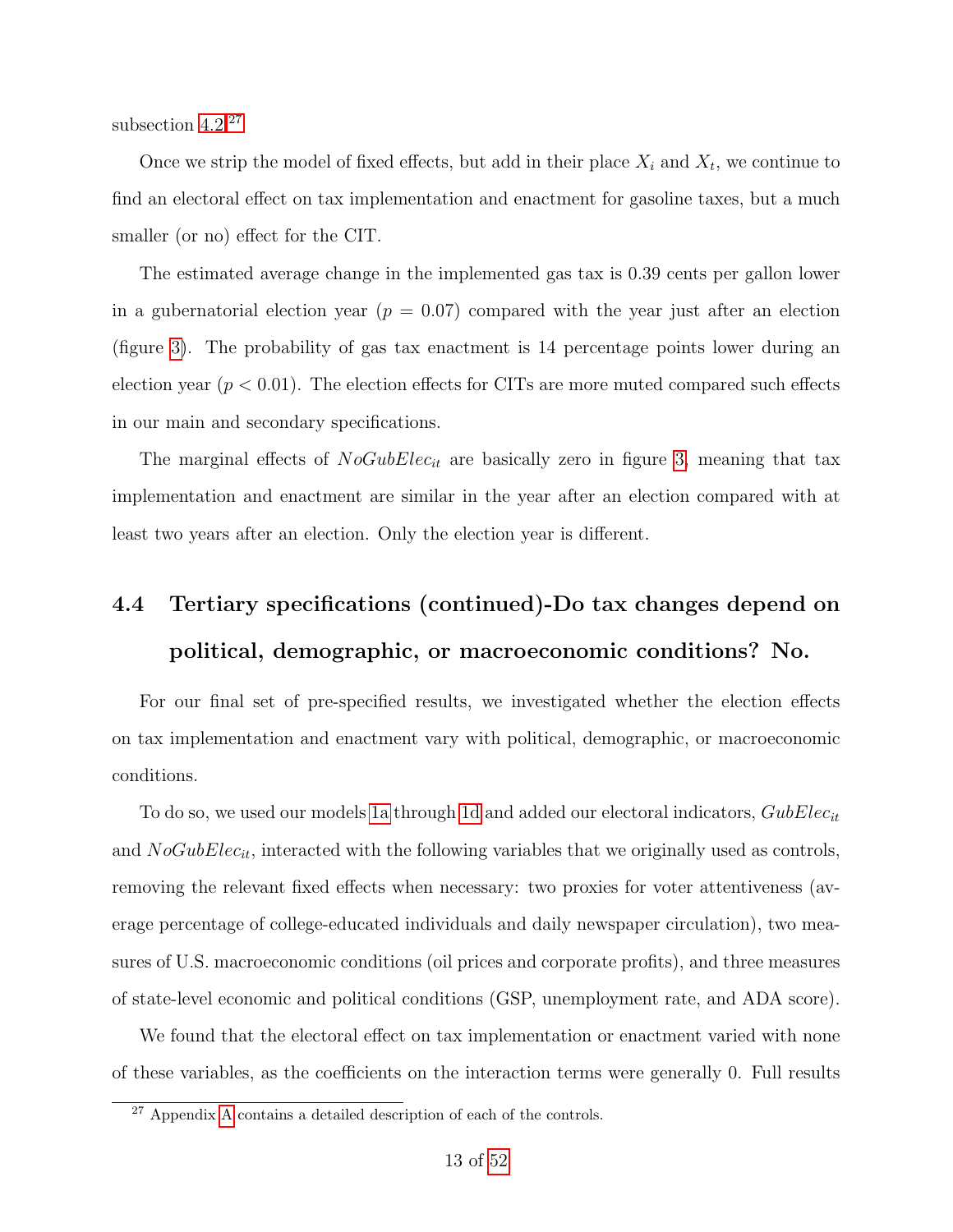and pre-specified models are in appendix [B.](#page-28-0)

# 5 Does lower legislative output in election years explain our results? Unlikely.

So far, we have shown that taxes are less likely to be enacted or implemented in an election year. We found stronger effects of elections on enactment and implementation for gasoline taxes than for CITs. We suggest that this difference in estimated effect sizes is due to the greater salience of gasoline taxes, relative to that of CITs, to voters in election years.

An alternative explanation for the effect of elections on tax enactment is reduced legislative output in election years. Perhaps, in election years, politicians spend more time and effort on campaigning, rather than legislating. This behavior, however, would not explain our election effect on tax implementation,<sup>[28](#page-14-0)</sup> nor would it explain differential election effects for both tax enactment and implementation between gasoline and CITs (unless gasoline taxes were particularly arduous to enact or implement, relative to CITs, which is unlikely). Lower overall legislative output, however, could explain why elections decrease tax enactment.

To check for this possibility, we conducted an investigation that was not in our preanalysis plan. Readers should apply the appropriate caution when interpreting these results.

We gathered data on a proxy for legislative output: the number of pages of state session laws. Presumably the legislature is more productive when it enacts more pages of legislation, though our proxy says nothing about the quality of such legislation.

After we collected these data, we estimated the following:

<span id="page-14-1"></span>
$$
SessionLaw Pages_{it} = \alpha_i + \lambda_t + \beta_1 GubElec_{it} + \beta_2 NoGubElec_{it} + \beta_3 RegularSession_{it} + \varepsilon_{it} (4)
$$

In equation [4,](#page-14-1)  $SessionLaw Pages_{it}$  is the number of pages of state session laws in a given

<span id="page-14-0"></span><sup>&</sup>lt;sup>28</sup> The implementation date of a bill should be unaffected by time constraints, as legislators may enact a bill and then implement the bill at any future date with no cost.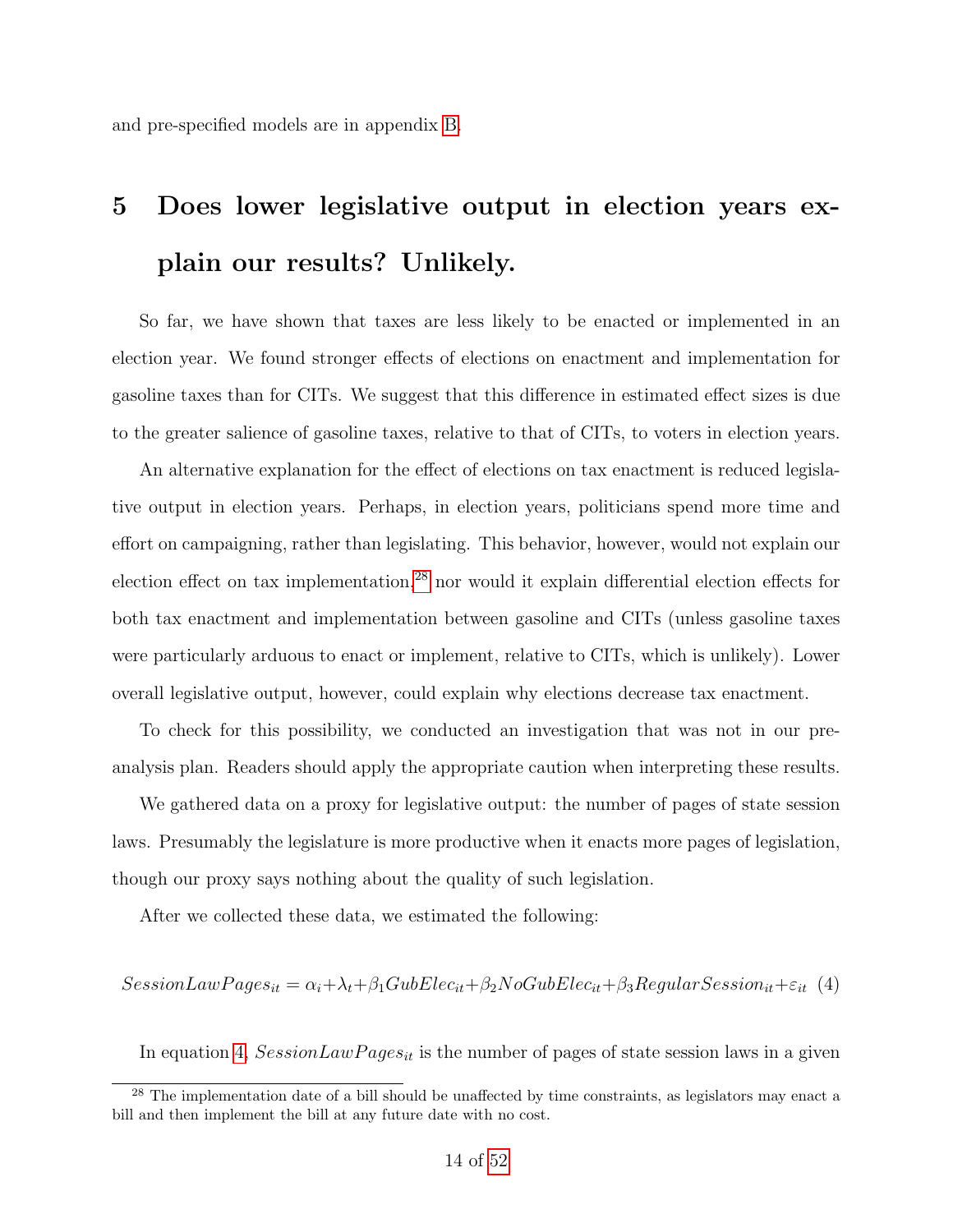year, excluding introductory front matter, and  $Regular Session_{it}$  is an indicator for whether a state had a regularly scheduled legislative session. Most of the other details of the model are the same as in section [4,](#page-9-6) except we lack data for Ohio and have data for Wisconsin up through 1990 instead of through 2016. We estimated only one version of equation [4,](#page-14-1) so we employed no FWER adjustment.

We found an economically small and statistically insignificant effect of elections on legislative output. In gubernatorial election years states had an average of 24 more pages of session laws ( $p = 0.74$ ). In comparison the average size of a state's session laws for a year is 2,090 pages. Furthermore, if politicians were too busy campaigning to legislate, then we would expect a negative effect of elections on legislative output that would lead to fewer pages of session laws, not more pages.

We also estimated equation [4](#page-14-1) with  $X_{it}$ , defined as in section [4,](#page-9-6) but the model still showed no effect of elections on legislative output.<sup>[29](#page-15-0)</sup> Therefore, we assert that our findings are not explained by lower legislative output in gubernatorial election years.

### 6 Conclusion

We used new data on U.S. states and a pre-analysis plan to investigate whether elections cause politicians to avoid enacting or implementing tax increases in election years. We found that enactment of both gasoline and CIT increases is less likely, and the size of implemented gas tax changes is smaller, in an election year. We established causality by leveraging the fact that U.S. gubernatorial election cycles are staggered among states $^{30}$  $^{30}$  $^{30}$  and have followed fixed schedules, making them independent from contemporary macroeconomic conditions that would confound our regression estimates.

We take our finding that the election effects were stronger for gasoline taxes as evidence

<span id="page-15-1"></span><span id="page-15-0"></span><sup>&</sup>lt;sup>29</sup> The gubernatorial election indicator was 61 ( $p = 0.51$ ).

<sup>30</sup>Thirty four states hold their gubernatorial elections in midterm election years; nine—Delaware, Indiana, Missouri, Montana, New Hampshire, North Carolina, North Dakota, Utah, and Vermont—have them in presidential election years; and five—Kentucky, Louisiana, Mississippi, New Jersey, and Virginia—hold them in odd-numbered years. Incumbents cannot choose when elections take place [\(Smith and Greenblatt, 2019\)](#page-21-5).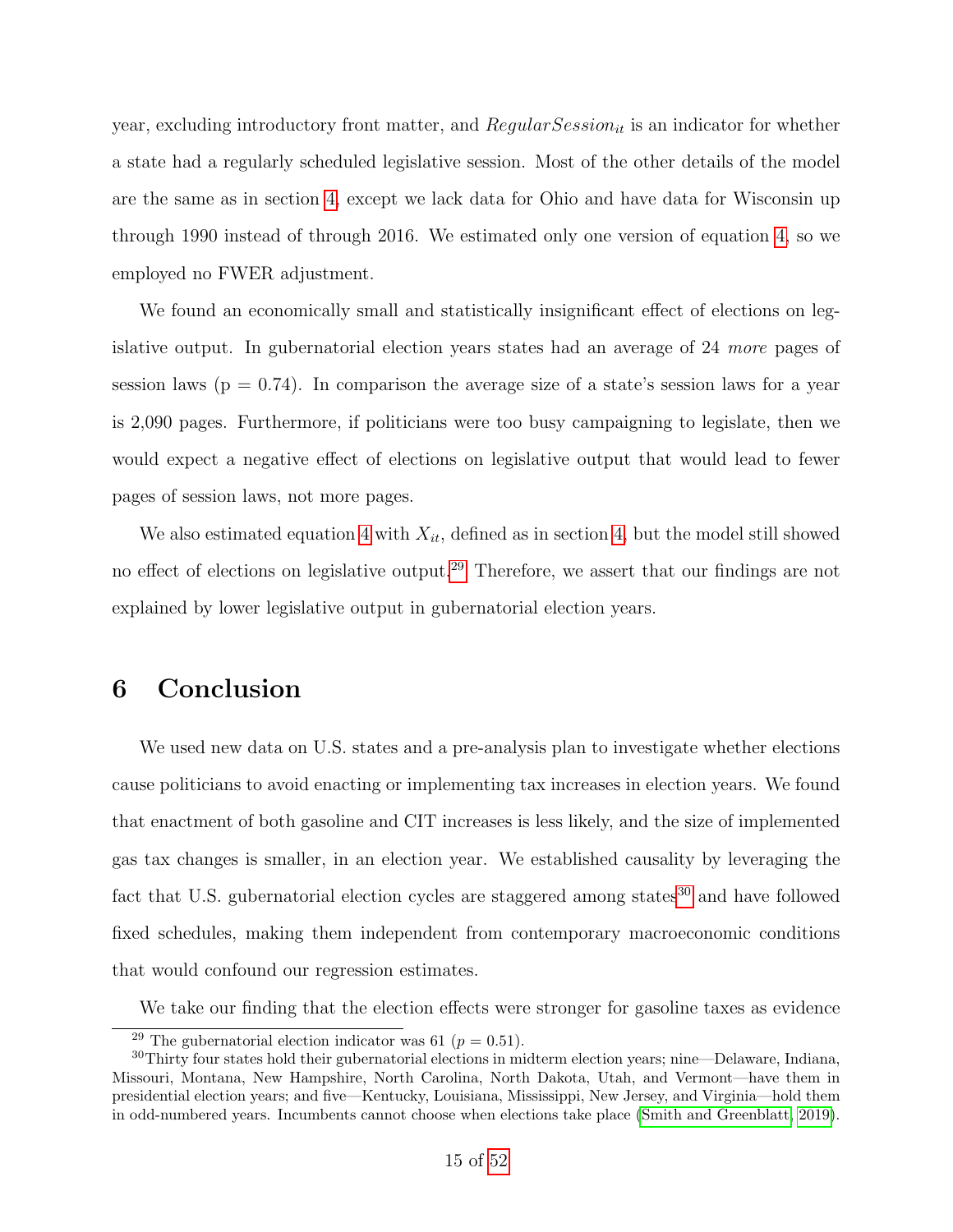of the electoral salience of and potential voter backlash to increases in gasoline taxes, which aligns with the gas tax salience results of [Li, Linn and Muehlegger](#page-21-0) [\(2014\)](#page-21-0); [Coibion and](#page-18-4) [Gorodnichenko](#page-18-4) [\(2015\)](#page-18-4); [Tiezzi and Verde](#page-21-1) [\(2016\)](#page-21-1). The gas tax may be equally unpopular with voters in off-election years, but our results are consistent with a higher associated electoral penalty to increasing the gas tax in election years —voters, perhaps, are myopic.

While we also found some evidence of an electoral effect on CIT enactment, the electoral pattern was more muted than the pattern for gas tax enactment. We also found no evidence for an electoral effect on CIT implementation. Corporations, perhaps, pay consistent attention to policy formation, making the timing of tax implementation a less relevant outcome of their lobbying and policy influence.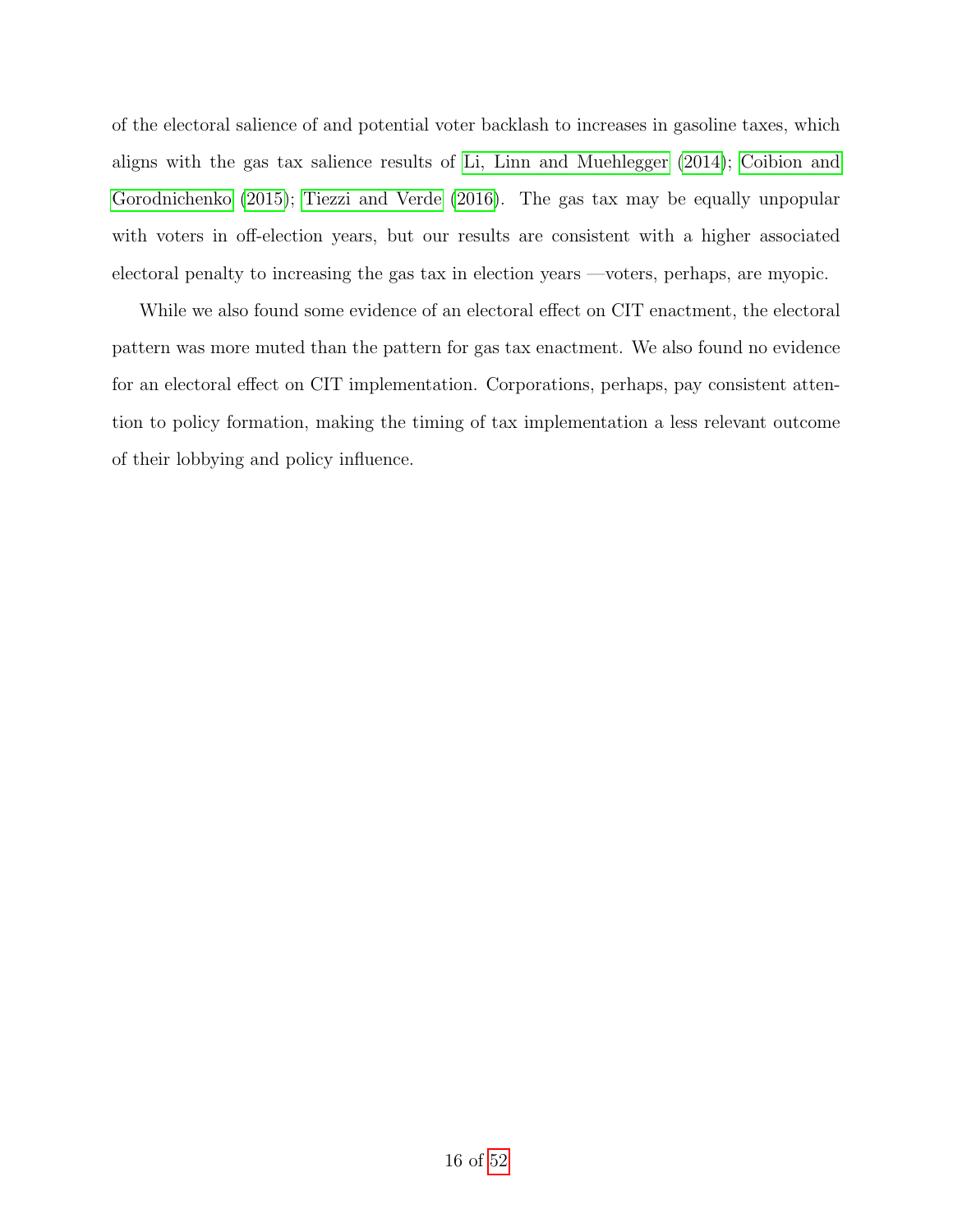### References

- <span id="page-17-5"></span>Alt, James, Ian Preston and Luke Sibieta. 2010. "The political economy of tax policy." In stitute of Fiscal Studies (Hrsg.), Dimensions of Tax Design: The Mirrlees Review, Oxford (im Erscheinen) .
- <span id="page-17-7"></span>America Public Transportation Association. 2018. "Appendix A: Historical Tables, Tab 105, Compiled from the National Transit Database." [https://www.apta.com/resources/](https://www.apta.com/resources/statistics/Pages/transitstats.aspx) [statistics/Pages/transitstats.aspx](https://www.apta.com/resources/statistics/Pages/transitstats.aspx). Accessed: 2018-07-17.
- <span id="page-17-8"></span>Anderson, Sarah and Philip Habel. 2009. "Revisiting adjusted ADA scores for the U.S. Congress, 1947–2007." Political Analysis 17(1):83–88.
- <span id="page-17-6"></span>Angrist, Joshua D. and Jörn-Steffen Pischke. 2008. Mostly Harmless Econometrics: An Empiricist's Companion. Princeton University Press.
- <span id="page-17-1"></span>Ash, Elliott. 2016. "The political economy of tax laws in the U.S. states." Unpublished Manuscript, University of Warwick, Coventry .
- <span id="page-17-4"></span>Banerjee, Abhijit, Esther Duflo, Amy Finkelstein, Lawrence F. Katz, Benjamin A. Olken and Anja Sautmann. 2020. "In Praise of Moderation: Suggestions for the Scope and Use of Pre-Analysis Plans for RCTs in Economics." National Bureau of Economic Research Working Paper No. 26993 .
- <span id="page-17-2"></span>Berry, Frances Stokes and William D. Berry. 1992. "Tax innovation in the States: Capitalizing on Political Opportunity." American Journal of Political Science 36(3):715–742.
- <span id="page-17-3"></span>Berry, Frances Stokes and William D. Berry. 1994. "The Politics of Tax Increases in the States." American Journal of Political Science 38(3):855–859.
- <span id="page-17-0"></span>Bowman, John H. and John L. Mikesell. 1983. "Recent Changes in State Gasoline Taxation: An Analysis of Structure and Rates." National Tax Journal 36(2):163–182.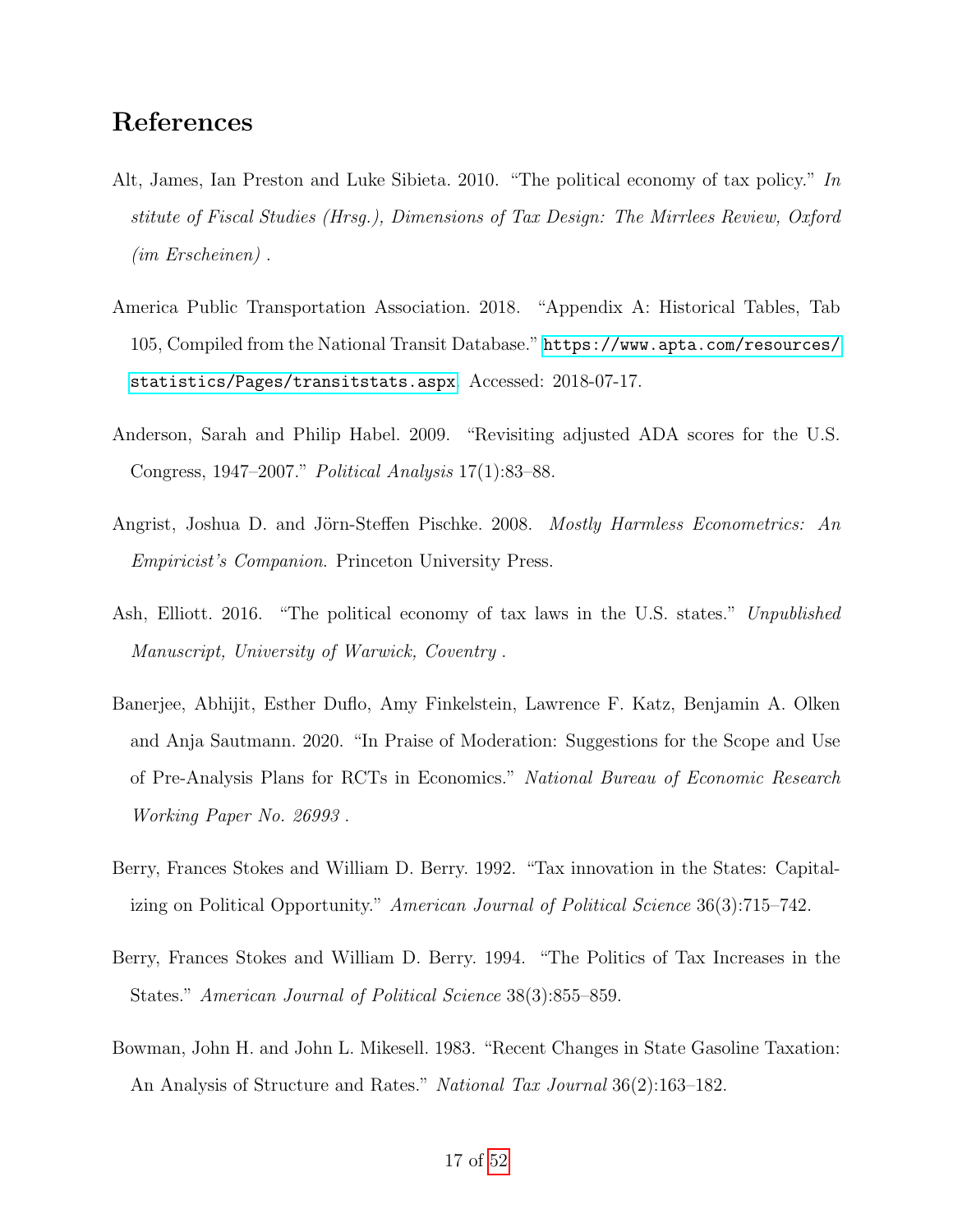- <span id="page-18-0"></span>Brunell, Thomas L. and Amihai Glazer. 2001. "Rational response to irrational attitudes: The level of the gasoline tax in the United States." Journal of Policy Analysis and Management 20(4):761–764.
- <span id="page-18-8"></span>Bureau of Economic Analysis (BEA). 2018. "GDP and Personal Income." [https://apps](https://apps.bea.gov/iTable/index_nipa.cfm) [.bea.gov/iTable/index](https://apps.bea.gov/iTable/index_nipa.cfm) nipa.cfm. Accessed: 2018-07-12.
- <span id="page-18-3"></span>Casey, Katherine, Rachel Glennerster and Edward Miguel. 2012. "Reshaping Institutions: Evidence on Aid Impacts Using a Preanalysis Plan." The Quarterly Journal of Economics 127(4):1755–1812.
- <span id="page-18-1"></span>Castanheira, Micael, Gaëtan Nicodème and Paola Profeta. 2012. "On the political economics of tax reforms: survey and empirical assessment." International Tax and Public Finance 19(4):598–624.
- <span id="page-18-6"></span>Chang, Andrew C. 2018a. "Nothing is Certain Except Death and Taxes: The Lack of Policy Uncertainty from Expiring "Temporary" Taxes"." Finance and Economics Discussion Series 2018-041. Washington: Board of Governors of the Federal Reserve System (U.S.) .
- <span id="page-18-5"></span>Chang, Andrew C. 2018b. "Tax policy endogeneity: evidence from R&D tax credits." Economics of Innovation and New Technology 27(8):809–833.
- <span id="page-18-7"></span>Chang, Andrew C. and Phillip Li. 2018. "Measurement Error in Macroeconomic Data and Economics Research: Data Revisions, Gross Domestic Product, and Gross Domestic Income." Economic Inquiry 56(3):1846–1869.
- <span id="page-18-4"></span>Coibion, Olivier and Yuriy Gorodnichenko. 2015. "Is the Phillips Curve Alive and Well after All? Inflation Expectations and the Missing Disinflation." American Economic Journal: Macroeconomics 7(1):197–232.
- <span id="page-18-2"></span>Dobbs, Michael. 2008. "A Holiday from Gas Prices?" [http://voices.washingtonpost](http://voices.washingtonpost.com/fact-checker/2008/04/aholidayfromgasprices.html) [.com/fact-checker/2008/04/aholidayfromgasprices.html](http://voices.washingtonpost.com/fact-checker/2008/04/aholidayfromgasprices.html).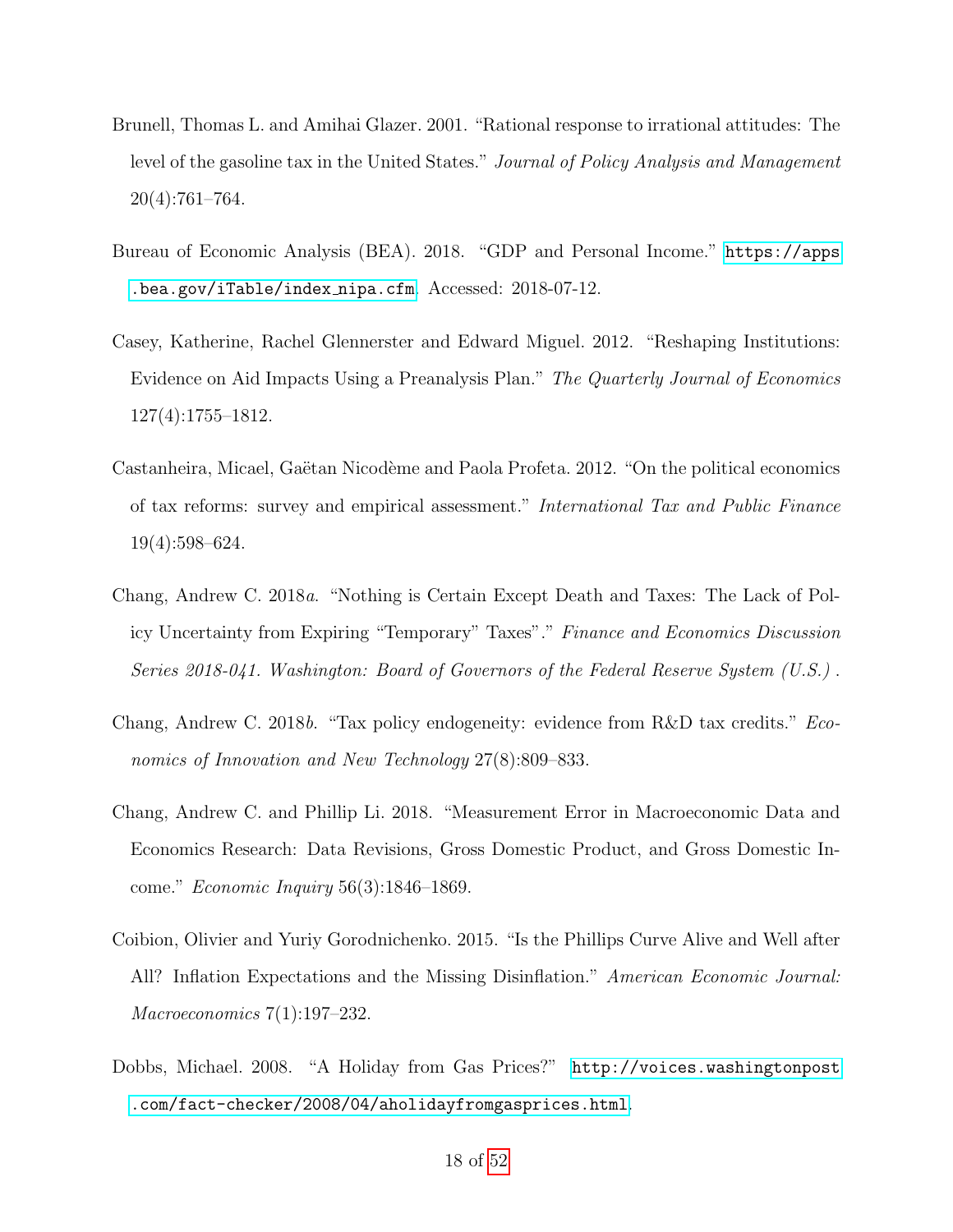- <span id="page-19-0"></span>Donohue, Thomas J. 2019. "Our Nation's Crumbling Infrastructure and the Need for Immediate Action." [https://www.uschamber.com/testimony/testimonythomas-j-donohue](https://www.uschamber.com/testimony/testimonythomas-j-donohue-our-nation-s-crumbling-infrastructure-and-the-need-immediate) [-our-nation-s-crumbling-infrastructure-and-the-need-immediate](https://www.uschamber.com/testimony/testimonythomas-j-donohue-our-nation-s-crumbling-infrastructure-and-the-need-immediate).
- <span id="page-19-3"></span>Editor & Publisher Co, New York, NY. 2018. "Table 1136. Daily and Sunday Newspapers–Number and Circulation, 1991 to 2010 and by State, 2010." [https://webcache.googleusercontent.com/search?q=cache:g41PagnA1aEJ:](https://webcache.googleusercontent.com/search?q=cache:g41PagnA1aEJ:https://www2.census.gov/library/publications/2011/compendia/statab/131ed/tables/12s1136.xls+&cd=2&hl=en&ct=clnk&gl=us&client=safari) [https://www2.census.gov/library/publications/2011/compendia/statab/131ed/](https://webcache.googleusercontent.com/search?q=cache:g41PagnA1aEJ:https://www2.census.gov/library/publications/2011/compendia/statab/131ed/tables/12s1136.xls+&cd=2&hl=en&ct=clnk&gl=us&client=safari) [tables/12s1136.xls+&cd=2&hl=en&ct=clnk&gl=us&client=safari](https://webcache.googleusercontent.com/search?q=cache:g41PagnA1aEJ:https://www2.census.gov/library/publications/2011/compendia/statab/131ed/tables/12s1136.xls+&cd=2&hl=en&ct=clnk&gl=us&client=safari). Accessed: 2018- 07-18.
- <span id="page-19-7"></span>Federal Reserve Economic Data (FRED). 2018a. "New State Per Capita Income." [https://](https://research.stlouisfed.org/pdl/919) [research.stlouisfed.org/pdl/919](https://research.stlouisfed.org/pdl/919). Accessed: 2018-07-30.
- <span id="page-19-4"></span>Federal Reserve Economic Data (FRED). 2018b. "Nonfinancial corporate business: Profits before tax (without IVA and CCAdj)." [https://fred.stlouisfed.org/series/](https://fred.stlouisfed.org/series/A464RC1Q027SBEA) [A464RC1Q027SBEA](https://fred.stlouisfed.org/series/A464RC1Q027SBEA). Accessed: 2018-07-27.
- <span id="page-19-5"></span>Federal Reserve Economic Data (FRED). 2018c. "State level unemployment rate." [https://](https://research.stlouisfed.org/pdl/337) [research.stlouisfed.org/pdl/337](https://research.stlouisfed.org/pdl/337). Accessed: 2018-07-30.
- <span id="page-19-6"></span>Federal Reserve Economic Data (FRED). 2018d. "State Populations." [https://research](https://research.stlouisfed.org/pdl/628) [.stlouisfed.org/pdl/628](https://research.stlouisfed.org/pdl/628). Accessed: 2018-07-30.
- <span id="page-19-1"></span>Federation of Tax Administrators. 2018. "State Motor Fuel Tax Rates." [https://www](https://www.taxadmin.org/assets/docs/Research/Rates/mf.pdf) [.taxadmin.org/assets/docs/Research/Rates/mf.pdf](https://www.taxadmin.org/assets/docs/Research/Rates/mf.pdf). Accessed: 2018-07-05.
- <span id="page-19-2"></span>Groseclose, Tim, Steven D. Levitt and James M. Snyder. 1999. "Comparing Interest Group Scores across Time and Chambers: Adjusted ADA Scores for the U.S. Congress." American Political Science Review 93(1):33–50.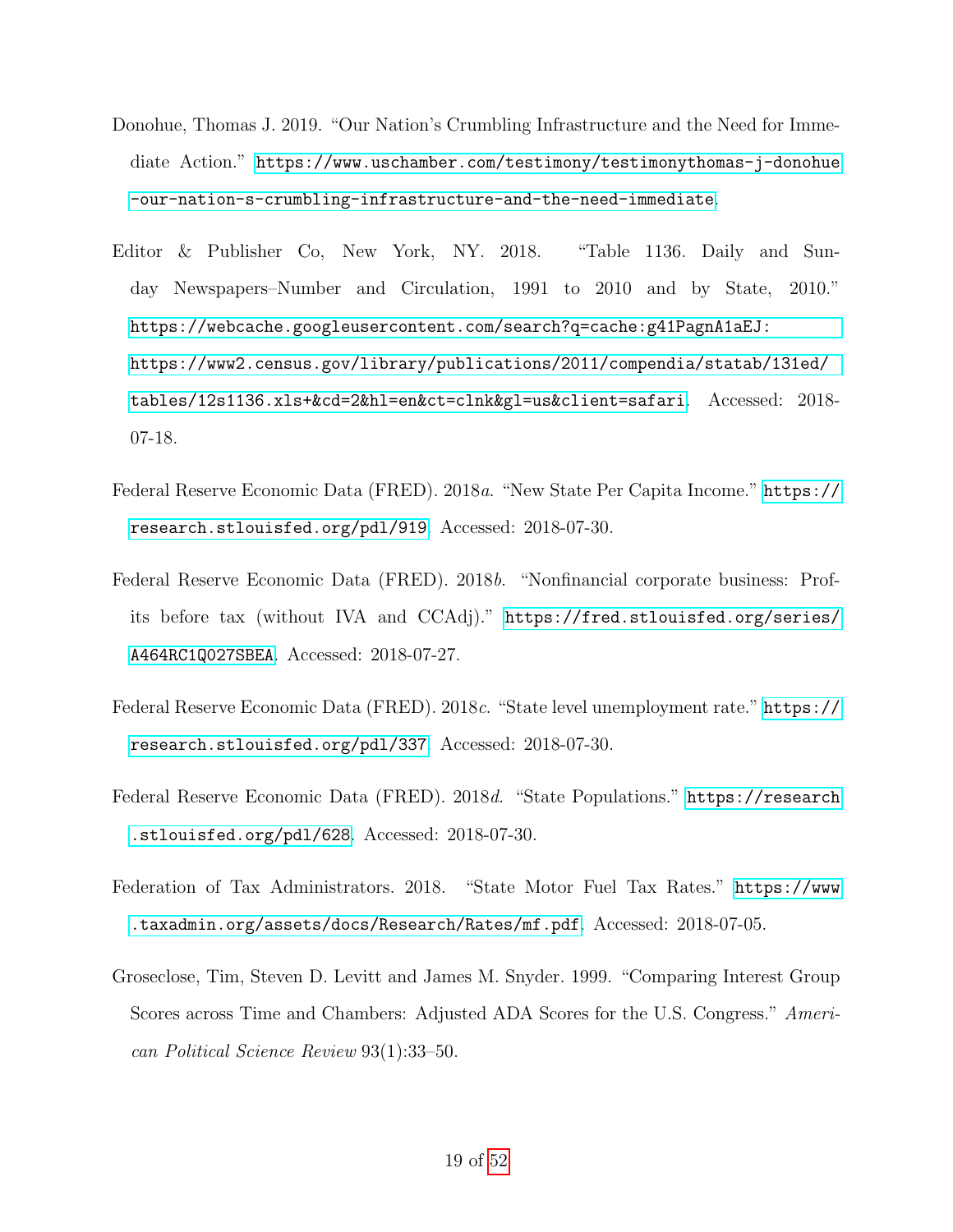- <span id="page-20-6"></span>Guo, Wenge and Joseph Romano. 2007. "A Generalized Sidak-Holm Procedure and Control of Generalized Error Rates Under iIdependence." Statistical Applications in Genetics and Molecular Biology 6(1).
- <span id="page-20-1"></span>Hammar, Henrik, Asa Löfgren and Thomas Sterner. 2004. "Political Economy Obstacles to Fuel Taxation." *The Energy Journal* 25(3).
- Hettich, Walter and Stanley L. Winer. 2005. Democratic choice and taxation: A theoretical and empirical analysis. Cambridge University Press.
- Jann, Ben. 2014. "Plotting regression coefficients and other estimates." The Stata Journal 14(4):708–737.
- <span id="page-20-0"></span>Janzen, Sarah and Jeffrey D. Michler. 2020. "Ulysses' Pact or Ulysses' Raft: Using Pre-Analysis Plans in Experimental and Non-Experimental Research.".
- <span id="page-20-4"></span>Jens, Candace E. 2017. "Political uncertainty and investment: Causal evidence from U.S. gubernatorial elections." Journal of Financial Economics 124(3):563–579.
- <span id="page-20-5"></span>Jones, Damon, David Molitor and Julian Reif. 2018. "What Do Workplace Wellness Programs Do? Evidence from the Illinois Workplace Wellness Study." National Bureau of Economic Research Working Paper No. 24229 .
- <span id="page-20-3"></span>Julio, Brandon and Youngsuk Yook. 2012. "Political Uncertainty and Corporate Investment Cycles." The Journal of Finance 67(1):45–83.
- <span id="page-20-2"></span>Klarner, Carl. 2013a. "Governors dataset." Harvard Dataverse 1.
- Klarner, Carl. 2013b. "State partisan balance data, 1937–2011." Harvard Dataverse 1.
- <span id="page-20-7"></span>Koenig, Evan F., Sheila Dolmas and Jeremy Piger. 2003. "The Use and Abuse of Real-Time Data in Economic Forecasting." Review of Economics and Statistics 85(3):618–628.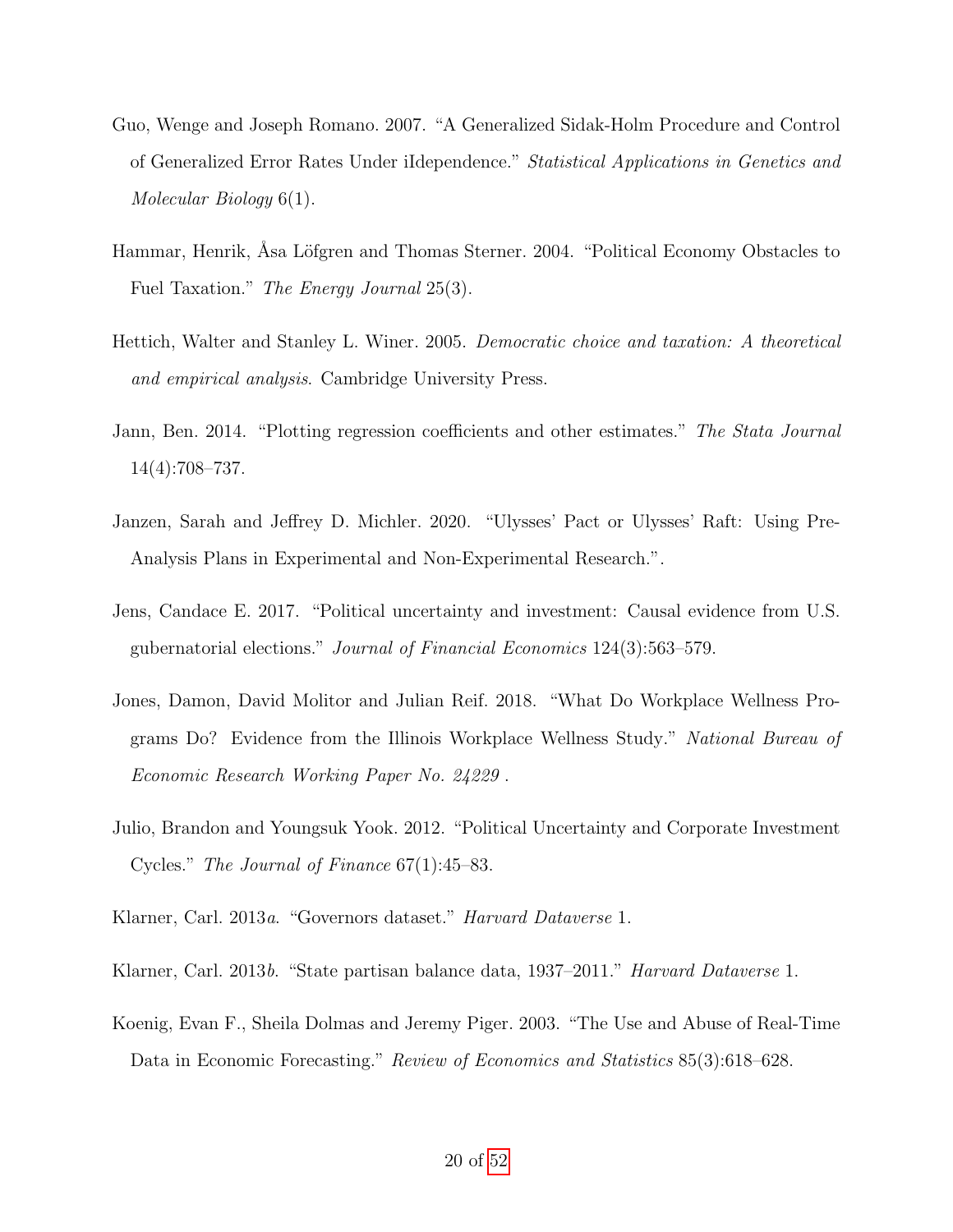- <span id="page-21-0"></span>Li, Shanju, Joshua Linn and Erich Muehlegger. 2014. "Gasoline Taxes and Consumer Behavior." American Economic Journal: Economic Policy 6(4):302–42.
- Lu, Xun and Halbert White. 2014. "Robustness checks and robustness tests in applied economics." Journal of Econometrics 178:194–206.
- <span id="page-21-2"></span>McCaffery, Edward J. and Jonathan Baron. 2006. "Isolation effects and the neglect of indirect effects of fiscal policies." Journal of Behavioral Decision Making 19(4):289–302.
- Meltzer, Allan H. and Scott F. Richard. 1981. "A rational theory of the size of government." Journal of Political Economy 89(5):914–927.
- <span id="page-21-4"></span>Rivers, Nicholas and Brandon Schaufele. 2015. "Salience of Carbon Taxes in the Gasoline Market." Journal of Environmental Economics and Management 74:23–36.
- Roberts, Kevin W.S. 1977. "Voting over income tax schedules." Journal of Public Economics 8(3):329–340.
- Romer, Thomas. 1975. "Individual welfare, majority voting, and the properties of a linear income tax." Journal of Public Economics 4(2):163–185.
- <span id="page-21-5"></span>Smith, Kevin B. and Alan H. Greenblatt. 2019. Governing States and Localities. Cq Press.
- <span id="page-21-3"></span>Tax Policy Center. 2018. "State Motor Fuels Tax Rates." [https://www.taxpolicycenter](https://www.taxpolicycenter.org/statistics/state-motor-fuels-tax-rates) [.org/statistics/state-motor-fuels-tax-rates](https://www.taxpolicycenter.org/statistics/state-motor-fuels-tax-rates). Accessed: 2018-08-07.
- <span id="page-21-1"></span>Tiezzi, Silvia and Stefano F. Verde. 2016. "Differential demand response to gasoline taxes and gasoline prices in the U.S." Resource and Energy Economics 44:71–91.
- <span id="page-21-6"></span>U.S. Census Bureau. 2018. "Current Population Survey (CPS)." [https://www.census.gov/](https://www.census.gov/cps/data/cpstablecreator.html) [cps/data/cpstablecreator.html](https://www.census.gov/cps/data/cpstablecreator.html). Accessed: 2018-07-26.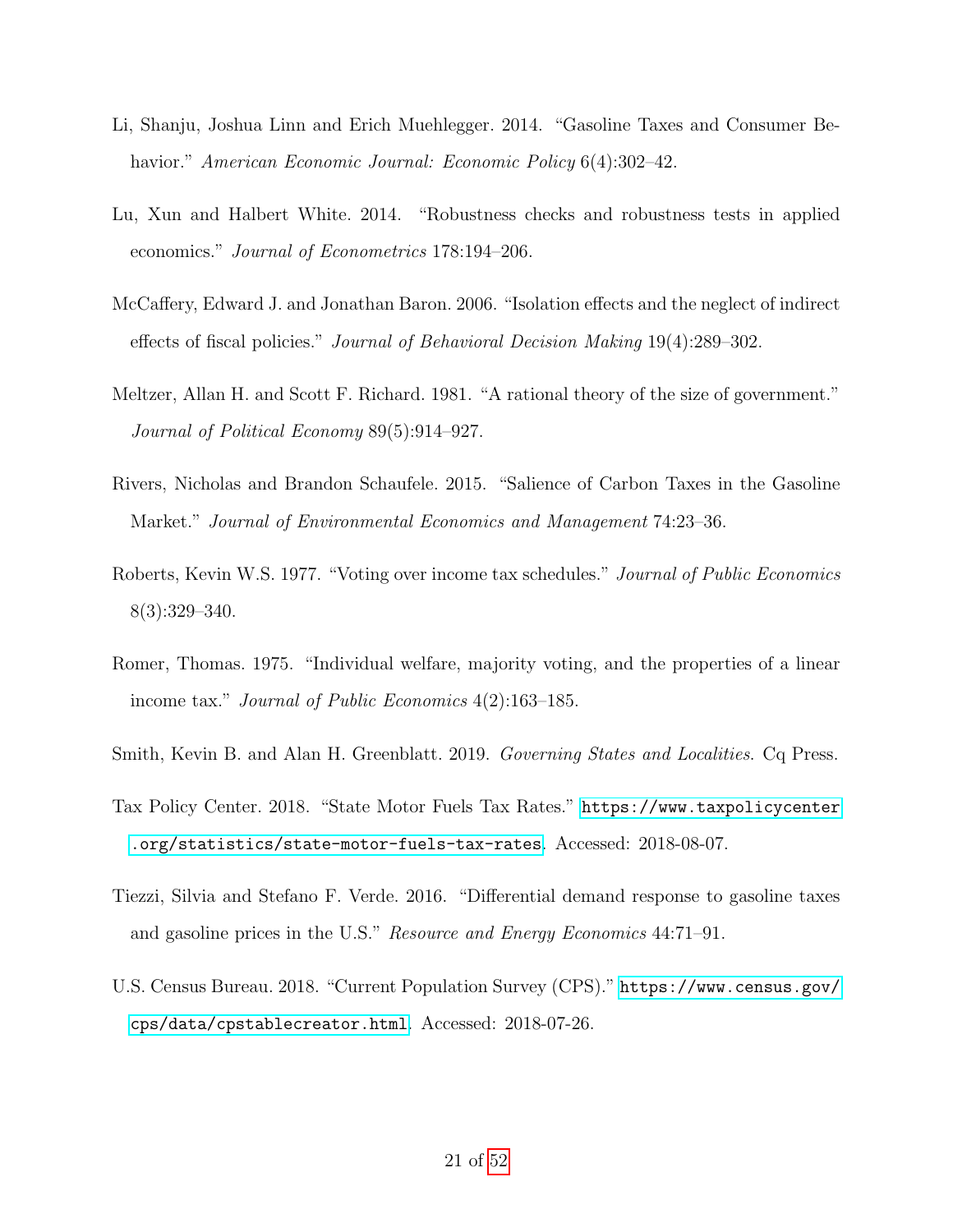- <span id="page-22-0"></span>U.S. Department of Transporation, Office of Highway Policy Information. 2018. "Highway Statistics 2018." [https://www.fhwa.dot.gov/policyinformation/statistics/2018/](https://www.fhwa.dot.gov/policyinformation/statistics/2018/MF205.cfm) [MF205.cfm](https://www.fhwa.dot.gov/policyinformation/statistics/2018/MF205.cfm). Accessed: 2018-12-17.
- <span id="page-22-3"></span>U.S. Department of Transportation, Office of Highway Policy Information. 2016a. "Highway Statistics." [https://www.fhwa.dot.gov/policyinformation/statistics/2016/dl201](https://www.fhwa.dot.gov/policyinformation/statistics/2016/dl201.cfm) [.cfm](https://www.fhwa.dot.gov/policyinformation/statistics/2016/dl201.cfm). Accessed: 2018-07-24.
- <span id="page-22-4"></span>U.S. Department of Transportation, Office of Highway Policy Information. 2016b. "Highway Statistics." [https://www.fhwa.dot.gov/policyinformation/statistics/2016/mf226](https://www.fhwa.dot.gov/policyinformation/statistics/2016/mf226.cfm) [.cfm](https://www.fhwa.dot.gov/policyinformation/statistics/2016/mf226.cfm). Accessed: 2018-07-30.
- <span id="page-22-2"></span>U.S. Energy Information Administration (EIA). 2018. "Monthly Energy Review, Table 9.1, Annual Averages." <https://www.eia.gov/totalenergy/data/monthly/#prices>. Accessed: 2018-07-30.
- <span id="page-22-1"></span>Westfall, Peter H. and S. Stanley Young. 1993. Resampling-based multiple testing: Examples and methods for p-value adjustment. Vol. 279 John Wiley & Sons.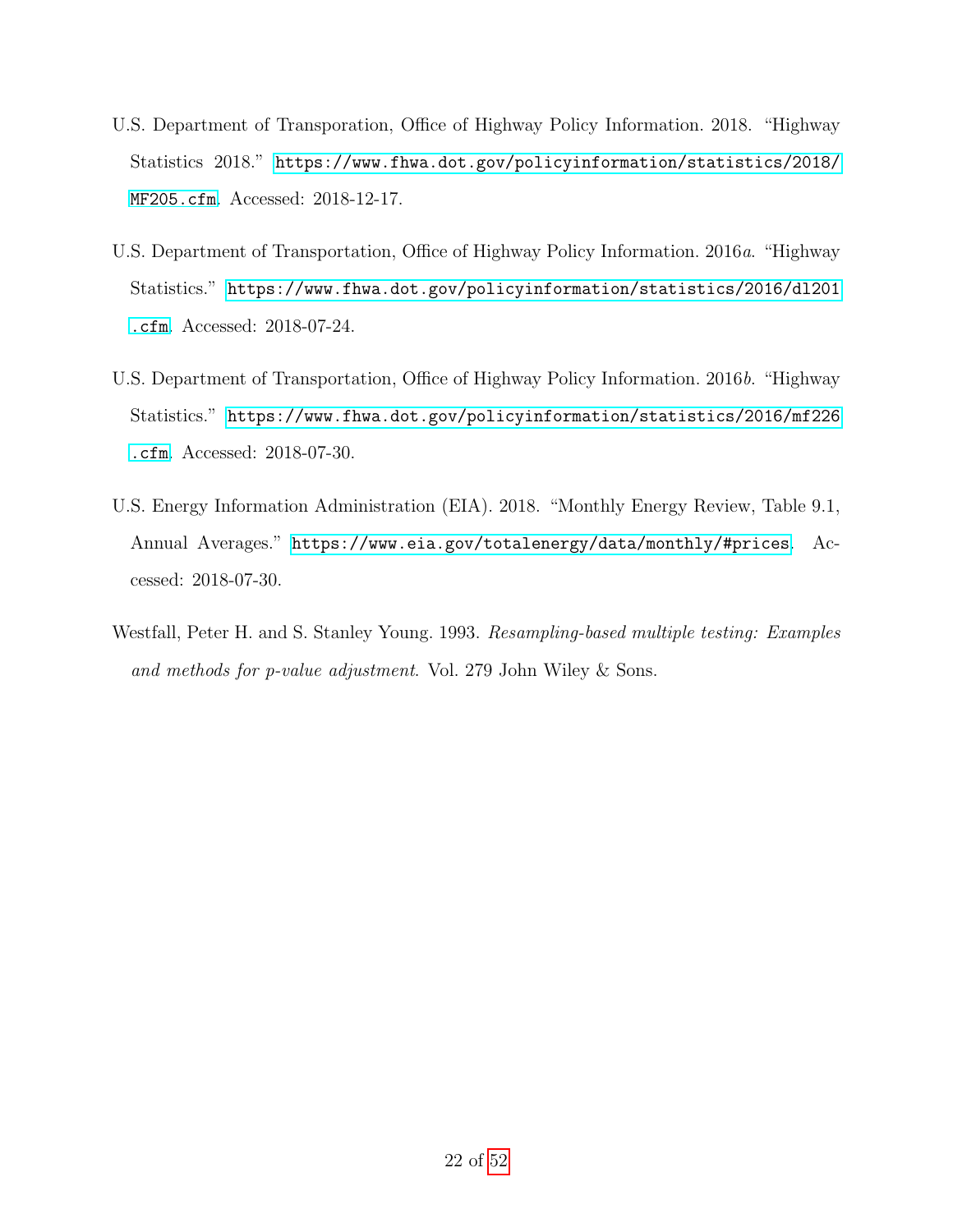# Appendices

### <span id="page-23-0"></span>A Appendix: Controls

This section lists the control variables we used in our models. These variables are separated into three categories: variables with limited time-series variation,  $X_i$ , variables with limited cross-sectional variation,  $X_t$ , and variables that vary in both the cross section and time series,  $X_{it}$ .

Under each variable is a sub-list of relevant information, including: the source, the period for which data for this variable are available, the date of the most recent download, $31$  and the notation that is used for the relevant variable. Here, subscript  $i$  indicates a state and subscript t indicates a calendar year.

#### A.1 Time-invariant variables  $(X_i)$

These variables vary over states, but not much (or at all) over time.

- 1. Education Share of population with a four-year college degree or higher, averaged from 2003 through 2017.
	- (a) Source: [U.S. Census Bureau](#page-21-6) [\(2018\)](#page-21-6), Current Population Survey (CPS). Link: [click here](https://www.census.gov/cps/data/cpstablecreator.html)
	- (b) Data availability: 1998—2017
	- (c) Download date: 7/26/2018
	- (d) Variable notation:  $E du_i^{2003-2017}$
	- (e) Note: Period of 2003—17 is due to web availability of CPS data.
- <span id="page-23-1"></span>2. Newspaper Circulation Total - Daily news - 2010 rate

 $31\text{We report and fix the data versions, as data can revise and lead to different estimation results (Koenig,$  $31\text{We report and fix the data versions, as data can revise and lead to different estimation results (Koenig,$ [Dolmas and Piger, 2003;](#page-20-7) [Chang and Li, 2018\)](#page-18-7).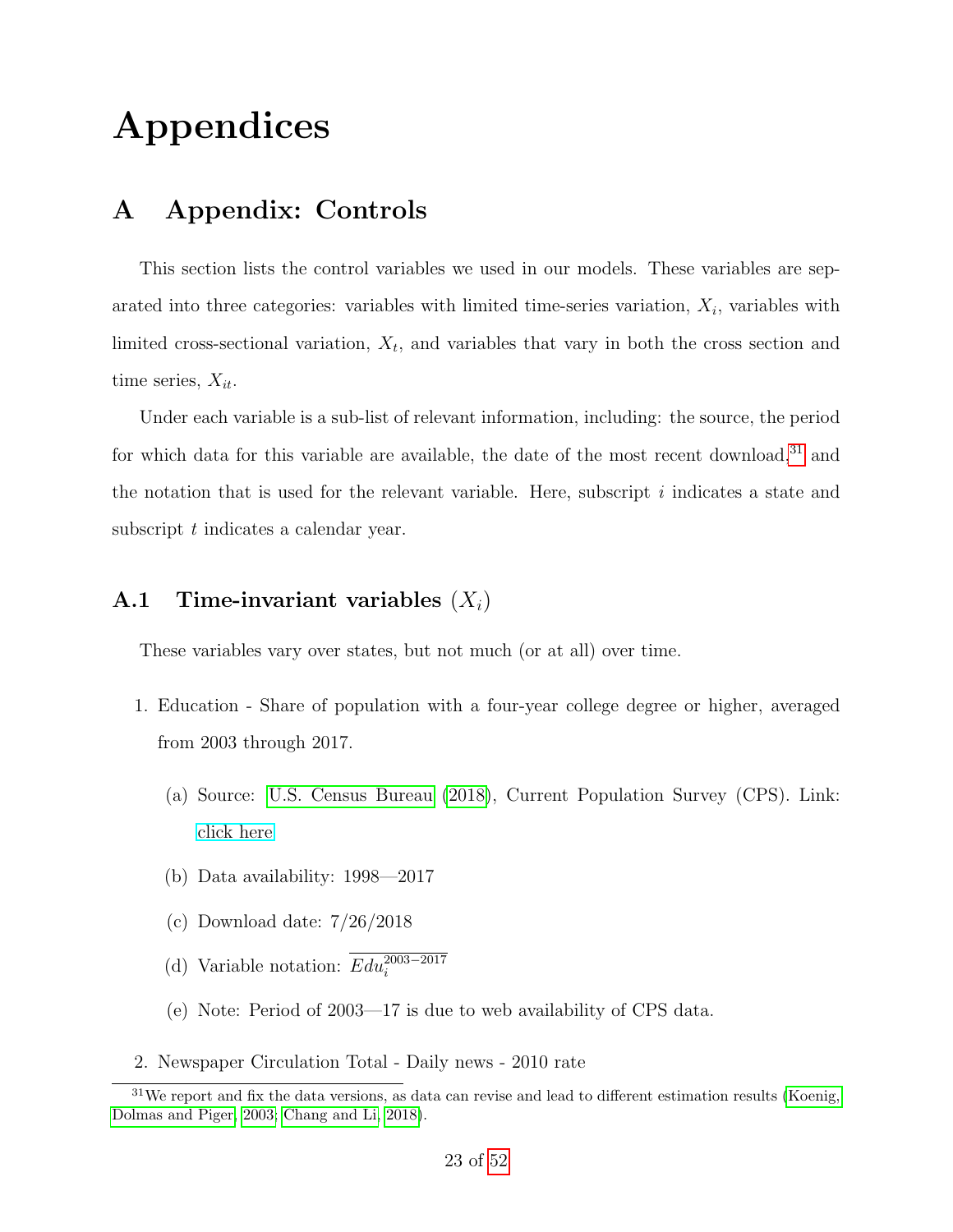- (a) Source: [Editor & Publisher Co, New York, NY](#page-19-3) [\(2018\)](#page-19-3). Link: [click here](https://webcache.googleusercontent.com/search?q=cache:g41PagnA1aEJ:https://www2.census.gov/library/publications/2011/compendia/statab/131ed/tables/12s1136.xls+&cd=2&hl=en&ct=clnk&gl=us&client=safari)
- (b) Data availability: 1991-2010 for national-level data, 2010 only for state-level data
- (c) Download date: 7/18/2018
- (d) Variable notation:  $News<sub>i</sub>$
- 3. Legislative Terms Number of years in governor's term (years, not years remaining)
	- (a) Source: [Klarner](#page-20-2) [\(2013](#page-20-2)a), "Governors Dataset" (Harvard Dataverse). Link: [click](https://hdl.handle.net/1902.1/20408) [here](https://hdl.handle.net/1902.1/20408)
	- (b) Data availability: 1956—2004
	- (c) Download date: 7/20/2018
	- (d) Variable notation:  $Terms_{it}$

Note: This variable has some, but limited, time-series variation, so we include it in the matrix  $(X_i)$  but denote it subscript it.

#### A.2 Cross-sectionally invariant variables  $(X_t)$

These variables vary over time, but not much (or at all) across states.

- 1. Percent Change in Crude Oil Price Domestic first purchase price per barrel, nominal dollars
	- (a) Source: [U.S. Energy Information Administration \(EIA\)](#page-22-2) [\(2018\)](#page-22-2), Monthly Energy Review, Table 9.1, Annual Averages. Link: [click here](https://www.eia.gov/totalenergy/data/monthly/#prices)
	- (b) Data availability: 1861—2017
	- (c) Download date: 7/30/2018
	- (d) Variable notation: % $\Delta Oil_t$
- 2. Corporate Profits Percent change in non-financial corporate profits, before tax (without IVA and CCAdj), nominal dollars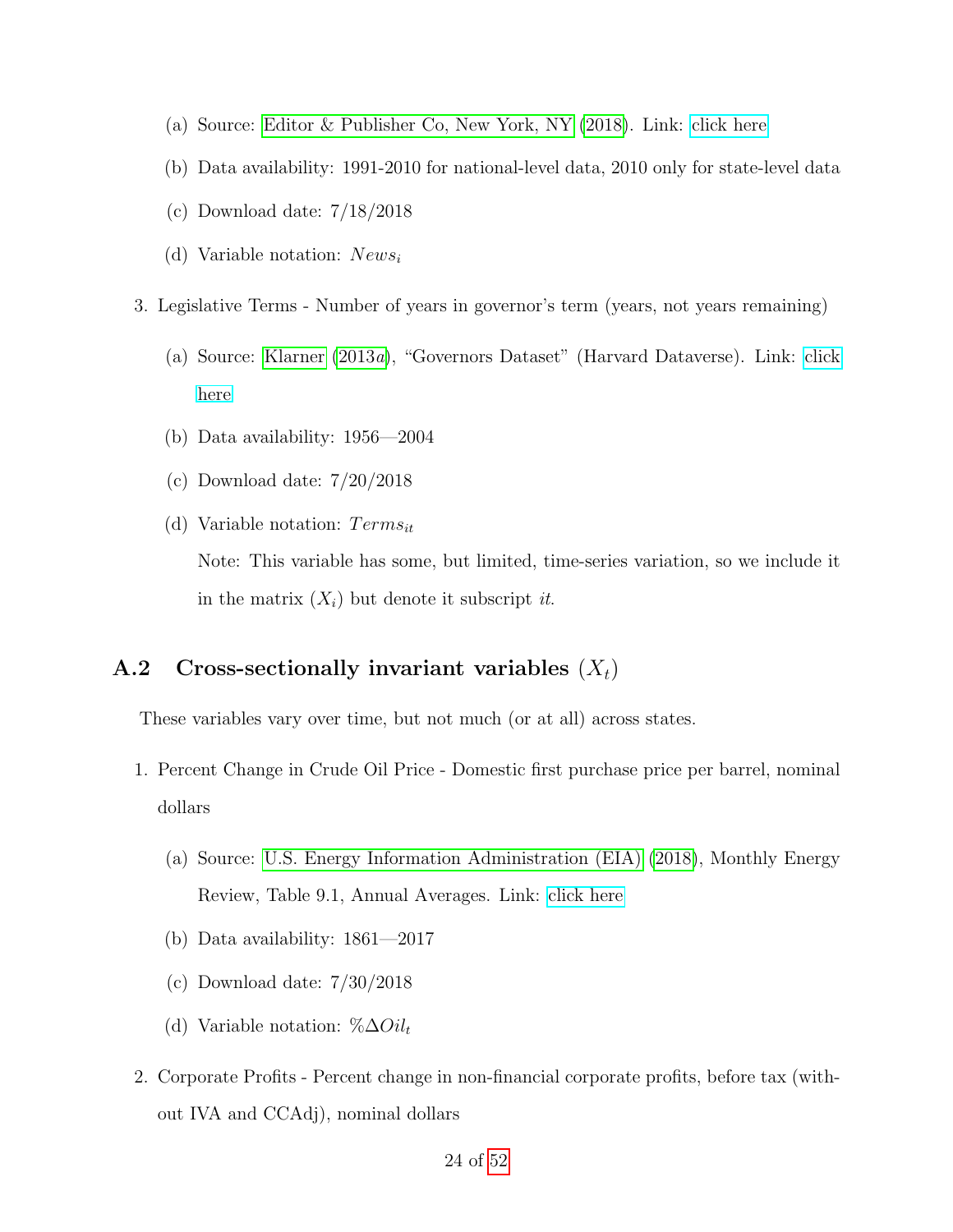- (a) Source: [Federal Reserve Economic Data \(FRED\)](#page-19-4) [\(2018](#page-19-4)b). Link: [click here](https://fred.stlouisfed.org/series/A464RC1Q027SBEA)
- (b) Data availability: 1948—2017
- (c) Download date: 7/27/2018
- (d) Variable notation:  $\%\Delta Prof_t$
- 3. Transportation Usage Vehicle total miles in millions per year (sum of Bus, Commuter Bus, and Bus Rapid Transit), percent change
	- (a) Source: [America Public Transportation Association](#page-17-7) [\(2018\)](#page-17-7). Link: [click here](http://www.apta.com/resources/statistics/Pages/transitstats.aspx)
	- (b) Data availability: 1926—2006. Data starting in 2007—15 are not comparable to pre-2007 data, so we use data through 2006.
	- (c) Download date: 7/17/2018
	- (d) Variable notation:  $\%\Delta Trans_t$

#### <span id="page-25-0"></span>A.3 Variables that vary over time and across states  $(X_{it})$

These are variables for which we have acquired panel data approximately covering our desired time period of 1960 through 2016.

- 1. Gross State Product (GSP) Percent change, nominal dollars
	- (a) Source: [Bureau of Economic Analysis \(BEA\)](#page-18-8) [\(2018\)](#page-18-8). Link: [click here](https://www.bea.gov/iTable/iTable.cfm?reqid=70&step=1&isuri=1&acrdn=2#reqid=70&step=1&isuri=1&7003=200&7004=naics&7035=-1&7005=1&7006=00000,01000,02000,04000,05000,06000,08000,09000,10000,11000,12000,13000,15000,16000,17000,18000,19000,20000,21000,22000,23000,24000,25000,26000,27000,28000,29000,30000,31000,32000,33000,34000,35000,36000,37000,38000,39000,40000,41000,42000,44000,45000,46000,47000,48000,49000,50000,51000,53000,54000,55000,56000&7001=1200&7036=-1&7002=1&7090=70&7007=-1&7093=levels)
	- (b) Data availability: 1963—2017
	- (c) Download date: 7/12/2018
	- (d) Variable notation:  $\%\Delta GSP_{it}$

Note: There is a discontinuity in the time series of GSP in 1997 since industry codes change from a SIC (Standard Industrial Classification) to NAICS (North American Industry Classification System) standard, though we use the entire panel series.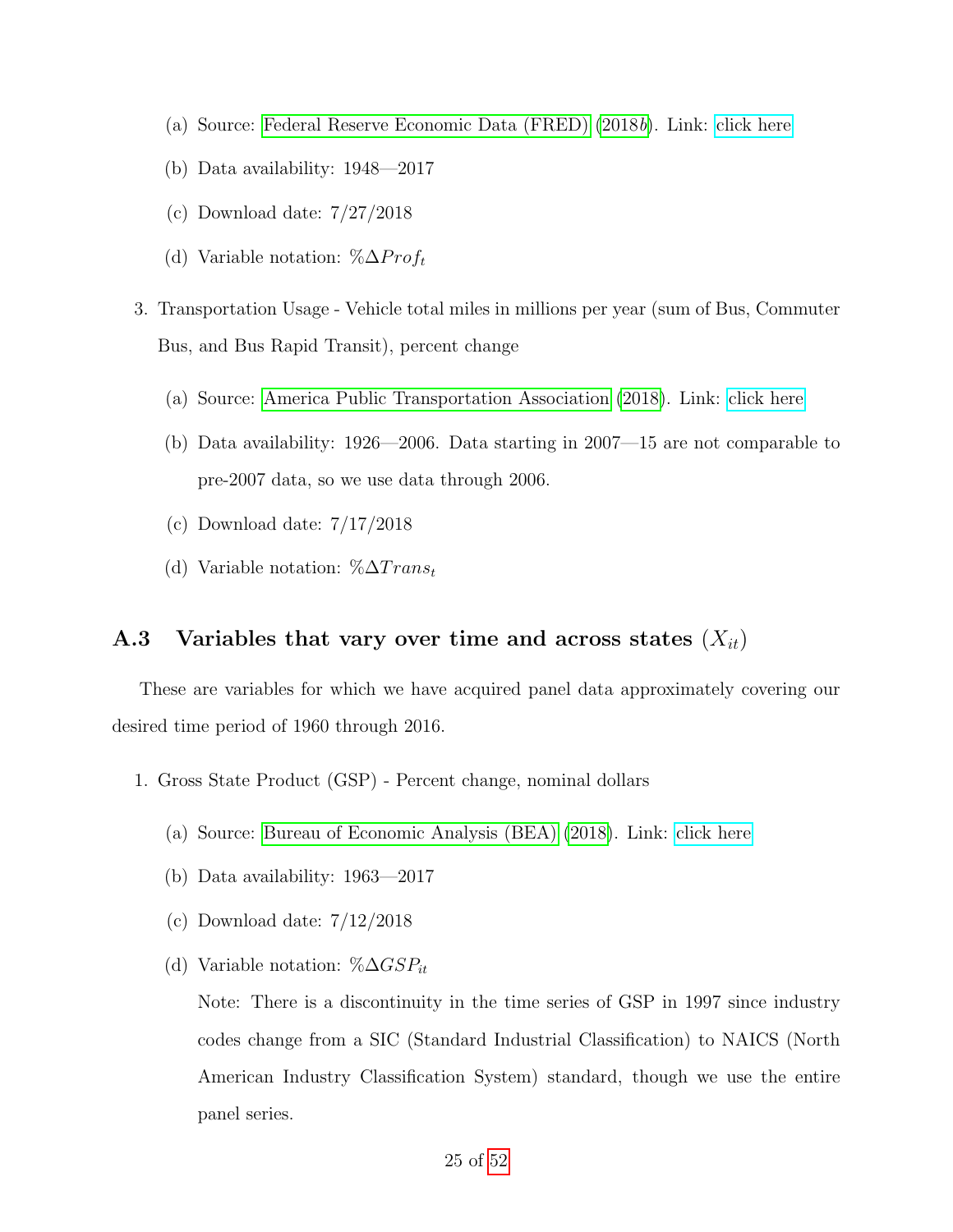- 2. Unemployment Rate—State percentage of people unemployed—Average of monthly, seasonally adjusted rates.
	- (a) Source: [Federal Reserve Economic Data \(FRED\)](#page-19-5) [\(2018](#page-19-5)c). Link: [click here](https://research.stlouisfed.org/pdl/337)
	- (b) Data availability: 1976—2018
	- (c) Download date: 7/30/2018
	- (d) Variable notation:  $UnempRate_{it}$
- 3. Voter Preferences Adjusted Americans for Democratic Actions (ADA) scores average score across all elected officials by state and year
	- (a) Source: Independently tabulated by [Groseclose, Levitt and Snyder](#page-19-2) [\(1999\)](#page-19-2) (for 1947-1998 originally and later extended by Groseclose to 2008) and by [Anderson](#page-17-8) [and Habel](#page-17-8) [\(2009\)](#page-17-8) (for 1947—2007); updated and reconciled by Justin Briggs (2008—2015). We use the adjusted ADA score that removes errors in the original ADA score using data from [Dr. Groseclose.](http://timgroseclose.com/adjusted-interest-group-scores/) The adjusted scores range from negative 1.51 to 103.11, with higher numbers still indicating the more liberal position. Link: [click here](http://trialstravails.blogspot.com/2017/01/adjusted-ada-scores-from-1947-2015.html)
	- (b) Data availability: 1947-2015
	- (c) Download date: 7/20/2018
	- (d) Variable notation:  $VoterPref_{it}$

Note: The original ADA score calculates annual ratings of elected officials based on approximately 20 roll-call votes per year. Scores are scaled such that a senator who votes with the liberal position on every vote receives a score of 100, while a senator who always opposes the liberal position receives a 0. The mean House ADA score is strongly correlated with other possible measures of a state's liberalconservative position such as the percentage of the state's presidential vote cast for the Democratic Party.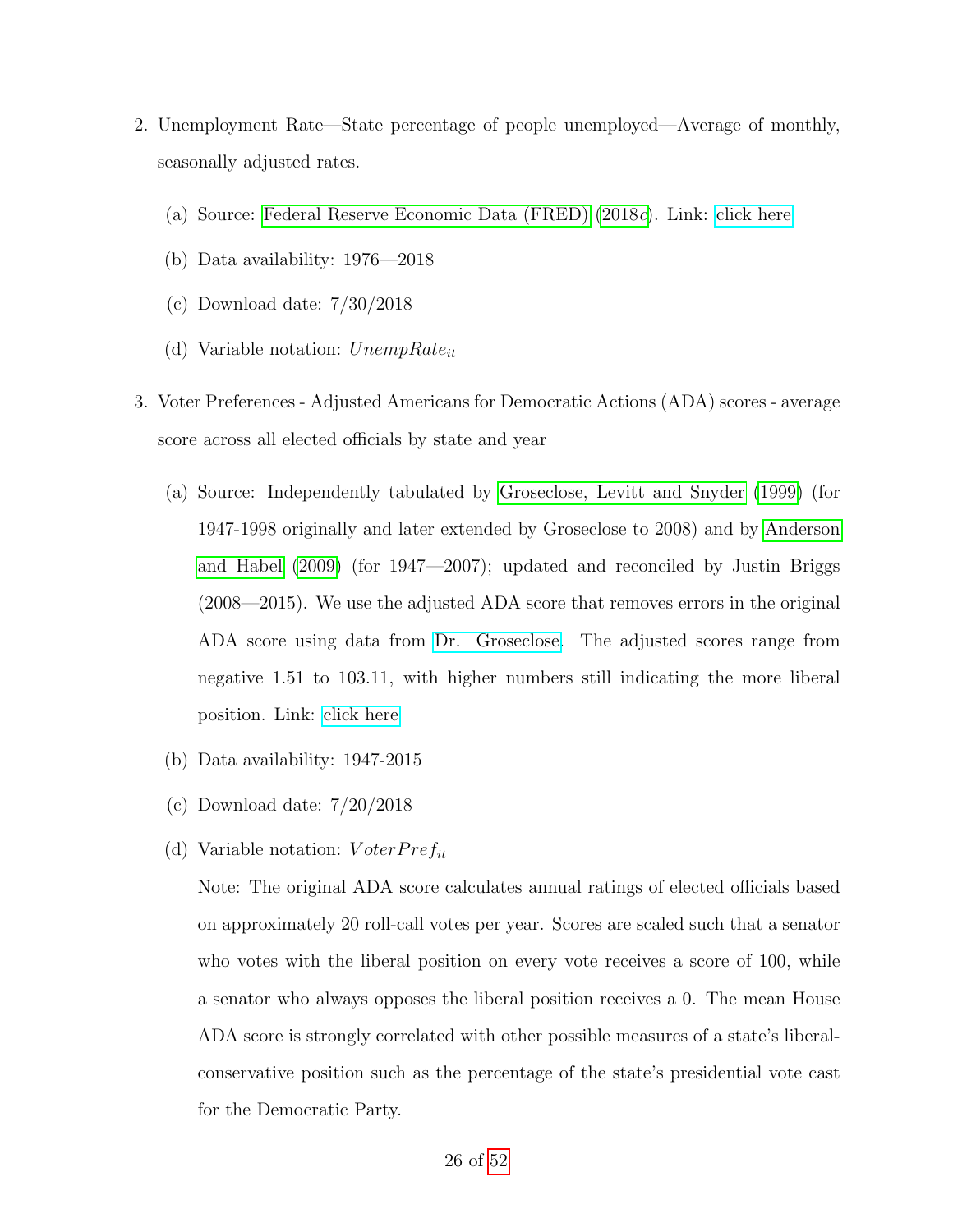- 4. Resident Population All residents (both civilian and Armed Forces) living in the state, Percent Change
	- (a) Source: [Federal Reserve Economic Data \(FRED\)](#page-19-6) [\(2018](#page-19-6)d). Link: [click here](https://research.stlouisfed.org/pdl/628)
	- (b) Data availability: 1900—2018
	- (c) Download date: 7/30/2018
	- (d) Variable notation:  $\%\Delta Pop_{it}$
- 5. Licensed Drivers Number of licensed drivers in the state, Percent Change
	- (a) Source: [U.S. Department of Transportation, Office of Highway Policy Information](#page-22-3) [\(2016](#page-22-3)a). Link: [click here](https://www.fhwa.dot.gov/policyinformation/statistics/2016/dl201.cfm)
	- (b) Data availability: 1949—2014 (Alaska since 1959, Hawaii since 1960)
	- (c) Download date: 7/24/2018
	- (d) Variable notation:  $\%\Delta D \textit{rivers}_{it}$
- 6. Highway Use of Gasoline Thousands of gallons, percent change
	- (a) Source: [U.S. Department of Transportation, Office of Highway Policy Information](#page-22-4)  $(2016b)$  $(2016b)$ . Link: [click here](https://www.fhwa.dot.gov/policyinformation/statistics/2016/mf226.cfm)
	- (b) Data availability: 1949—2016 (Hawaii and Alaska since 1959)
	- (c) Download date: 7/30/2018
	- (d) Variable notation: %∆ $GasUsage_{it}$
- 7. Per Capita Income Income per person in state, nominal dollars, percent change
	- (a) Source: [Federal Reserve Economic Data \(FRED\)](#page-19-7) [\(2018](#page-19-7)a). Link: [click here](https://research.stlouisfed.org/pdl/919)
	- (b) Data availability: 1929—2017
	- (c) Download date: 7/30/2018
	- (d) Variable notation:  $\% \Delta IncPerCap_{it}$

#### 27 of [52](#page-52-0)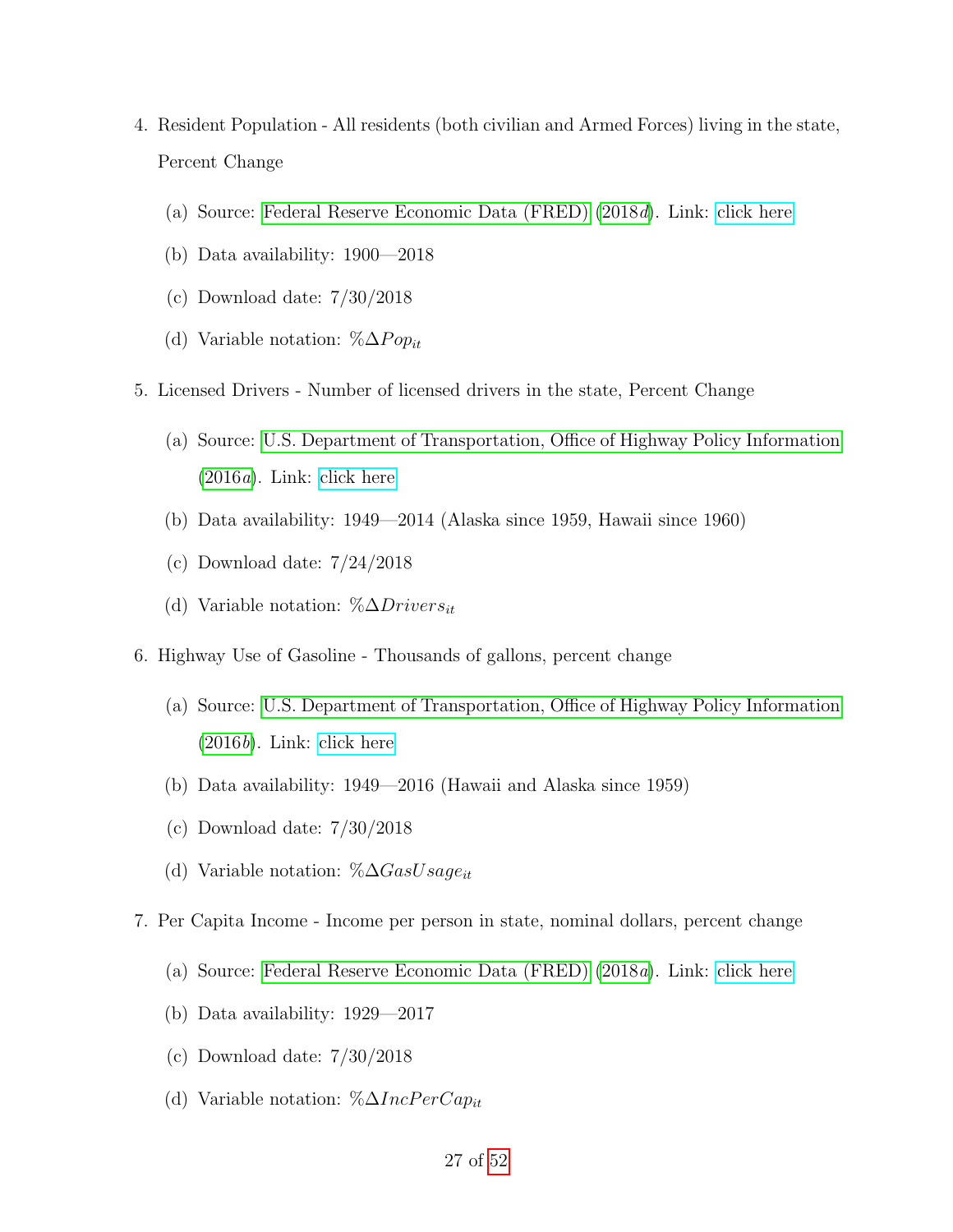# <span id="page-28-0"></span>B Appendix: Do election effects depend on political, demographic, or economic conditions? No. No. And No.

This appendix reports the pre-specified models that we used to investigate whether elections have different effects on tax implementation or enactment based on political, demographic, or macroeconomic conditions. Largely, these models show that this electoral effect does not depend on these factors.

We focus this explanation on the electoral variables, which are our variables of interest. Estimates of the controls are in tables [2](#page-48-0) through [6.](#page-52-1)

## B.1 Do the effects of elections on tax implementation or enactment depend on voter attentiveness? No.

The first family (for FWER adjustment) of our heterogeneity-seeking models, [5a](#page-28-1) through [5d,](#page-29-0) asks whether the election effect varies with measures of voter's attentiveness to new legislation, which we proxy with the average education level in a state,  $E du_i^{2003-2017}$  and the average daily newspaper circulation,  $News<sub>i</sub>$ .

<span id="page-28-1"></span>
$$
\Delta Gas Tax_{it} = \lambda_t + \gamma X_{it} + \beta_1 GubElec_{it} + \beta_2 NoGubElec_{it}
$$
  
+  $\theta_1 \overline{Edu_i^{2003-2017}} + \theta_2 (\overline{Edu_i^{2003-2017}} * GubElec_{it}) + \theta_3 (\overline{Edu_i^{2003-2017}} * NoGubElec_{it})$   
+  $\pi_1 News_i + \pi_2 (News_i * GubElec_{it}) + \pi_3 (News_i * NoGubElec_{it}) + \varepsilon_{it}$  (5a)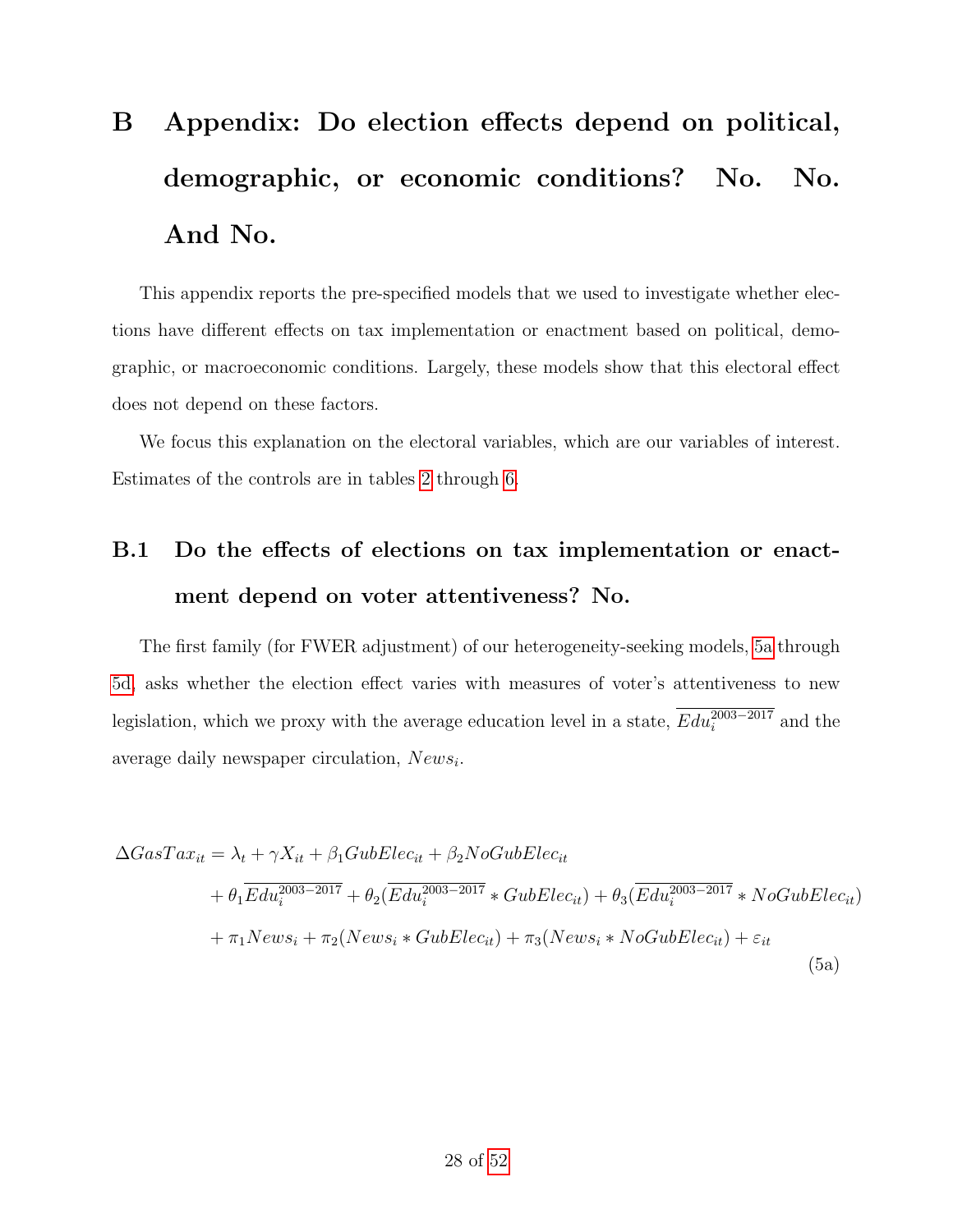$$
\Delta CIT_{it} = \lambda_t + \gamma X_{it} + \beta_1 GubElec_{it} + \beta_2 NoGubElec_{it}
$$
  
+  $\theta_1 \overline{Edu_i^{2003-2017}} + \theta_2 (\overline{Edu_i^{2003-2017}} * GubElec_{it}) + \theta_3 (\overline{Edu_i^{2003-2017}} * NoGubElec_{it})$   
+  $\pi_1 News_i + \pi_2 (News_i * GubElec_{it}) + \pi_3 (News_i * NoGubElec_{it}) + \varepsilon_{it}$  (5b)

$$
I[GasTaxBillIncrease_{it} > 0] = \Phi[\lambda_t + \gamma X_{it} + \beta_1 GubElec_{it} + \beta_2 NoGubElec_{it}
$$

$$
+ \theta_1 \overline{Edu_i^{2003-2017}} + \theta_2 (\overline{Edu_i^{2003-2017}} * GubElec_{it})
$$

$$
+ \theta_3 (\overline{Edu_i^{2003-2017}} * NoGubElec_{it})
$$

$$
+ \pi_1 News_i + \pi_2 (News_i * GubElec_{it})
$$

$$
+ \pi_3 (News_i * NoGubElec_{it}) + \varepsilon_{it}]
$$

<span id="page-29-0"></span>
$$
I[CTBillIncrease_{it} > 0] = \Phi[\lambda_t + \gamma X_{it} + \beta_1 GubElec_{it} + \beta_2 NoGubElec_{it}
$$
  
+  $\theta_1 \overline{Edu_i^{2003-2017}} + \theta_2 (\overline{Edu_i^{2003-2017}} * GubElec_{it})$   
+  $\theta_3 (\overline{Edu_i^{2003-2017}} * NoGubElec_{it})$   
+  $\pi_1 News_i + \pi_2 (News_i * GubElec_{it}) + \pi_3 (News_i * NoGubElec_{it}) + \varepsilon_{it}]$   
(5d)

Focusing first on the main effects of elections in these models, figure [4](#page-38-0) shows gubernatorial election years are not significantly associated with changes in the gas tax or in the CIT. Nor are they associated with the probability that legislation is adopted to change the taxes.

If you really want to peer into the tea leaves, then the gubernatorial election point estimates are negative for tax enactment. Economically, these point estimates suggest that gubernatorial election years may temporarily suppress gas and corporate tax rate enactment. That said, these models lack state fixed effects, so there may be confounding factors behind these estimates (which is why we put a lower pre-specified weight on these models).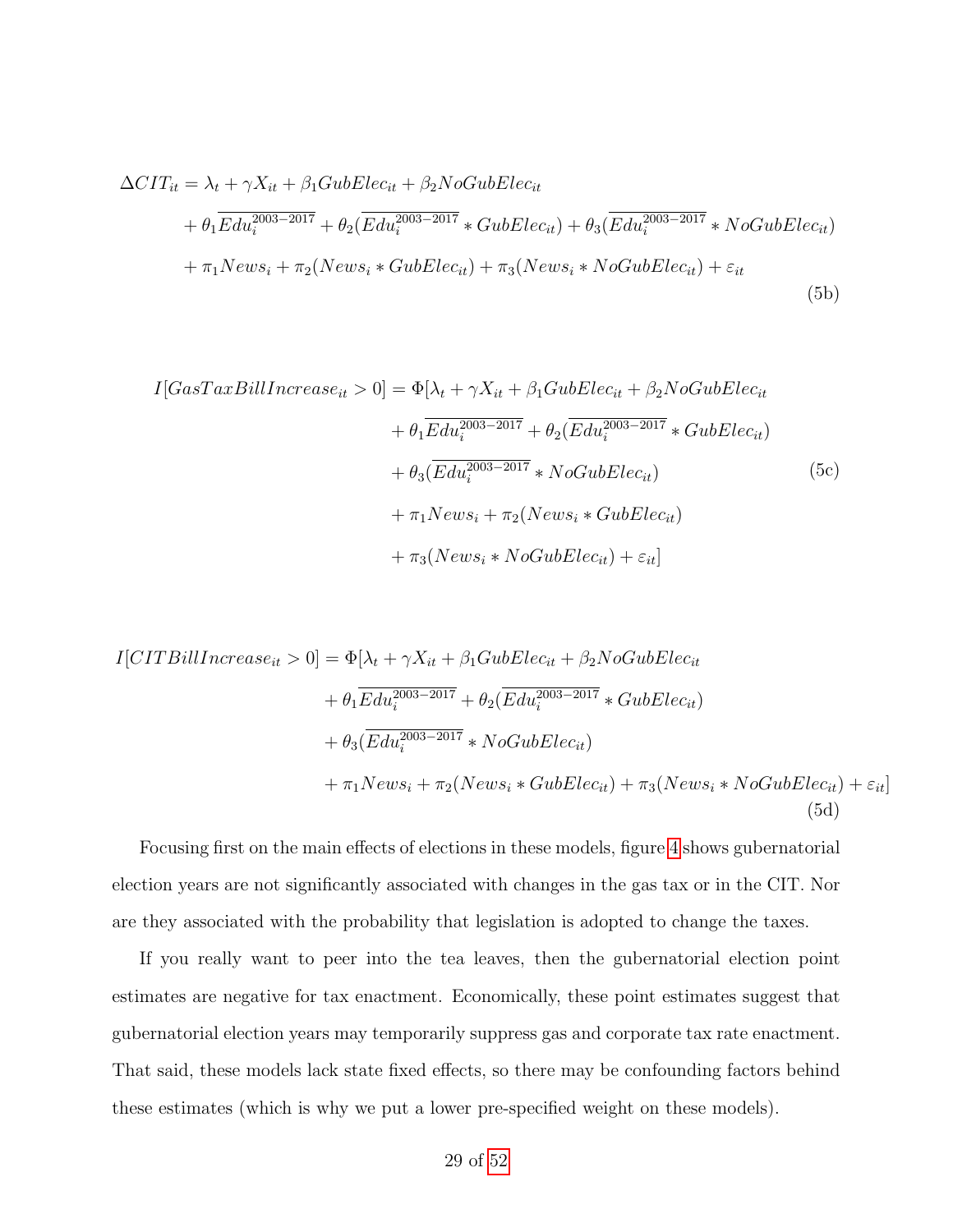Finally, the interactions between the election indicators and both education and newspaper circulation are not statistically significant (figures [5](#page-39-0) and [6](#page-40-0) for gubernatorial election years and years 2 and 3 after a gubernatorial election, respectively). We conclude that voter attentiveness has no effect on the propensity for elections to decrease tax enactment and implementation.

# B.2 Do effects of elections on tax implementation or enactment depend on U.S. macroeconomic conditions? No.

We now investigate, using equations [6a](#page-30-0) through [6d,](#page-31-0) whether the propensity for state politicians to enact or implement taxes depends on U.S. macroeconomic conditions. We interact oil prices and corporate profits, separately, with our electoral cycle indicators:

<span id="page-30-0"></span>
$$
\Delta Gas Tax_{it} = \alpha_i + \gamma X_{it} + \beta_1 GubElec_{it} + \beta_2 NoGubElec_{it}
$$
  
+  $\theta_1\% \Delta OilPrice_t + \theta_2(\% \Delta OilPrice_t * GubElec_{it}) + \theta_3(\% \Delta OilPrice_t * NoGubElec_{it})$   
+  $\pi_1\% \Delta CorpProf_t + \pi_2(\% \Delta CorpProf_t * GubElec_{it})$   
+  $\pi_3(\% \Delta CorpProf_t * NoGubElec_{it}) + \varepsilon_{it}$  (6a)

$$
\Delta CIT_{it} = \alpha_i + \gamma X_{it} + \beta_1 GubElec_{it} + \beta_2 NoGubElec_{it}
$$
  
+  $\theta_1 \%\Delta OilPrice_t + \theta_2 (\%\Delta OilPrice_t * GubElec_{it}) + \theta_3 (\%\Delta OilPrice_t * NoGubElec_{it})$   
+  $\pi_1 \%\Delta CorpProf_t + \pi_2 (\%\Delta CorpProf_t * GubElec_{it})$   
+  $\pi_3 (\%\Delta CorpProf_t * NoGubElec_{it}) + \varepsilon_{it}$  (6b)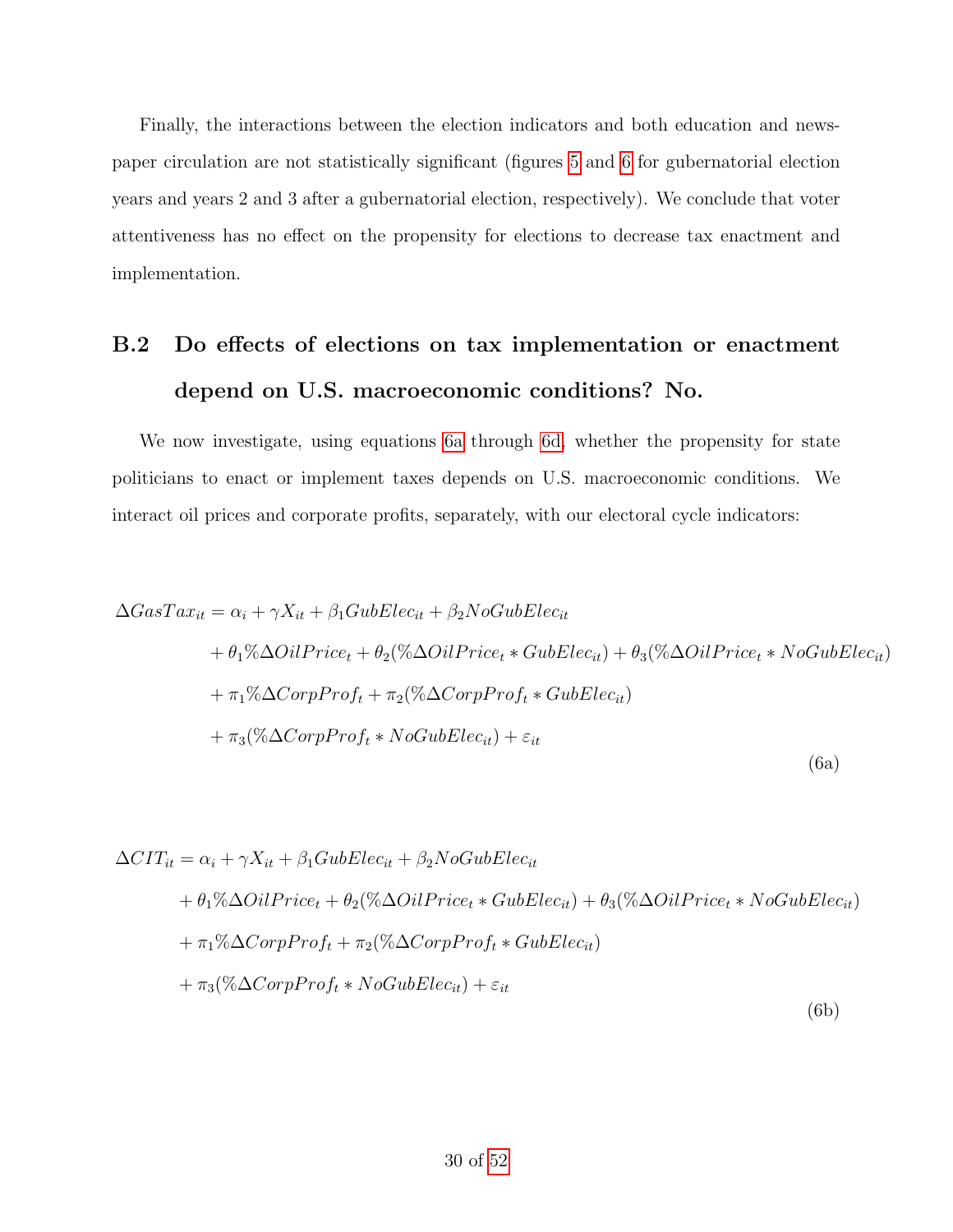$$
I[GasTaxBill Increase_{it} > 0] = \Phi[\alpha_i + \gamma X_{it} + \beta_1 GubElec_{it} + \beta_2 NoGubElec_{it}
$$

$$
+ \theta_1 \% \Delta OilPrice_t + \theta_2 (\% \Delta OilPrice_t * GubElec_{it})
$$

$$
+ \theta_3 (\% \Delta OilPrice_t * NoGubElec_{it})
$$
(6c)
$$
+ \pi_1 \% \Delta CorpProf_t + \pi_2 (\% \Delta CorpProf_t * GubElec_{it})
$$

$$
+ \pi_3 (\% \Delta CorpProf_t * NoGubElec_{it}) + \varepsilon_{it}]
$$

<span id="page-31-0"></span>
$$
I[CTBillIncrease_{it} > 0] = \Phi[\alpha_i + \gamma X_{it} + \beta_1 GubElec_{it} + \beta_2 NoGubElec_{it}
$$
  
+  $\theta_1 \%\Delta OilPrice_t + \theta_2 (\%\Delta OilPrice_t * GubElec_{it})$   
+  $\theta_3 (\%\Delta OilPrice_t * NoGubElec_{it})$  (6d)  
+  $\pi_1 \%\Delta CorpProf_t + \pi_2 (\%\Delta CorpProf_t * GubElec_{it})$   
+  $\pi_3 (\%\Delta CorpProf_t * NoGubElec_{it}) + \varepsilon_{it}$ ]

Again, focusing first on the main effects, we see in in figure [7](#page-41-0) that enacted and implemented taxes are least likely and smallest, respectively, in an election year, particularly for gasoline taxes.

Regarding the interaction terms of our gubernatorial election indicator with oil prices and corporate profits ( $\theta_2$  and  $\pi_2$ ), figure [8](#page-42-0) shows no statistically significant estimates, so we conclude that U.S. macroeconomic conditions have no effect on tax implementation or tax enactment during state gubernatorial election years, though the interaction term in the implemented gas tax model is rather imprecise.

There is some evidence that, when it is at least two years after a gubernatorial election, higher oil prices are associated with higher implemented (but not enacted) taxes. For the gasoline tax, a 1 percentage point increase in oil prices at least two years after a gubernatorial election causes a 0.86 cent per gallon increase in implemented gasoline taxes ( $p = 0.03$ ),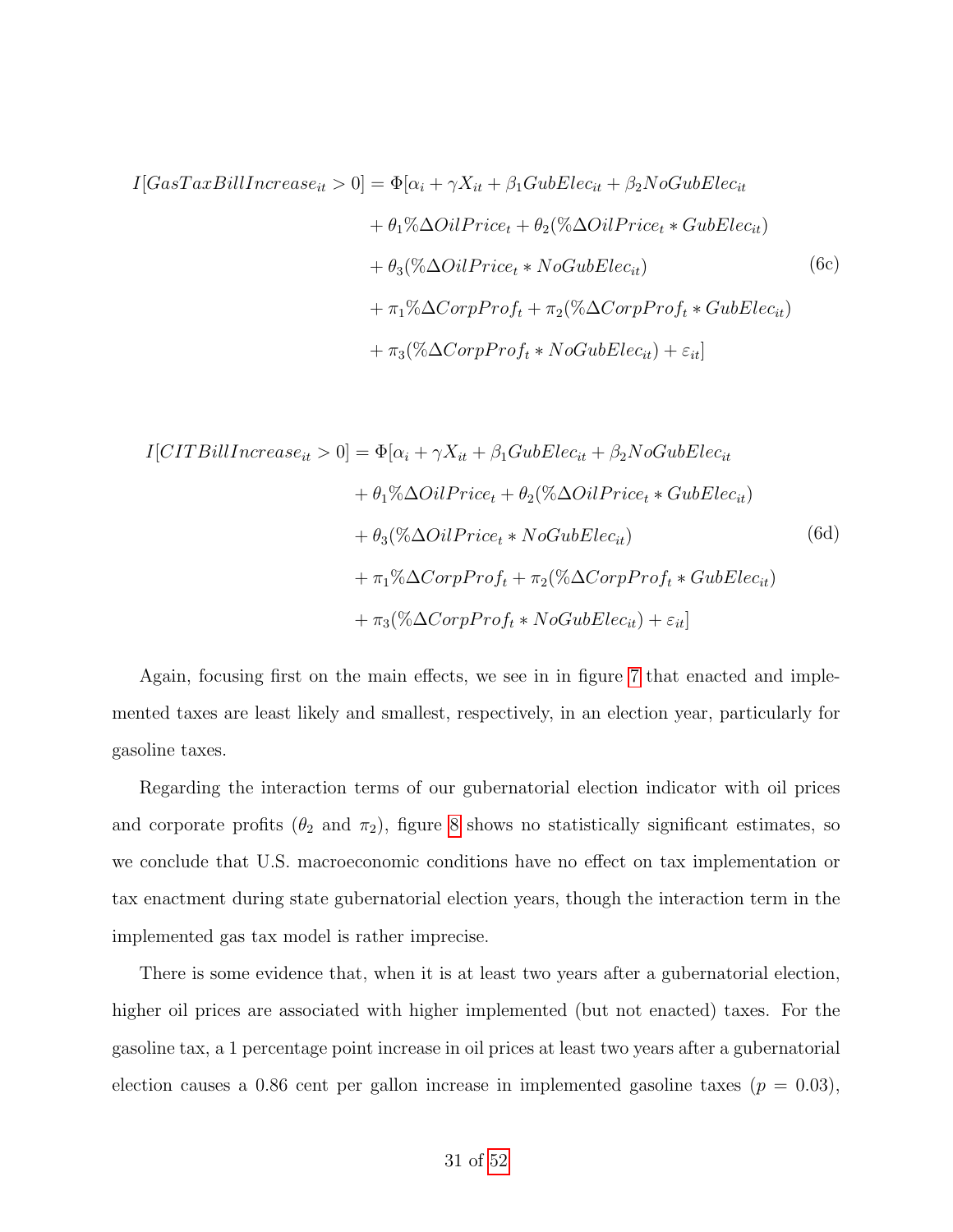shown in figure [9.](#page-43-0) The same effect for the CIT is 0.2 percentage points and more imprecise  $(p = 0.07)$ . That said, we placed a lower (pre-specified) weight on these models as well, as equations [6a](#page-30-0) through [6d](#page-31-0) lack time fixed effects, so there may be omitted factors that confound these estimates.

# B.3 Do the effects of elections on tax implementation or enactment depend on state-level political or economic conditions? No.

In our final family of pre-specified models that investigate whether the propensity for politicians to enact or implement taxes is heterogeneous, equations [7a](#page-32-0) through [7d](#page-33-0) interact our electoral cycle indicators with three state-level political and economic indicators: ADA score, gross state product (GSP), and the unemployment rate:

<span id="page-32-0"></span>
$$
\Delta Gas Tax_{it} = \alpha_i + \lambda_t + \beta_1 GubElec_{it} + \beta_2 NoGubElec_{it}
$$
  
+  $\theta_1 \% \Delta GSP_{it} + \theta_2 (\% \Delta GSP_{it} * GubElec_{it}) + \theta_3 (\% \Delta GSP_{it} * NoGubElec_{it})$   
+  $\pi_1 UnempRate_{it} + \pi_2 (UnempRate_{it} * GubElec_{it}) + \pi_3 (UnempRate_{it} * NoGubElec_{it})$   
+  $\phi_1 VoterPref_{it} + \phi_2 (VoterPref_{it} * GubElec_{it})$   
+  $\phi_3 (VoterPref_{it} * NoGubElec_{it}) + \varepsilon_{it}$  (7a)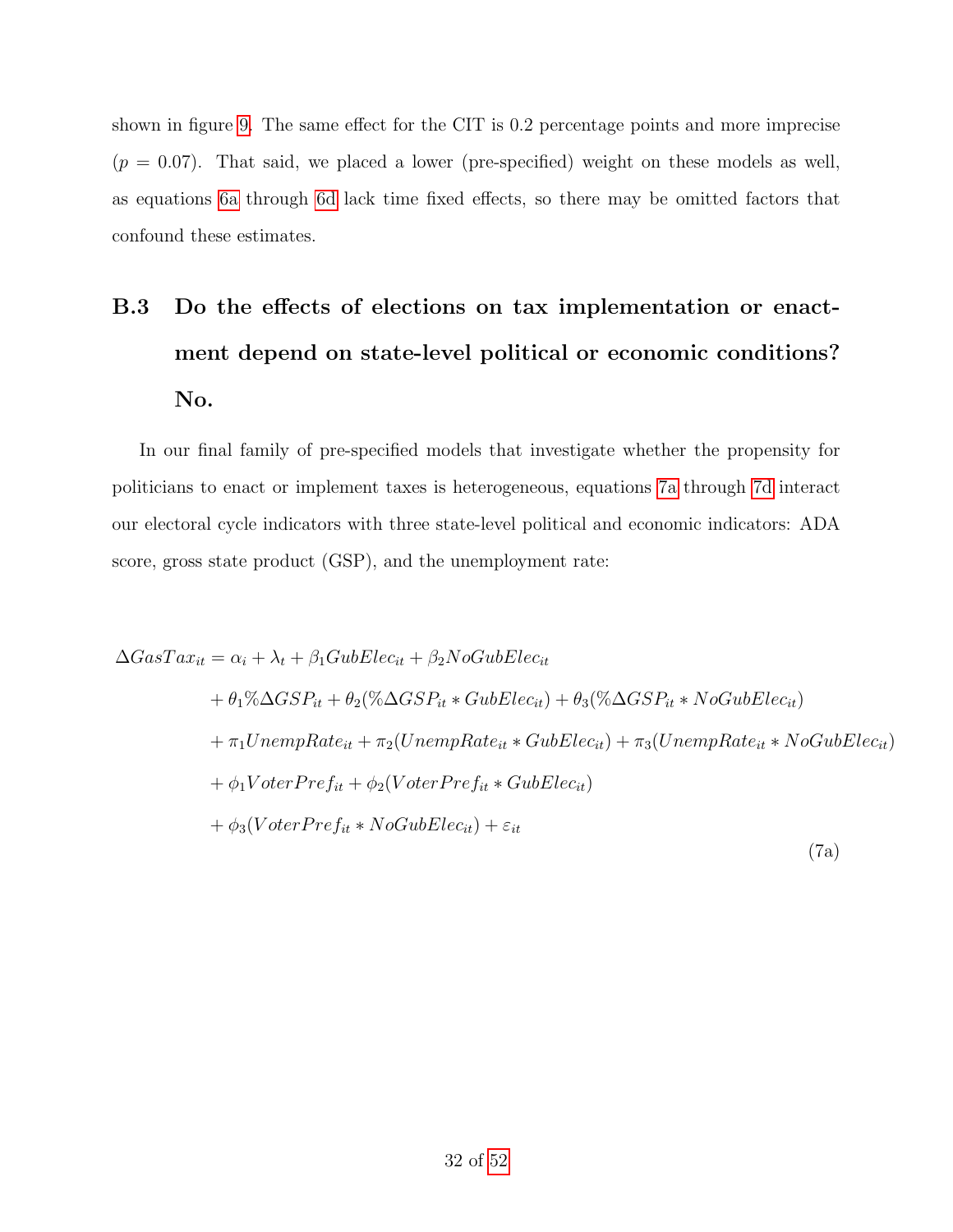$$
\Delta CIT_{it} = \alpha_i + \lambda_t + \beta_1 GubElec_{it} + \beta_2 NoGubElec_{it}
$$

+ 
$$
\theta_1\% \Delta GSP_{it} + \theta_2(\% \Delta GSP_{it} * GubElec_{it}) + \theta_3(\% \Delta GSP_{it} * NoGubElec_{it})
$$
  
+  $\pi_1 UnempRate_{it} + \pi_2(UnempRate_{it} * GubElec_{it}) + \pi_3(UnempRate_{it} * NoGubElec_{it})$   
+  $\phi_1 VoterPref_{it} + \phi_2(VoterPref_{it} * GubElec_{it})$   
+  $\phi_3(VoterPref_{it} * NoGubElec_{it}) + \varepsilon_{it}$  (7b)

$$
I[GasTaxBillIncrease_{it} > 0] = \Phi[\alpha_i + \lambda_t + \beta_1 GubElec_{it} + \beta_2 NoGubElec_{it} + \theta_1 \% \Delta GSP_{it}
$$
  
+  $\theta_2 (\% \Delta GSP_{it} * GubElec_{it}) + \theta_3 (\% \Delta GSP_{it} * NoGubElec_{it})$   
+  $\pi_1 UnempRate_{it} + \pi_2 (UnempRate_{it} * GubElec_{it})$   
+  $\pi_3 (UnempRate_{it} * NoGubElec_{it})$   
+  $\phi_1 VoterPref_{it} + \phi_2 (VoterPref_{it} * GubElec_{it})$   
+  $\phi_3 (VoterPref_{it} * NoGubElec_{it}) + \varepsilon_{it}$  (7c)

<span id="page-33-0"></span>
$$
I[CTBillIncrease_{it} > 0] = \Phi[\alpha_i + \lambda_t + \beta_1 GubElec_{it} + \beta_2 NoGubElec_{it} + \theta_1 \% \Delta GSP_{it}
$$
  
+  $\theta_2 (\% \Delta GSP_{it} * GubElec_{it}) + \theta_3 (\% \Delta GSP_{it} * NoGubElec_{it})$   
+  $\pi_1 UnempRate_{it} + \pi_2 (UnempRate_{it} * GubElec_{it})$   
+  $\pi_3 (UnempRate_{it} * NoGubElec_{it})$   
+  $\phi_1 VoterPref_{it} + \phi_2 (VoterPref_{it} * GubElec_{it})$   
+  $\phi_3 (VoterPref_{it} * NoGubElec_{it}) + \varepsilon_{it}$  (7d)

The main electoral effects, shown in figure [10,](#page-44-0) indicate that none of the models have an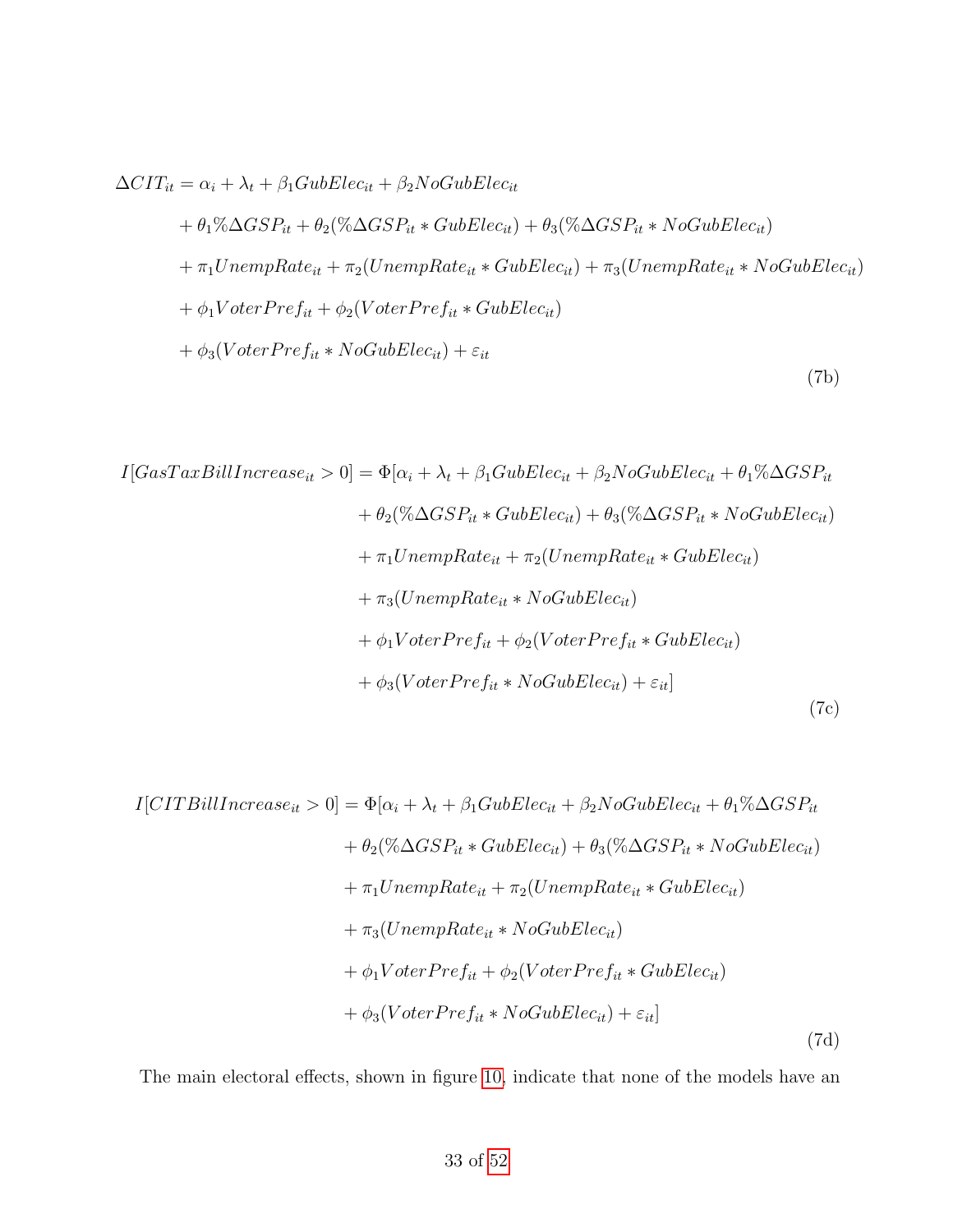electoral effect. This family of pre-specified models is the only family that finds no electoral effects. Furthermore, in figures [11](#page-45-0) and [12,](#page-46-0) the interaction terms of our electoral variables with GSP, the unemployment rate, and the ADA score are not significant.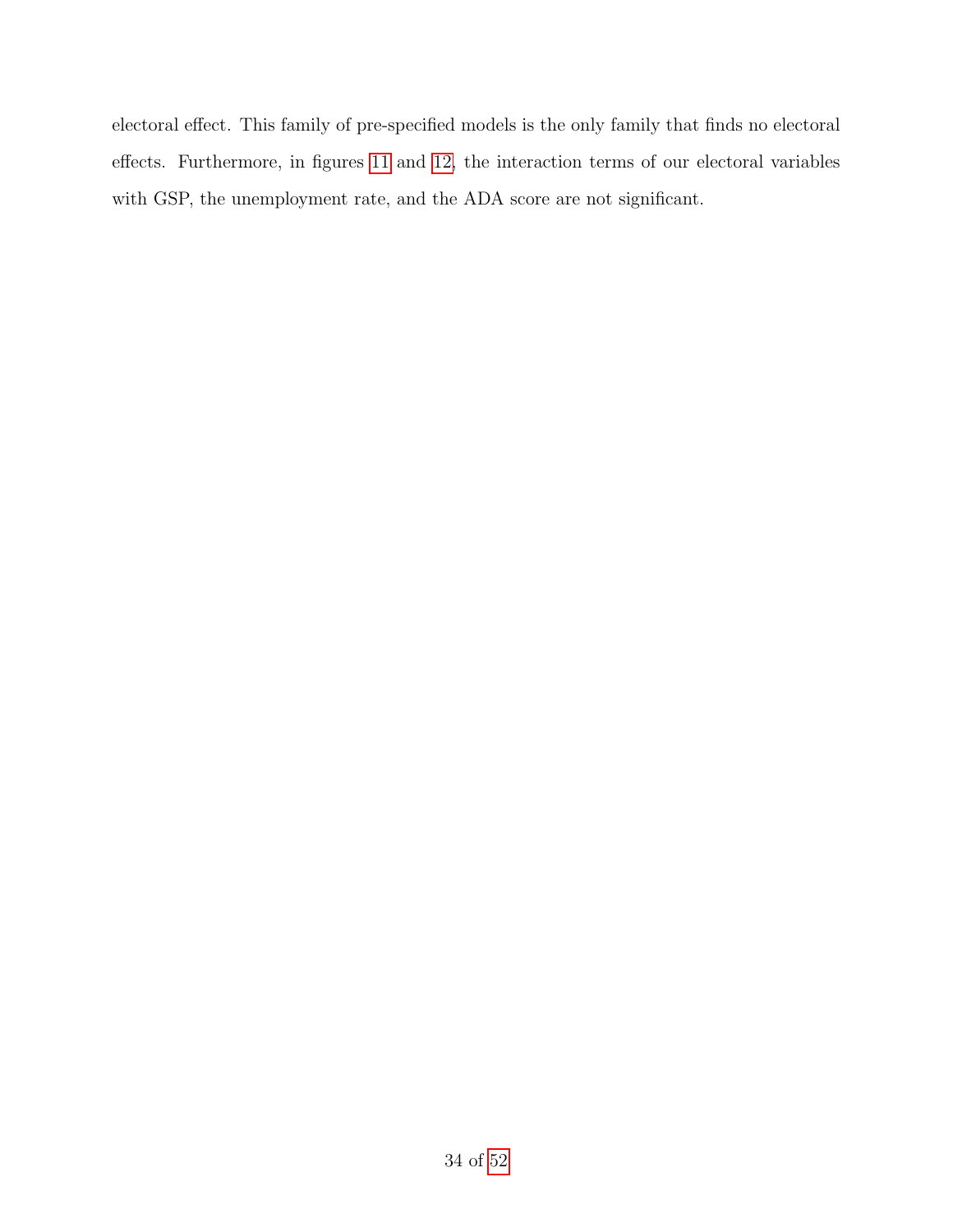## <span id="page-35-0"></span>C Figures and Tables



Figure 1: Elections Affect Tax Implementation and Enactment

Description: Average marginal effects from models [1a](#page-9-0) through [1d](#page-9-1) of our electoral cycle indicators on tax implementation and tax enactment. The top panel shows results for gubernatorial election years and the bottom panel shows the results for being in years 2 or 3 after a gubernatorial election, so the omitted category is the year after an election. Whiskers are 95 percent conventional confidence intervals. FWER adjusted p-values for the null hypothesis that the marginal effect is equal to zero versus not equal to zero are shown in the bottom row of text for each model in each panel.

Interpretation: Implemented gas taxes are smallest in an election year, there is no similar electoral effect for the CIT. Both the gas tax and the CIT are least likely to be enacted in an election year and are most likely to be enacted in the year after the election.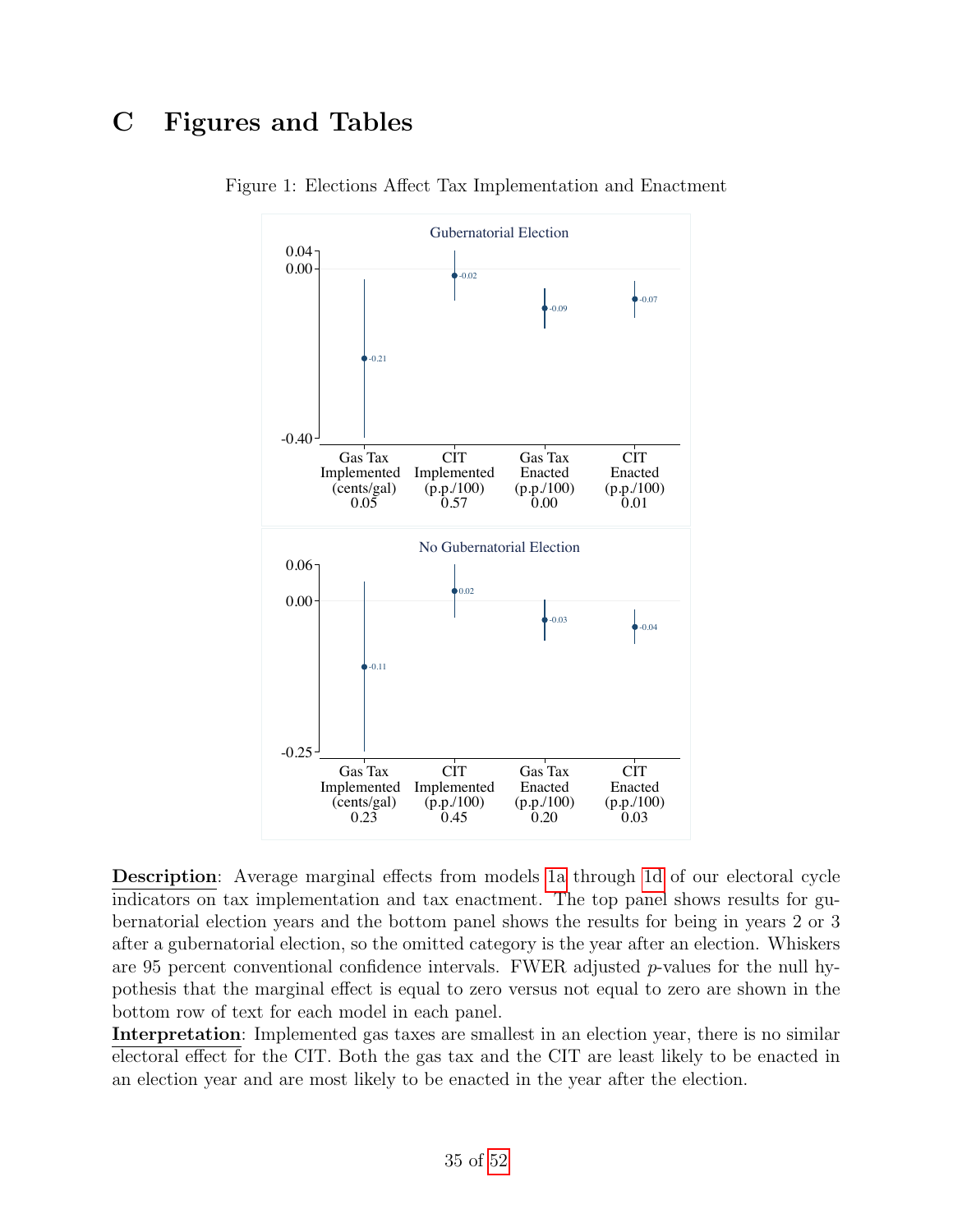

<span id="page-36-0"></span>Figure 2: Elections Affect Tax Implementation and Enactment (Continued)

Description: Average marginal effects from models [2a](#page-11-1) through [2d](#page-11-2) of our electoral cycle indicators on tax implementation and tax enactment. The top panel shows results for gubernatorial election years and the bottom panel shows the results for being in years 2 or 3 after a gubernatorial election, so the omitted category is the year after an election. Whiskers are 95 percent conventional confidence intervals. FWER adjusted p-values for the null hypothesis that the marginal effect is equal to zero versus not equal to zero are shown in the bottom row of text for each model in each panel.

Interpretation: Our models with additional control variables still show electoral effects on tax implementation and enactment. Implemented gas taxes are smallest in an election year, but we do not find a similar electoral effect for the CIT. Both the gas tax and the CIT are least likely to be enacted in an election year and are most likely to be enacted in the year after an election.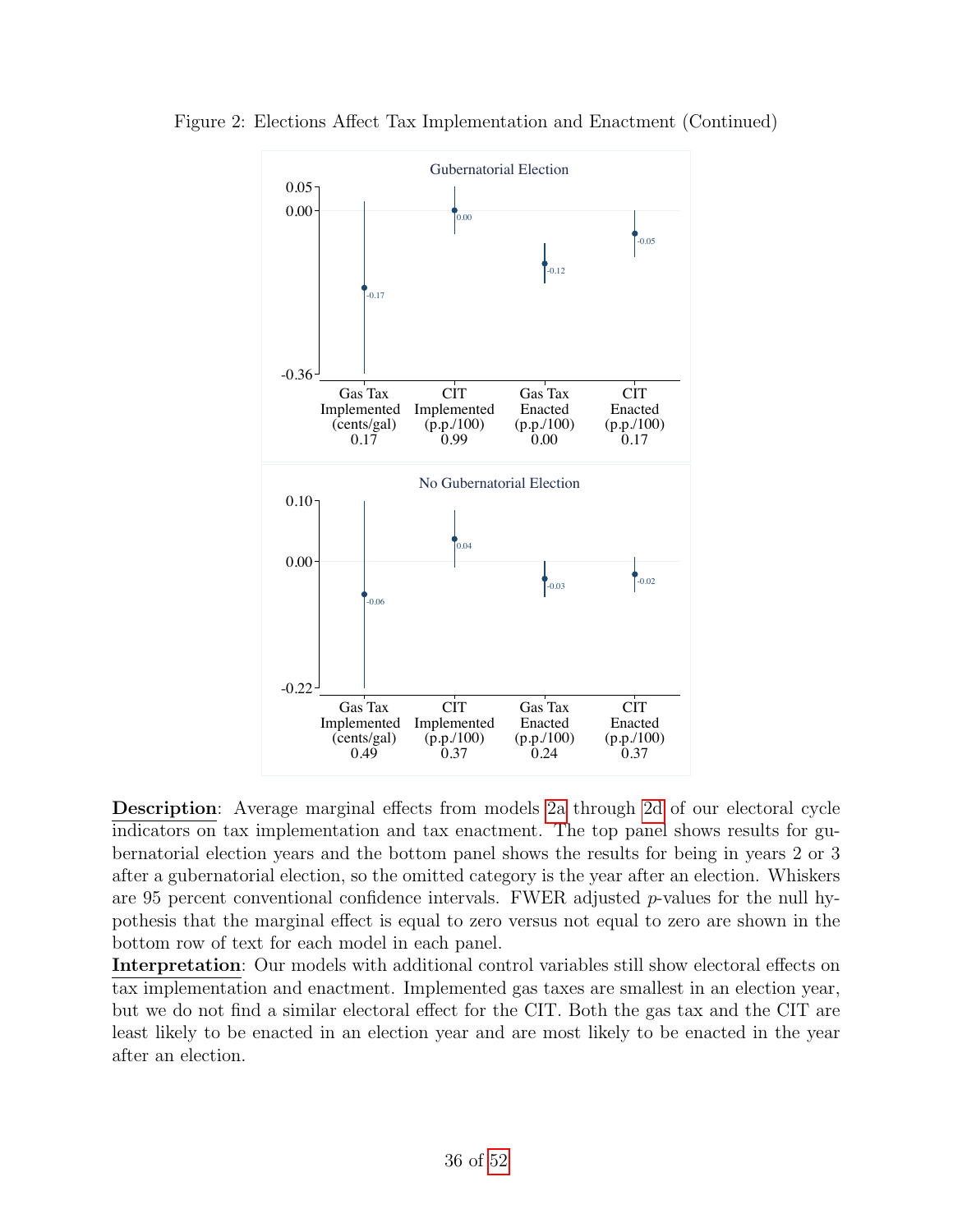

<span id="page-37-0"></span>Figure 3: Election Effects Persist after Removing Fixed Effects

Description: Average marginal effects from models [3a](#page-12-0) through [3d](#page-12-1) of our electoral cycle indicators on tax implementation and tax enactment. The top panel shows results for gubernatorial election years and the bottom panel shows the results for being in years 2 or 3 after a gubernatorial election, so the omitted category is the year after an election. Whiskers are 95 percent conventional confidence intervals. FWER adjusted p-values for the null hypothesis that the marginal effect is equal to zero versus not equal to zero are shown in the bottom row of text for each model in each panel.

Interpretation: Our models without fixed effects, but that use time or state-invariant variables control instead, still show electoral effects on tax implementation and enactment. But the estimated effects are stronger for gas taxes and weaker for the CIT relative to our main specifications. There is still no evidence of an electoral effect on CIT implementation.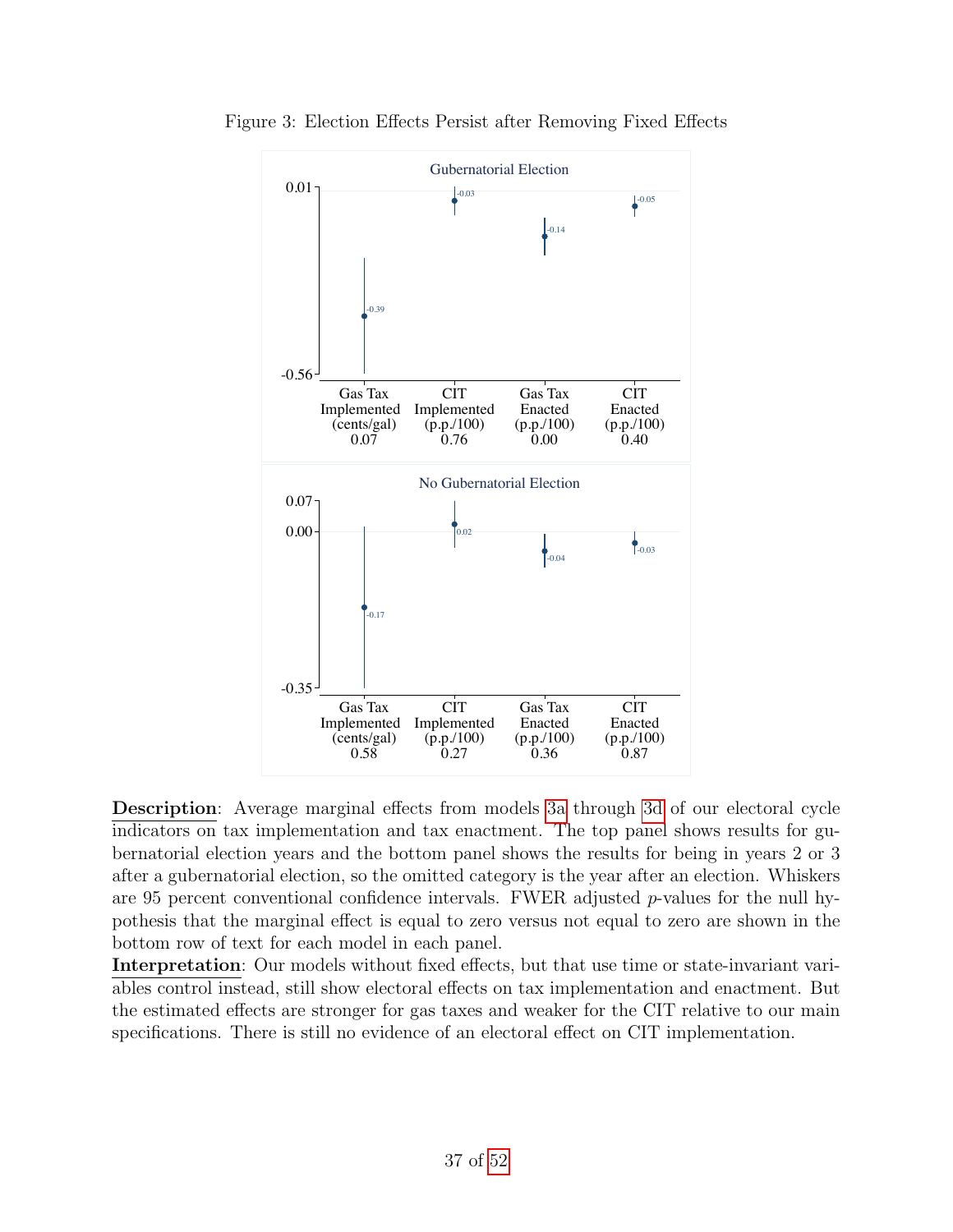

<span id="page-38-0"></span>Figure 4: Implemented and Enacted Gas Taxes Are Smallest in an Election Year

Description: Average marginal effects from models [5a](#page-28-1) through [5d](#page-29-0) of our electoral cycle indicators on tax implementation and tax enactment. The top panel shows results for gubernatorial election years and the bottom panel shows the results for being in years 2 or 3 after a gubernatorial election, so the omitted category is the year after an election. Whiskers are 95 percent conventional confidence intervals. FWER adjusted p-values for the null hypothesis that the marginal effect is equal to zero versus not equal to zero are shown in the bottom row of text for each model in each panel.

Interpretation: Relative to our main and secondary specifications, the estimates are more imprecise, but the point estimates still suggest implemented and enacted gas taxes are smallest in an election year. We find no similar electoral effect for the CIT.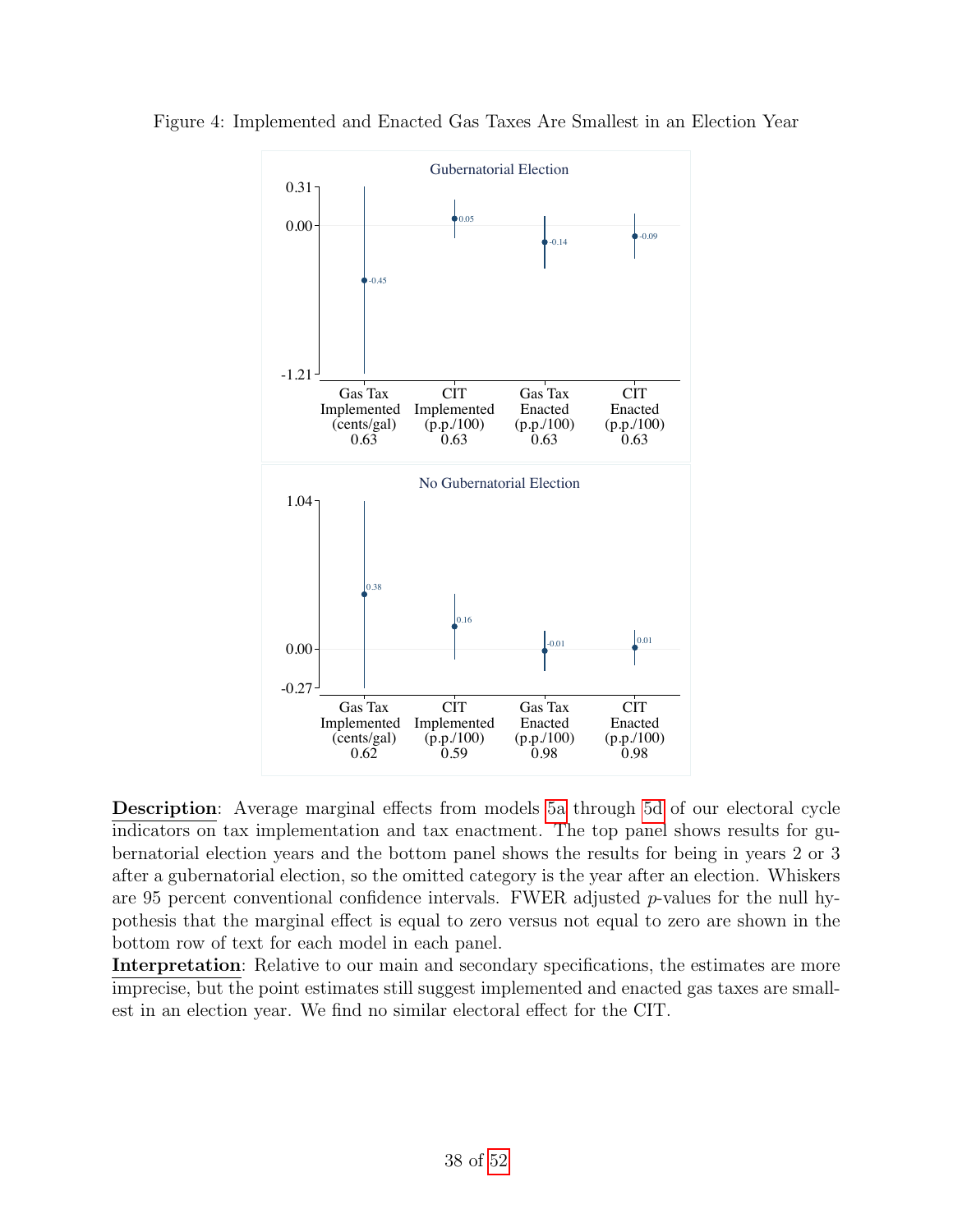

<span id="page-39-0"></span>Figure 5: Gubernatorial Election Effect Is Not Dependent on Voter Attentiveness

**Description**: Average marginal effects from models [5a](#page-28-1) through [5d](#page-29-0) of our gubernatorial election indicator interacted with two proxies for voter attentiveness ( $\theta_2$  and  $\pi_2$ ). The top panel shows results for an interaction with average education level and the bottom panel shows an interaction with average newspaper circulation. Whiskers are 95 percent conventional confidence intervals. FWER adjusted *p*-values for the null hypothesis that the marginal effect is equal to zero versus not equal to zero are shown in the bottom row of text for each model in each panel.

Interpretation: We find that the effect of gubernatorial elections, or lack thereof, on tax enactment or implementation does not depend on a state's voter attentiveness.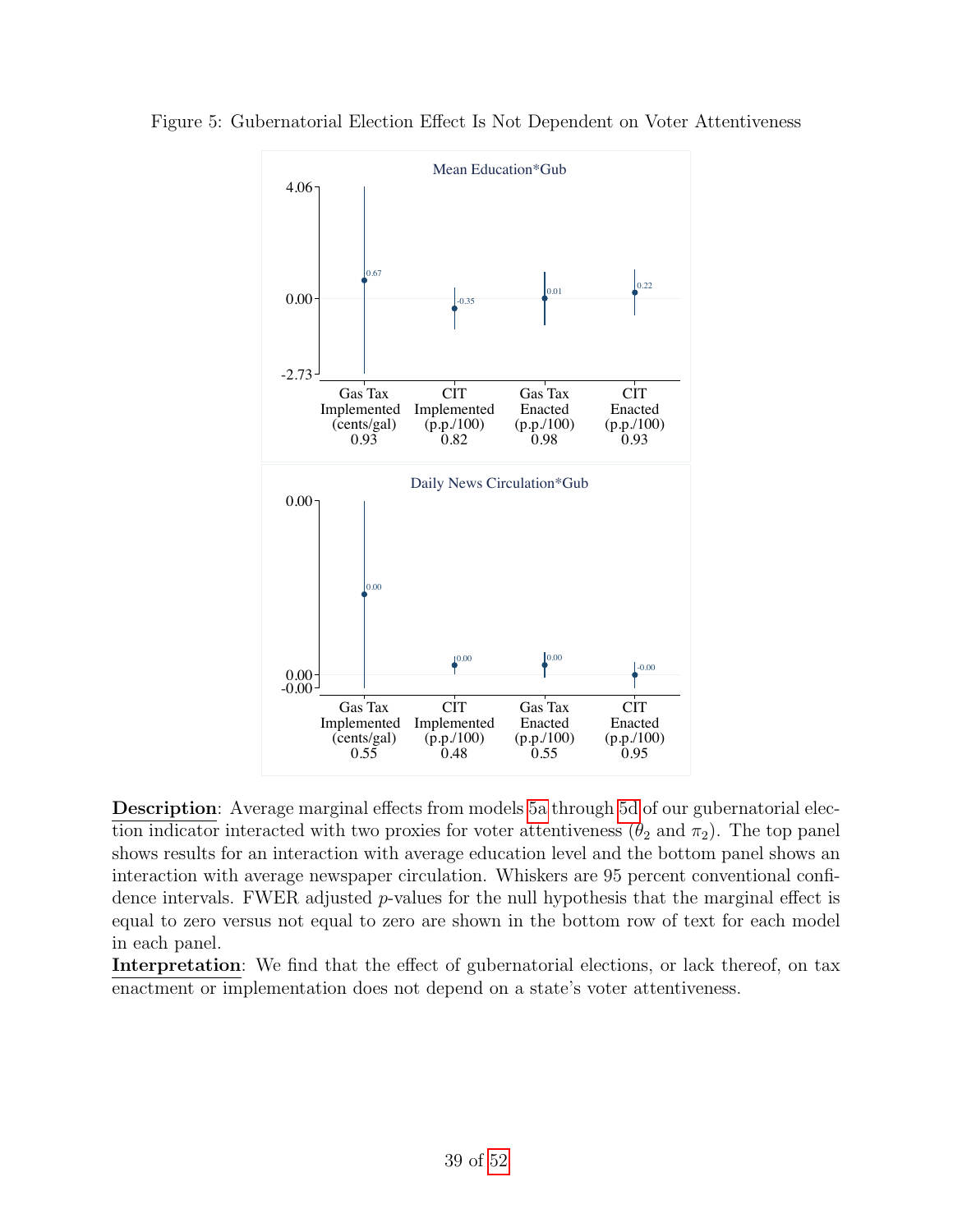<span id="page-40-0"></span>Figure 6: Taxes Do Not Depend on Voter Attentiveness More Than Two Years after an Election



Description: Average marginal effects from models [5a](#page-28-1) through [5d](#page-29-0) of our indicator for being at least two years from a gubernatorial election interacted with with two proxies for voter attentiveness  $(\theta_3 \text{ and } \pi_3)$ . The top panel shows results for an interaction with average education level and the bottom panel shows an interaction with average newspaper circulation. Whiskers are 95 percent conventional confidence intervals. FWER adjusted pvalues for the null hypothesis that the marginal effect is equal to zero versus not equal to zero are shown in the bottom row of text for each model in each panel.

Interpretation: We do not find that tax enactment or implementation at least two years after a gubernatorial election depends on a state's voter attentiveness.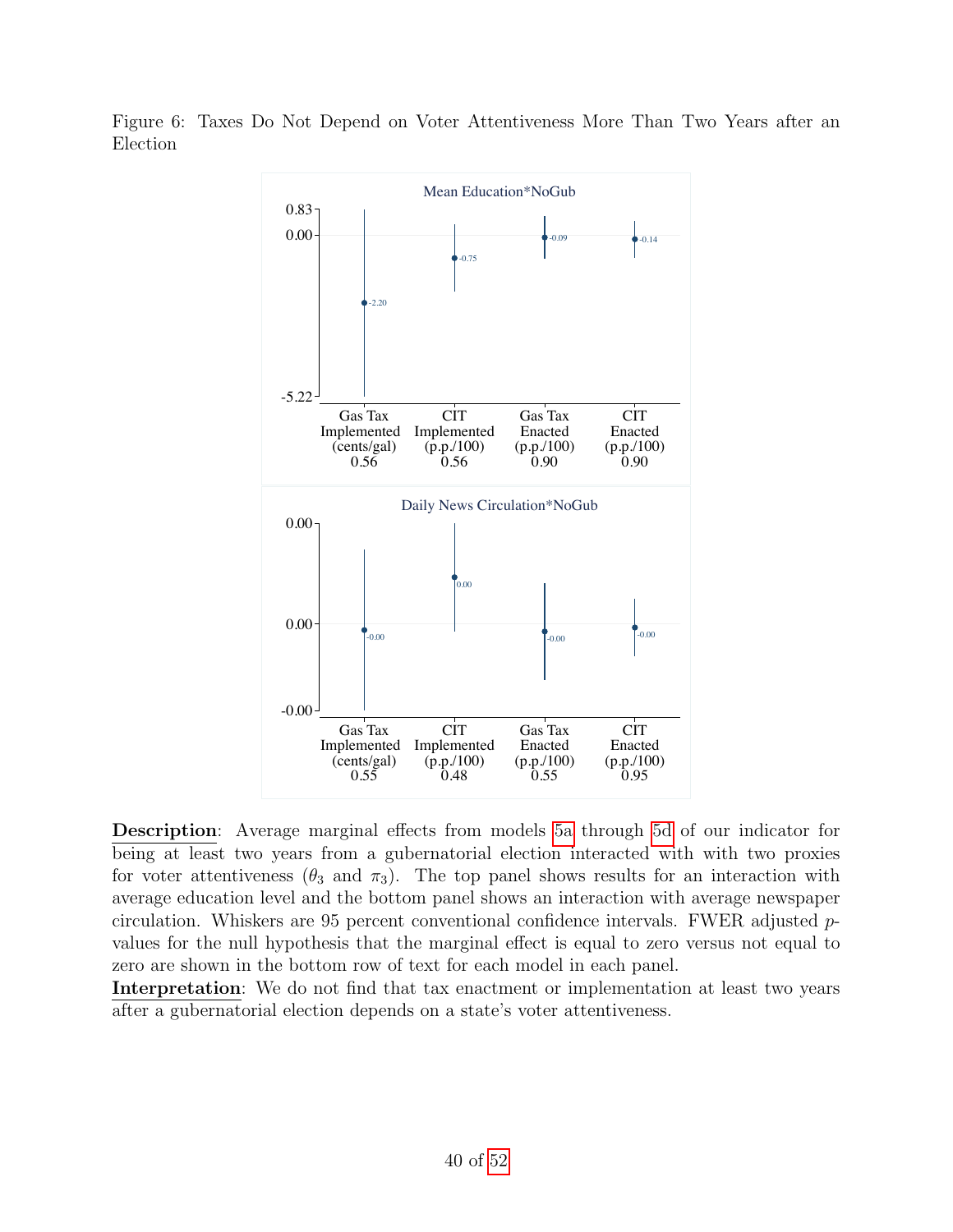

<span id="page-41-0"></span>Figure 7: Gas Taxes and the CIT Are Least Likely to Be Enacted in an Election Year

Description: Average marginal effects from models [6a](#page-30-0) through [6d](#page-31-0) of our electoral cycle indicators on tax implementation and tax enactment. The top panel shows results for gubernatorial election years and the bottom panel shows the results for being in years 2 or 3 after a gubernatorial election, so the omitted category is the year after an election. Whiskers are 95 percent conventional confidence intervals. FWER adjusted p-values for the null hypothesis that the marginal effect is equal to zero versus not equal to zero are shown in the bottom row of text for each model in each panel.

Interpretation: The results from this model are similar to those from our main specifications. Implemented gas taxes are smallest in an election year, but we find no similar electoral effect for the CIT. Both the gas tax and the CIT are least likely to be enacted in an election year and are most likely to be enacted in the year after the election.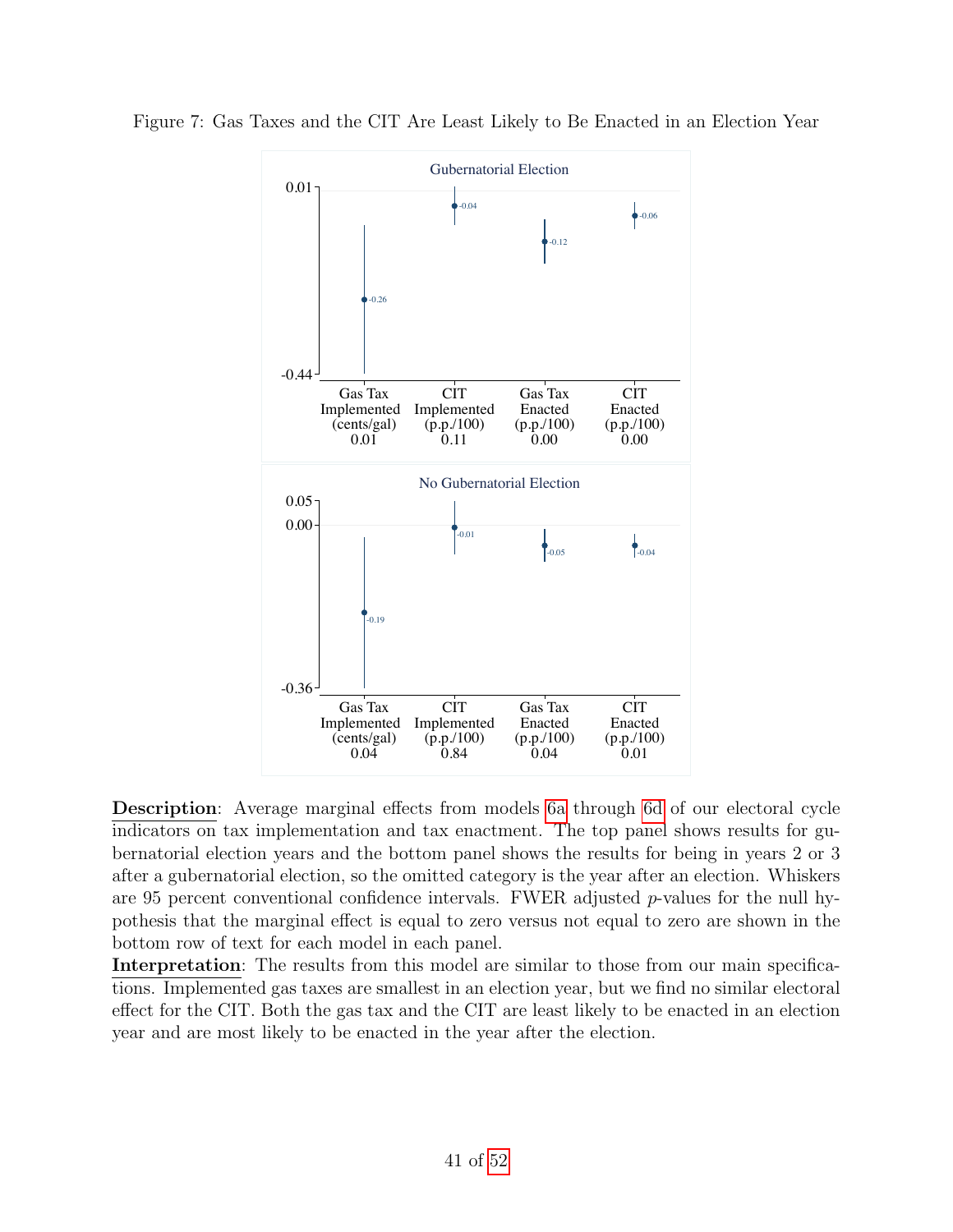

<span id="page-42-0"></span>Figure 8: Election Year Effect Does Not Depend on U.S. Macroeconomic Conditions

Description: Average marginal effects from models [6a](#page-30-0) through [6d](#page-31-0) of our gubernatorial election indicator interacted with two measures of U.S. macroeconomic conditions: oil prices and corporate profits ( $\theta_2$  and  $\pi_2$ , respectively) on tax implementation and tax enactment. The top panel shows results for oil prices and the bottom panel shows those for corporate profits. Whiskers are 95 percent conventional confidence intervals. FWER adjusted  $p$ -values for the null hypothesis that the marginal effect is equal to zero versus not equal to zero are shown in the bottom row of text for each model in each panel.

Interpretation: The effect of elections on tax implementation or enactment at the state level does not depend on U.S. macroeconomic conditions.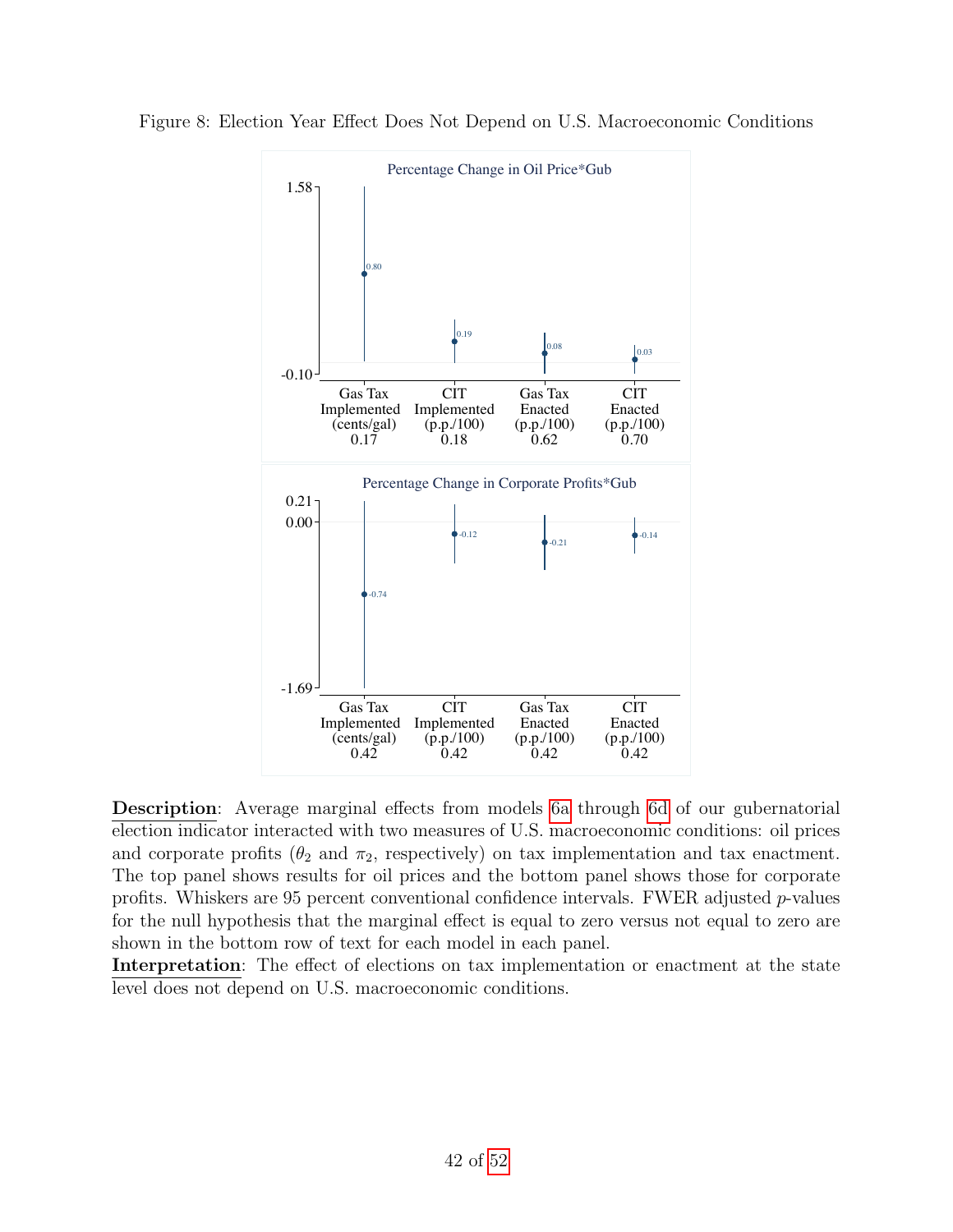<span id="page-43-0"></span>Figure 9: Tax Implementation Two or More Years after an Election May Depend on U.S. Macroeconomic Conditions, but Enactment Does Not



Description: Average marginal effects from models [6a](#page-30-0) through [6d](#page-31-0) of our no gubernatorial election indicator interacted with two measures of U.S. macroeconomic conditions: oil prices and corporate profits ( $\theta_3$  and  $\pi_3$ , respectively) on tax implementation and tax enactment. The top panel shows results for oil prices and the bottom panel shows those for corporate profits. Whiskers are 95 percent conventional confidence intervals. FWER adjusted  $p$ -values for the null hypothesis that the marginal effect is equal to zero versus not equal to zero are shown in the bottom row of text for each model in each panel.

Interpretation: At least two years after a state gubernatorial election, tax implementation is more likely when oil prices are higher. Tax enactment does not depend on U.S. macroeconomic conditions.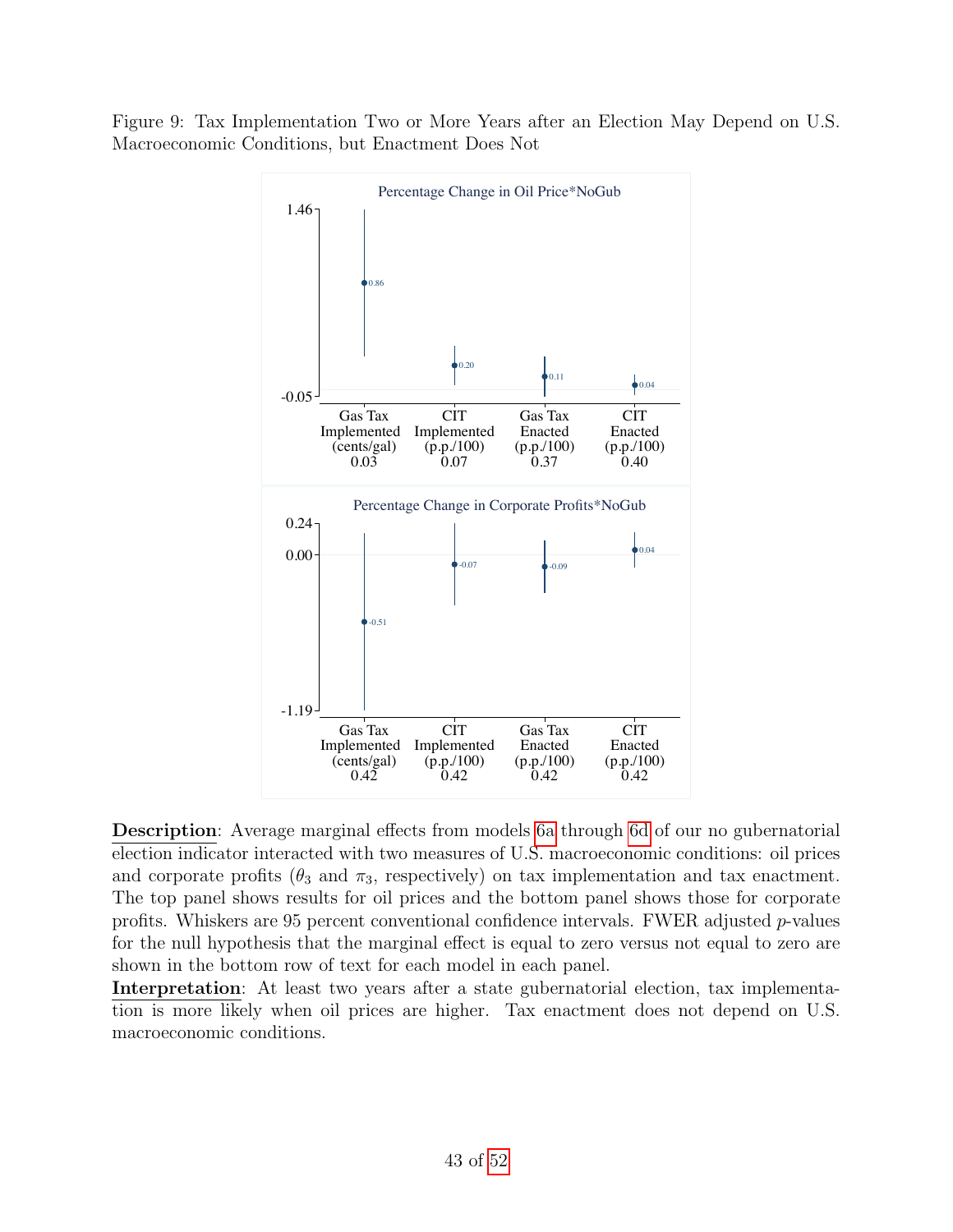

<span id="page-44-0"></span>Figure 10: No Electoral Effects on Tax Implementation or Enactment

Description: Average marginal effects from models [7a](#page-32-0) through [7d](#page-33-0) of our electoral cycle indicators on tax implementation and tax enactment. The top panel shows results for gubernatorial election years and the bottom panel shows the results for being in years 2 or 3 after a gubernatorial election, so the omitted category is the year after an election. Whiskers are 95 percent conventional confidence intervals. FWER adjusted  $p$ -values for the null hypothesis that the marginal effect is equal to zero versus not equal to zero are shown in the bottom row of text for each model in each panel.

Interpretation: Relative to our main and secondary specifications, the estimates are more imprecise. This set of models is the only set where we find no electoral effects on tax implementation or enactment.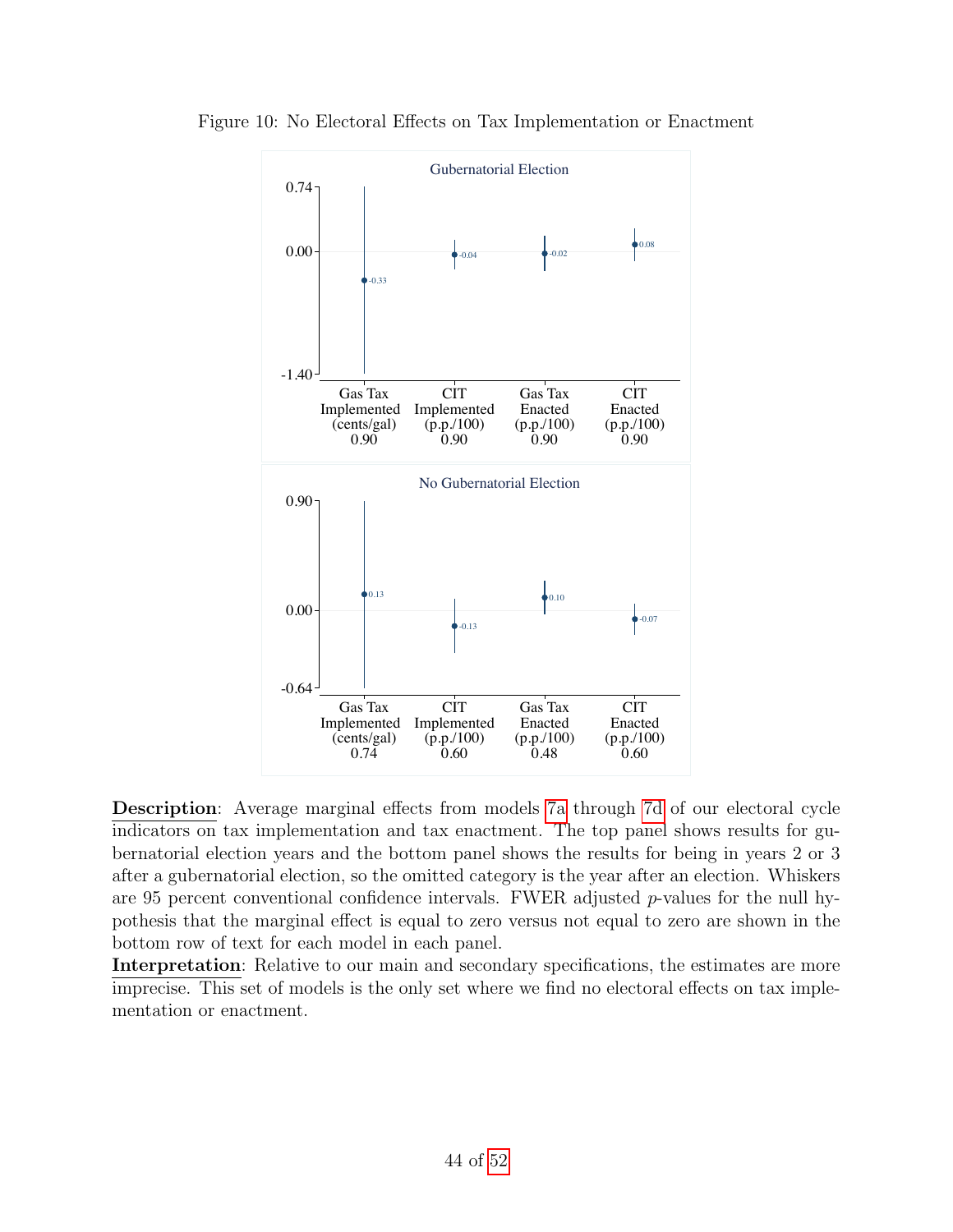

<span id="page-45-0"></span>Figure 11: No Effect of State Political or Economic Conditions in Gubernatorial Election Years

Description: Average marginal effects from models [7a](#page-32-0) through [7d](#page-33-0) of our gubernatorial election indicator interacted with measures of state economic and political conditions. Whiskers are 95 percent conventional confidence intervals. FWER adjusted  $p$ -values for the null hypothesis that the marginal effect is equal to zero versus not equal to zero are shown in the bottom row of text for each model in each panel.

Interpretation: We find that the effect of elections on tax enactment or implementation does not depend on state economic or political conditions.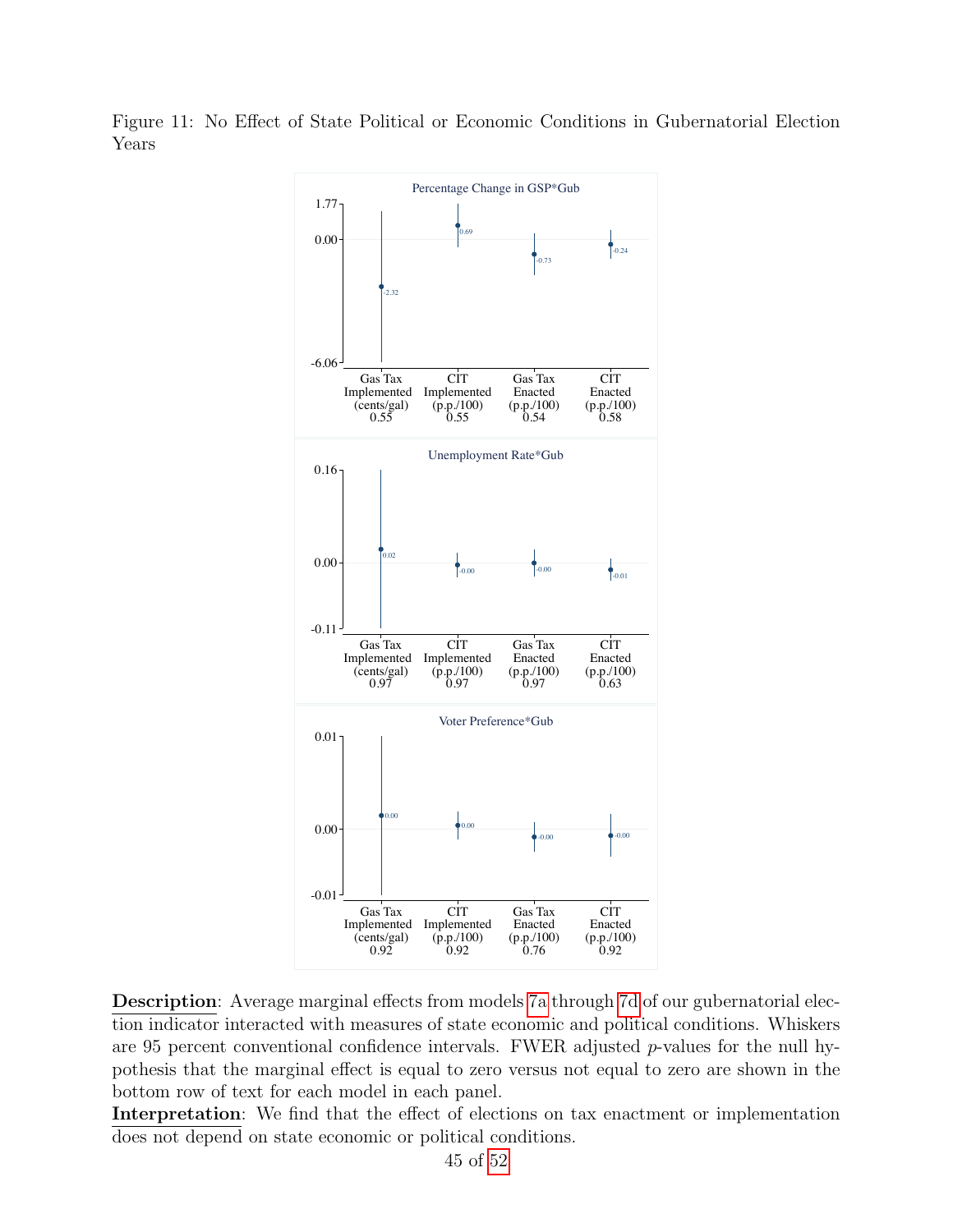<span id="page-46-0"></span>Figure 12: No Effect of State Political or Economic Conditions on Tax Implementation or Enactment at Least Two Years after an Election



Description: Average marginal effects from models [7a](#page-32-0) through [7d](#page-33-0) of our no gubernatorial election indicator interacted with measures of state economic and political conditions. Whiskers are 95 percent conventional confidence intervals. FWER adjusted  $p$ -values for the null hypothesis that the marginal effect is equal to zero versus not equal to zero are shown in the bottom row of text for each model in each panel.

Interpretation: We find that neither tax implementation or enactment is affected by state economic or political conditions at least two years after a gubernatorial election.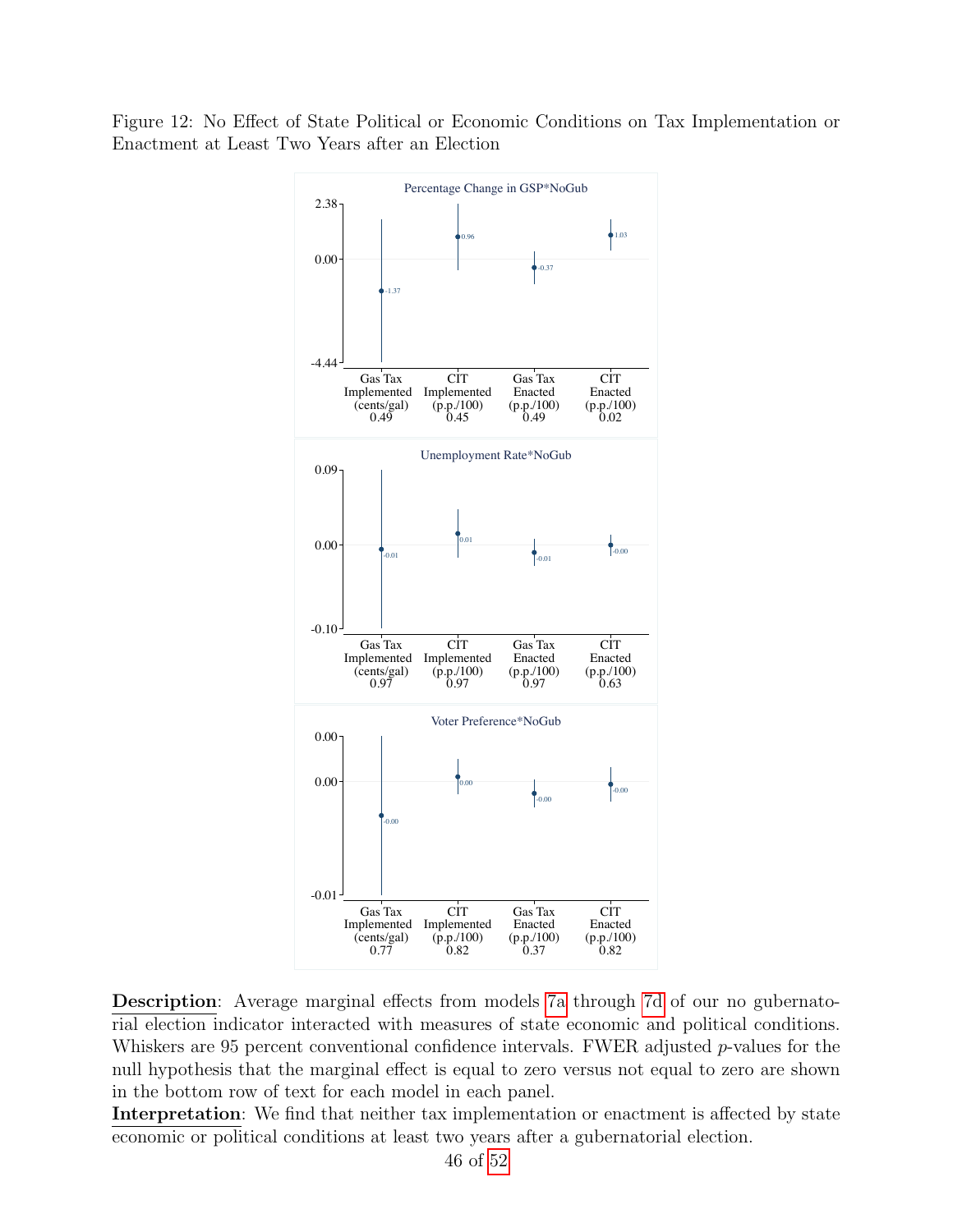<span id="page-47-0"></span>

| Variable                           | $\bf N$ | Mean   | <b>Stdev</b> | Median | Min      | Max     |
|------------------------------------|---------|--------|--------------|--------|----------|---------|
| Gas Tax Level Change (cent/gal)    | 2,800   | 0.34   | 1.26         | 0.00   | $-12.00$ | 20.85   |
| CIT Change $(p.p./100)$            | 2,800   | 0.05   | 0.51         | 0.00   | $-5.45$  | 8.00    |
| Gas Tax Bill Increase              | 2,850   | 0.13   | 0.34         | 0.00   | 0.00     | 1.00    |
| CIT Bill Increase                  | 2,850   | 0.06   | 0.24         | 0.00   | 0.00     | 1.00    |
| Gubernatorial election year        | 2,800   | 0.28   | 0.45         | 0.00   | 0.00     | 1.00    |
| Democratic Governor                | 2,850   | 0.50   | 0.50         | 1.00   | 0.00     | 1.00    |
| Republican Governor                | 2,850   | 0.40   | 0.49         | 0.00   | 0.00     | 1.00    |
| Education $(\%$ College or higher) | 2,850   | 0.20   | 0.04         | 0.20   | 0.14     | 0.30    |
| News Circulation (total/day)       | 2,850   | 912.55 | 1235.70      | 521.80 | 82.27    | 6040.56 |
| Term Length (years)                | 2,250   | 3.75   | 0.66         | 4.00   | 2.00     | 4.00    |
| $\%\Delta$ Oil Price               | 2,800   | 7.94   | 26.01        | 2.23   | $-49.20$ | 76.61   |
| $\%\Delta$ Corporate Profits       | 2,800   | 7.45   | 16.04        | 8.70   | $-27.91$ | 43.73   |
| $\%\Delta$ Transportation Usage    | 2,300   | 1.04   | 2.83         | 0.57   | $-4.91$  | 9.95    |
| $\%\Delta$ GSP per capita          | 2,650   | 6.85   | 4.75         | 6.39   | $-26.63$ | 55.54   |
| Avg. Unemployment Rate $(\%)$      | 2,050   | 6.03   | 2.06         | 5.69   | 2.30     | 17.79   |
| ADA score $(>50$ - more liberal)   | 2,800   | 48.80  | 21.89        | 47.60  | $-1.51$  | 103.11  |
| $\%\Delta$ Population              | 2,800   | 1.09   | 1.22         | 0.85   | $-5.99$  | 12.78   |
| $\%\Delta$ Drivers                 | 2,700   | 1.80   | 3.73         | 1.49   | $-24.37$ | 35.56   |
| $\%\Delta$ Gas Usage               | 2,800   | 1.69   | 4.03         | 1.80   | $-22.31$ | 27.35   |
| $\%\Delta$ Income per capita       | 2,800   | 5.73   | 3.68         | 5.47   | $-10.28$ | 40.95   |

Table 1: Descriptive Statistics

Description: Descriptive statistics of all relevant variables are displayed in this table. % $\Delta$ is percent change.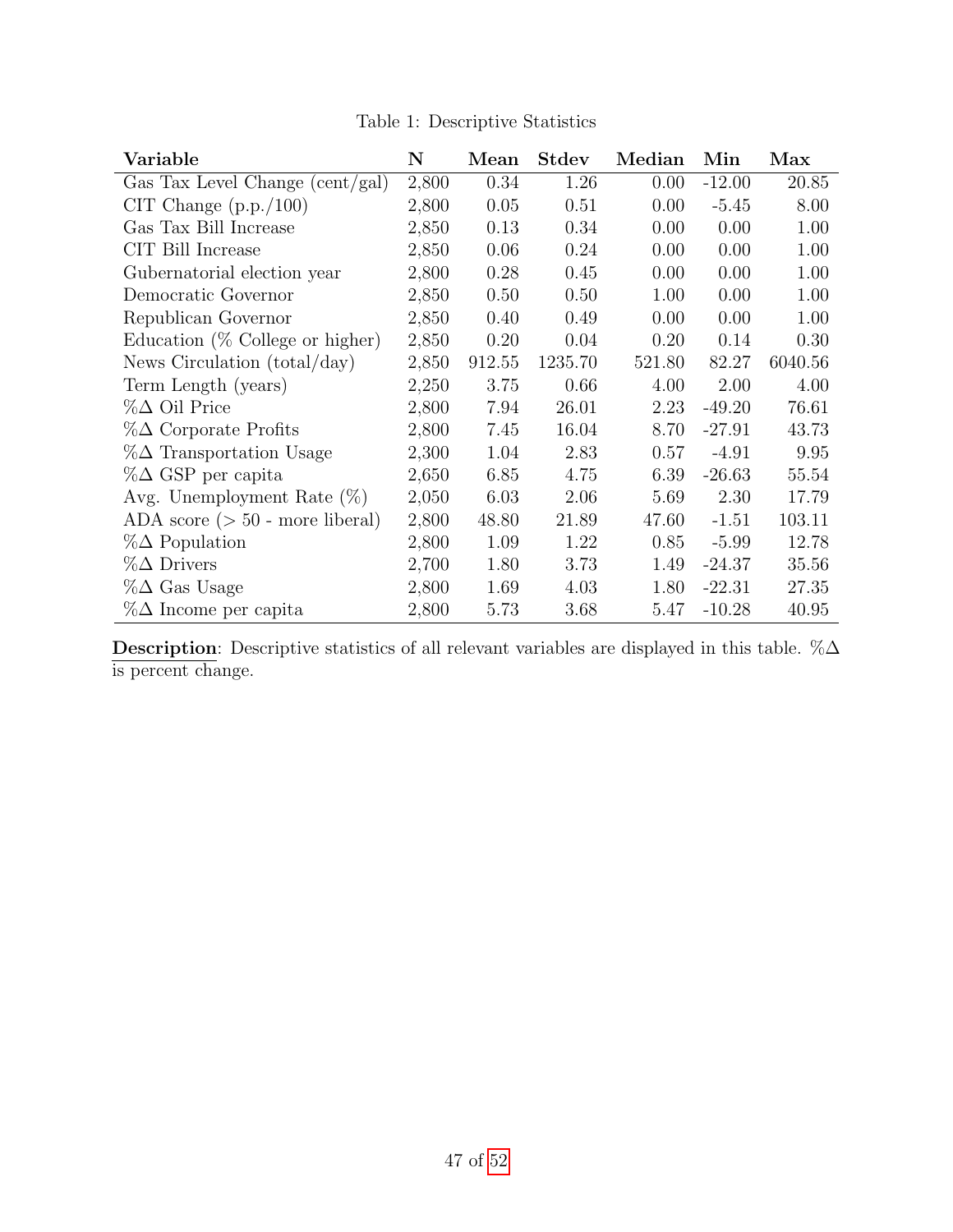<span id="page-48-0"></span>

|                                  | Gas Tax Imp. | CIT Imp.   | Gas Tax Enac. | CIT Enac.         |
|----------------------------------|--------------|------------|---------------|-------------------|
|                                  | (1)          | (2)        | (3)           | $\left( 4\right)$ |
|                                  | (cents/gal)  | (p.p./100) | (p.p./100)    | (p.p./100)        |
| $\%\Delta$ GSP per capita        | 0.97         | $-0.05$    | 0.08          | 0.08              |
|                                  | (0.83)       | (0.62)     | (0.31)        | (0.31)            |
| Avg. Unemployment Rate $(\%)$    | 0.04         | 0.00       | $-0.00$       | 0.02              |
|                                  | (0.03)       | (0.01)     | (0.01)        | (0.01)            |
| ADA score $(>50$ - more liberal) | 0.00         | $-0.00$    | 0.00          | $-0.00$           |
|                                  | (0.00)       | (0.00)     | (0.00)        | (0.00)            |
| $\%\Delta$ Population            | 0.12         | $-1.23$    | $-0.08$       | $-0.28$           |
|                                  | (3.70)       | (1.62)     | (1.28)        | (1.54)            |
| $\%\Delta$ Drivers               | $-0.90$      | $-0.31$    | $-0.24$       | $-0.49$           |
|                                  | (0.97)       | (0.22)     | (0.22)        | (0.25)            |
| $\%\Delta$ Gas Usage             | $-0.88$      | 0.20       | $-0.55$       | $-0.02$           |
|                                  | (0.74)       | (0.30)     | (0.32)        | (0.30)            |
| $\%\Delta$ Income per capita     | $-4.00$      | $-1.00$    | $-1.32$       | $-0.06$           |
|                                  | (1.82)       | (0.67)     | (0.38)        | (0.51)            |
| Adjusted $R^2$                   | 0.04         | 0.01       |               |                   |
| $pseudo-R2$                      |              |            | 0.15          | 0.16              |
| Observations                     | 1950         | 1950       | 1824          | 1080              |

Table 2: Secondary Specification Controls

Description: Marginal effects of control variables from equations [2a](#page-11-1) through [2d.](#page-11-2) Clustered standard errors by state in parentheses. Statistical significance asterisks omitted.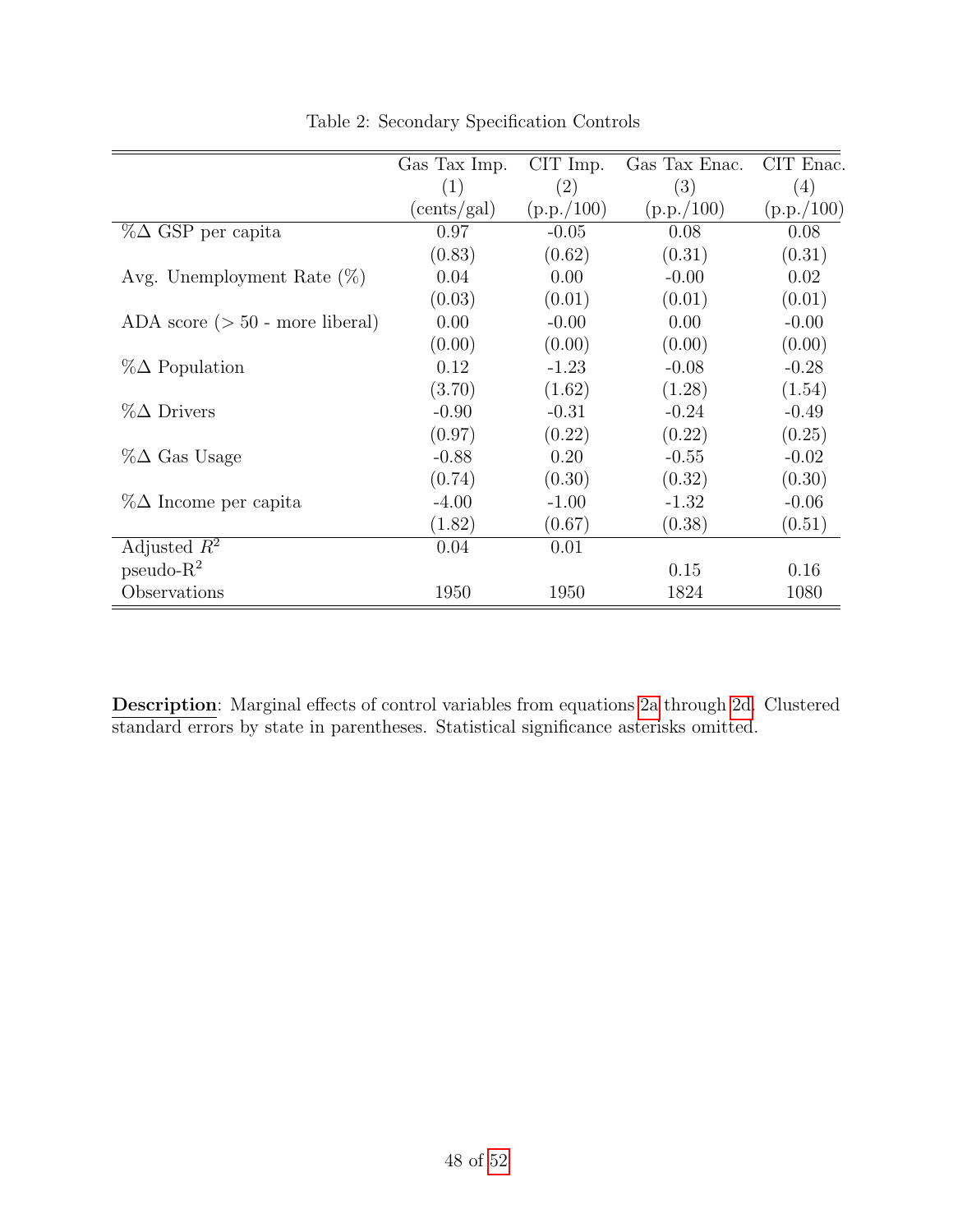|                                     | Gas Tax Imp. | $CIT$ Imp. | Gas Tax Enac. | $\overline{\text{CIT}}$ Enac. |
|-------------------------------------|--------------|------------|---------------|-------------------------------|
|                                     | (1)          | (2)        | (3)           | (4)                           |
|                                     | (cents/gal)  | (p.p./100) | (p.p./100)    | (p.p./100)                    |
| Education ( $\%$ College or higher) | 0.25         | 0.05       | $-0.32$       | 0.23                          |
|                                     | (0.80)       | (0.19)     | (0.28)        | (0.18)                        |
| News Circulation (total/day)        | $-0.00$      | $-0.00$    | $-0.00$       | 0.00                          |
|                                     | (0.00)       | (0.00)     | (0.00)        | (0.00)                        |
| Term Length (years)                 | $-0.01$      | $-0.03$    | $-0.02$       | $-0.02$                       |
|                                     | (0.06)       | (0.01)     | (0.01)        | (0.01)                        |
| $\%\Delta$ Oil Price                | $-0.08$      | 0.01       | $-0.03$       | $-0.02$                       |
|                                     | (0.12)       | (0.04)     | (0.04)        | (0.02)                        |
| $\%\Delta$ Corporate Profits        | $-0.21$      | $-0.06$    | $-0.03$       | $-0.03$                       |
|                                     | (0.22)       | (0.06)     | (0.06)        | (0.04)                        |
| $\%\Delta$ Transportation Usage     | 2.08         | $-0.45$    | $-0.15$       | $0.07\,$                      |
|                                     | (1.44)       | (0.30)     | (0.40)        | (0.23)                        |
| $\%\Delta$ GSP per capita           | 1.35         | 0.16       | $-0.06$       | 0.04                          |
|                                     | (1.24)       | (0.53)     | (0.21)        | (0.14)                        |
| Avg. Unemployment Rate $(\%)$       | 0.05         | 0.02       | 0.01          | 0.01                          |
|                                     | (0.02)       | (0.01)     | (0.00)        | (0.00)                        |
| ADA score ( $> 50$ - more liberal)  | 0.00         | $-0.00$    | 0.00          | $-0.00$                       |
|                                     | (0.00)       | (0.00)     | (0.00)        | (0.00)                        |
| $\%\Delta$ Population               | $-3.56$      | $-0.94$    | $-1.21$       | $-1.30$                       |
|                                     | (3.60)       | (1.12)     | (0.92)        | (0.59)                        |
| $\%\Delta$ Drivers                  | $-1.23$      | $-0.23$    | $-0.29$       | $-0.28$                       |
|                                     | (1.18)       | (0.18)     | (0.27)        | (0.13)                        |
| $\%\Delta$ Gas Usage                | $-1.21$      | $-0.08$    | $-0.69$       | $-0.09$                       |
|                                     | (0.94)       | (0.26)     | (0.30)        | (0.19)                        |
| $\%\Delta$ Income per capita        | $-2.75$      | $-0.31$    | $-0.05$       | 0.04                          |
|                                     | (1.73)       | (0.54)     | (0.38)        | (0.27)                        |
| Adjusted $R^2$                      | 0.02         | 0.00       |               |                               |
| $\mbox{pseudo-R}^2$                 |              |            | 0.05          | 0.09                          |
| Observations                        | 1450         | 1450       | 1450          | 1450                          |

Table 3: Tertiary Specification Controls

Description: Marginal effects of control variables from equations [3a](#page-12-0) through [3d.](#page-12-1) Clustered standard errors by state in parentheses. Statistical significance asterisks omitted.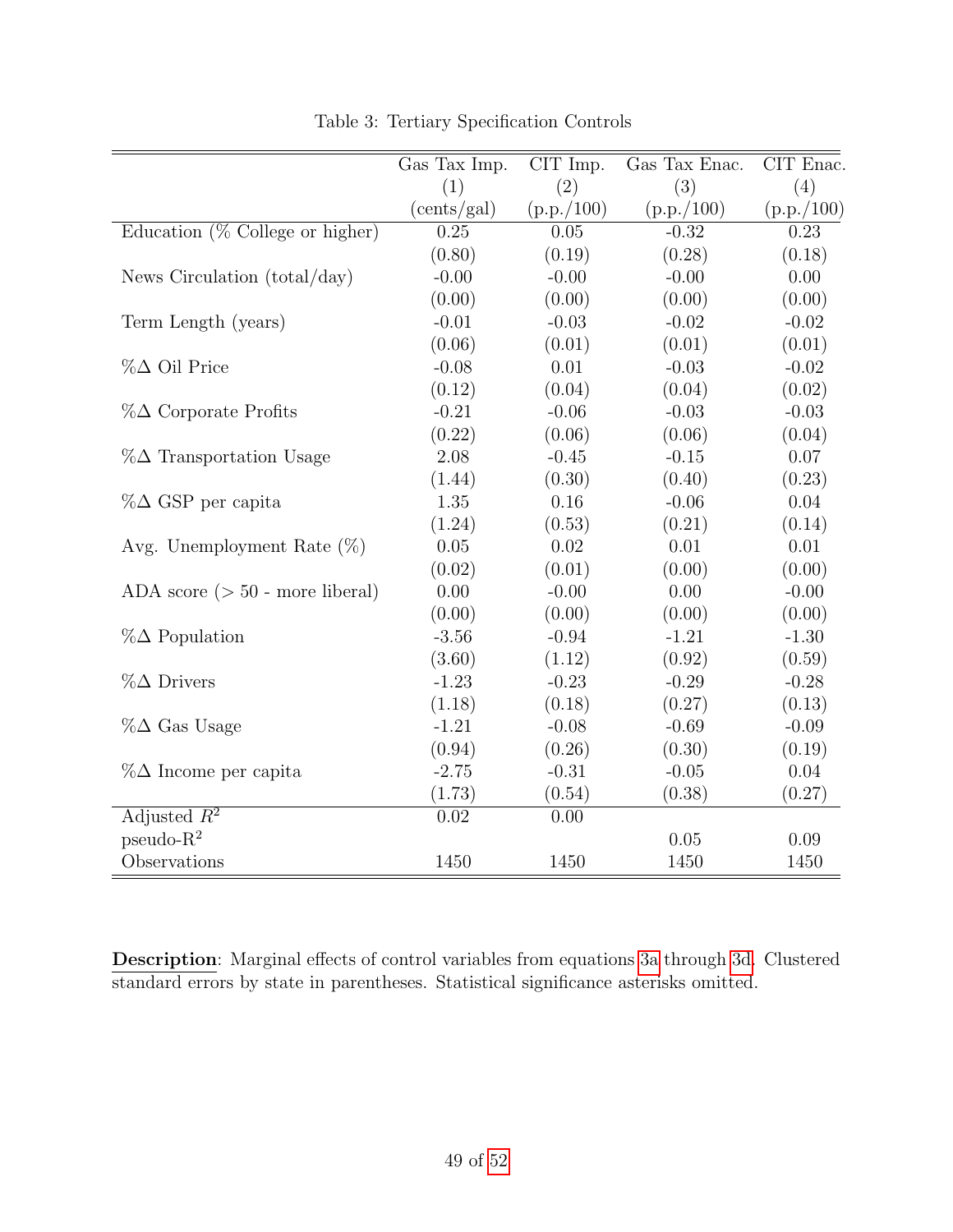|                                    | Gas Tax Imp. | $CIT$ Imp. | Gas Tax Enac. | CIT Enac.  |
|------------------------------------|--------------|------------|---------------|------------|
|                                    | (1)          | (2)        | (3)           | (4)        |
|                                    | (cents/gal)  | (p.p./100) | (p.p./100)    | (p.p./100) |
| $\%\Delta$ GSP per capita          | 0.63         | $-0.07$    | $-0.07$       | $-0.00$    |
|                                    | (0.88)       | (0.62)     | (0.20)        | (0.22)     |
| Avg. Unemployment Rate $(\%)$      | 0.01         | 0.00       | $-0.01$       | 0.01       |
|                                    | (0.02)       | (0.01)     | (0.01)        | (0.00)     |
| ADA score ( $> 50$ - more liberal) | 0.00         | $-0.00$    | 0.00          | $-0.00$    |
|                                    | (0.00)       | (0.00)     | (0.00)        | (0.00)     |
| $\%\Delta$ Population              | $-0.51$      | $-1.27$    | $-0.92$       | $-1.82$    |
|                                    | (2.55)       | (1.23)     | (0.73)        | (0.84)     |
| $\%\Delta$ Drivers                 | $-1.09$      | $-0.29$    | $-0.26$       | $-0.37$    |
|                                    | (0.94)       | (0.21)     | (0.19)        | (0.18)     |
| $\%\Delta$ Gas Usage               | $-1.06$      | 0.17       | $-0.46$       | $-0.09$    |
|                                    | (0.69)       | (0.30)     | (0.26)        | (0.25)     |
| $\%\Delta$ Income per capita       | $-3.72$      | $-0.93$    | $-1.18$       | 0.06       |
|                                    | (1.79)       | (0.65)     | (0.34)        | (0.41)     |
| Education $(\%$ College or higher) | 0.26         | 0.52       | $-0.52$       | 0.52       |
|                                    | (1.33)       | (0.36)     | (0.29)        | (0.32)     |
| News Circulation $(total/day)$     | $-0.00$      | $-0.00$    | $-0.00$       | $-0.00$    |
|                                    | (0.00)       | (0.00)     | (0.00)        | (0.00)     |
| Adjusted $R^2$                     | 0.06         | 0.02       |               |            |
| $pseudo-R2$                        |              |            | 0.13          | 0.11       |
| Observations                       | 1950         | 1950       | 1900          | 1350       |

Table 4: Election Effect Heterogeneity by Voter Attentiveness Controls

Description: Marginal effects of control variables from equations [5a](#page-28-1) through [5d.](#page-29-0) Clustered standard errors by state in parentheses. Statistical significance asterisks omitted.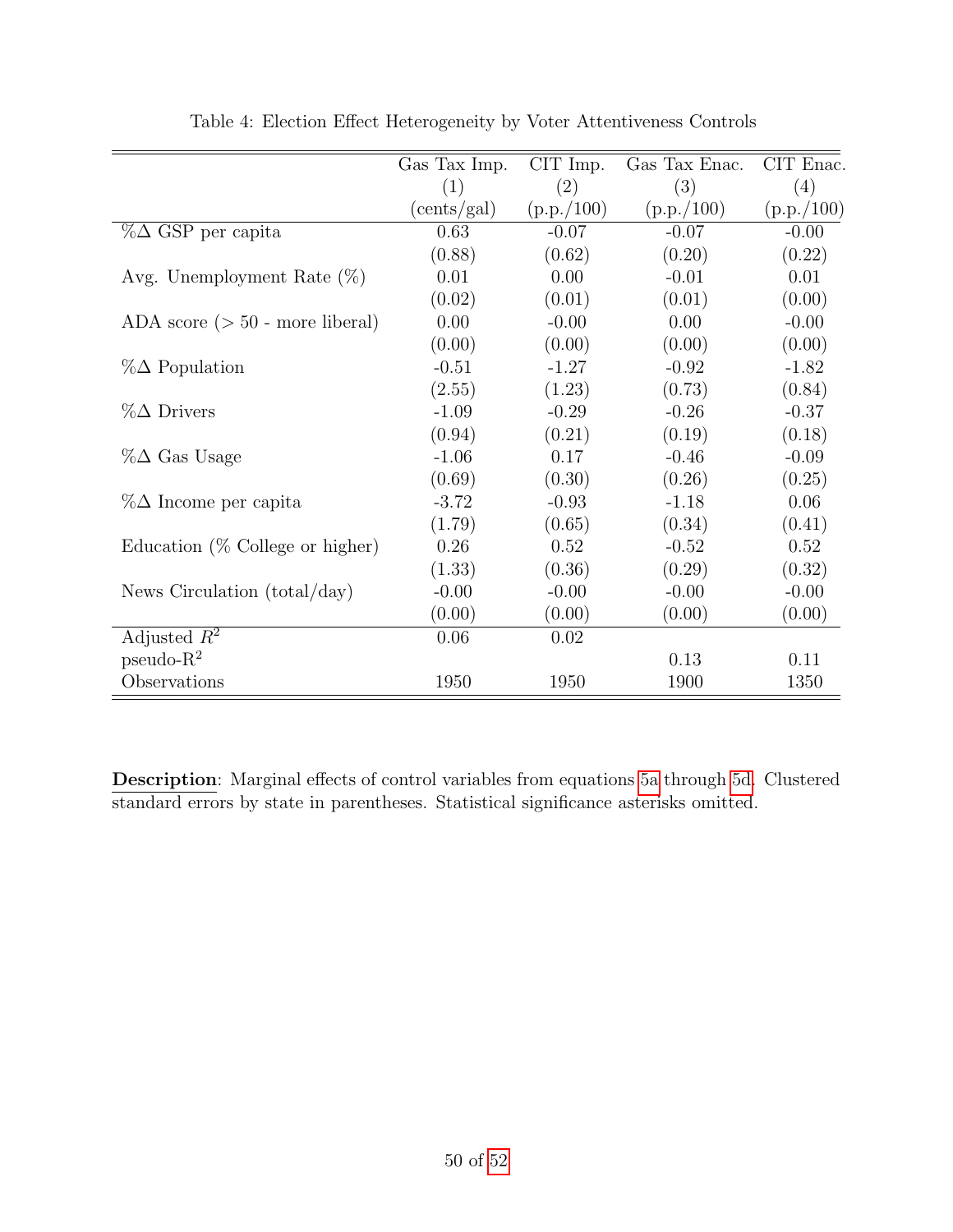|                                    | Gas Tax Imp. | $CIT$ Imp. | Gas Tax Enac. | CIT Enac.  |
|------------------------------------|--------------|------------|---------------|------------|
|                                    | (1)          | (2)        | (3)           | (4)        |
|                                    | (cents/gal)  | (p.p./100) | (p.p./100)    | (p.p./100) |
| $\%\Delta$ GSP per capita          | 1.51         | 0.15       | 0.73          | 0.23       |
|                                    | (1.01)       | (0.53)     | (0.25)        | (0.18)     |
| Avg. Unemployment Rate $(\%)$      | 0.04         | 0.02       | 0.01          | 0.02       |
|                                    | (0.02)       | (0.01)     | (0.00)        | (0.00)     |
| ADA score ( $> 50$ - more liberal) | 0.00         | $-0.00$    | 0.00          | $-0.00$    |
|                                    | (0.00)       | (0.00)     | (0.00)        | (0.00)     |
| $\%\Delta$ Population              | $-7.00$      | $-0.29$    | $-1.93$       | $-0.42$    |
|                                    | (4.23)       | (1.29)     | (1.04)        | (0.88)     |
| $\%\Delta$ Drivers                 | $-0.81$      | $-0.13$    | $-0.22$       | $-0.22$    |
|                                    | (1.02)       | (0.21)     | (0.25)        | (0.14)     |
| $\%\Delta$ Gas Usage               | $-0.87$      | 0.01       | $-0.63$       | $-0.09$    |
|                                    | (0.73)       | (0.26)     | (0.28)        | (0.19)     |
| $\%\Delta$ Income per capita       | $-0.90$      | 0.05       | $-0.22$       | $-0.02$    |
|                                    | (1.03)       | (0.47)     | (0.29)        | (0.24)     |
| $\%\Delta$ Oil Price               | $-0.75$      | $-0.15$    | $-0.14$       | $-0.05$    |
|                                    | (0.29)       | (0.09)     | (0.07)        | (0.05)     |
| $\%\Delta$ Corporate Profits       | 0.45         | 0.00       | 0.04          | $-0.04$    |
|                                    | (0.31)       | (0.12)     | (0.09)        | (0.07)     |
| Adjusted $R^2$                     | $-0.00$      | $-0.00$    |               |            |
| $pseudo-R2$                        |              |            | 0.07          | 0.15       |
| Observations                       | 1950         | 1950       | 1872          | 1560       |

Table 5: Election Effect Heterogeneity by Macroeconomic Conditions Controls

Description: Marginal effects of control variables from equations [6a](#page-30-0) through [6d.](#page-31-0) Clustered standard errors by state in parentheses. Statistical significance asterisks omitted.